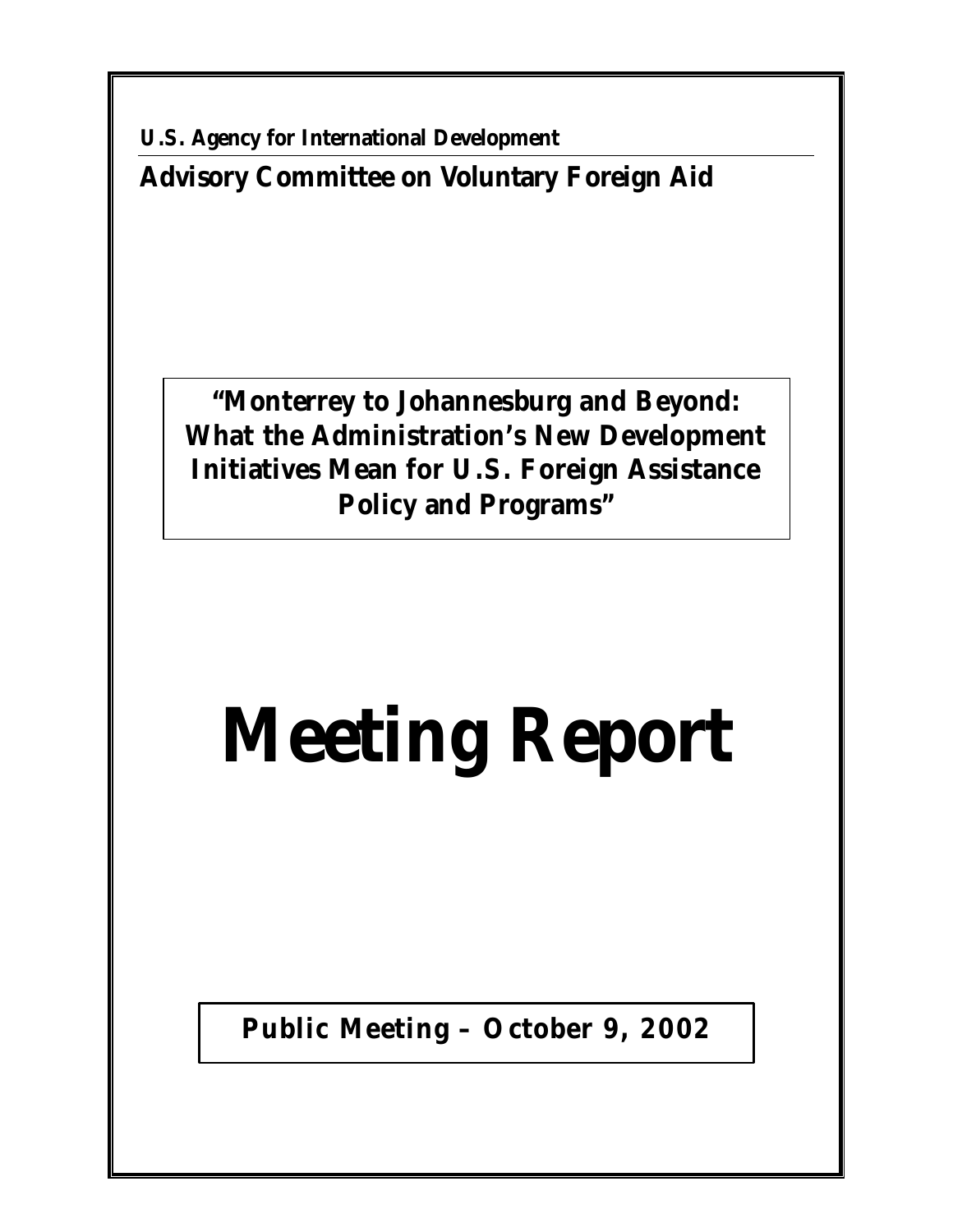## **ACVFA**

**Advisory Committee on Voluntary Foreign Aid** 

### **"Monterrey to Johannesburg and Beyond: What the Administration's New Development Initiatives Mean for U.S. Foreign Assistance Policy and Programs"**

# **October 9, 2002**

**USAID/DCHA/PVC Room 7-06 -084 RRB 1300 Pennsylvania Avenue, NW Washington, D.C. 20523 -7600 Tel: 202.712.5979 • Fax 202.216.3041**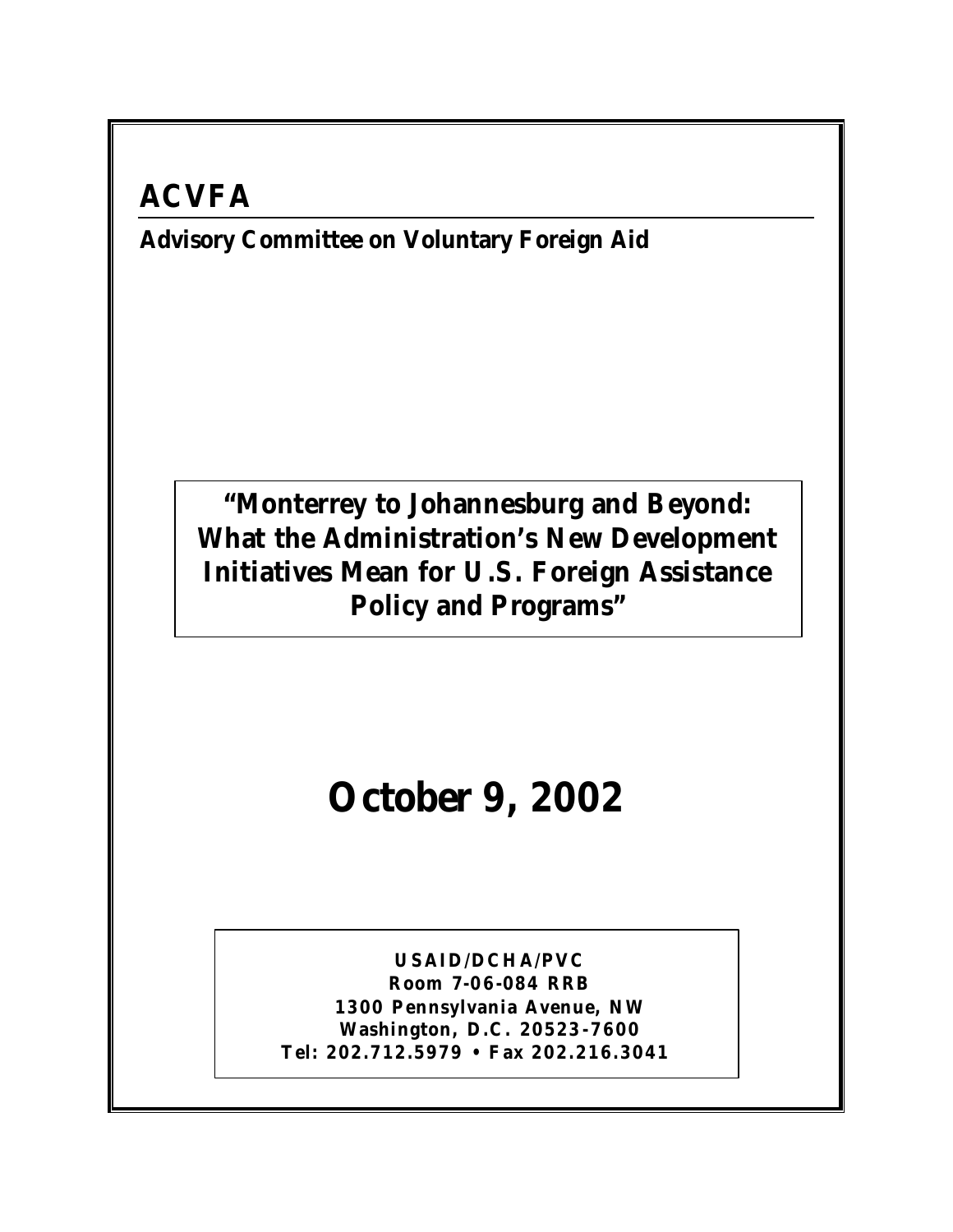#### **ADVISORY COMMITTEE ON VOLUNTARY FOREIGN AID**

#### **Public Meeting**

#### **October 9, 2002**

#### **"Monterrey to Johannesburg and Beyond: What the Administration's New Development Initiatives Mean for U.S. Foreign Assistance Policy and Programs"**

**Table of Contents** 

| Welcome and Introduction: WILLIAM S. REESE, ACVFA Chair                                                                                                                                          |                  |
|--------------------------------------------------------------------------------------------------------------------------------------------------------------------------------------------------|------------------|
| <b>Introduction: Andrew S. Natsios, Administrator, USAID</b>                                                                                                                                     | $\boldsymbol{2}$ |
| Keynote Speaker: The Honorable Jim Kolbe, Chairman, Subcommittee on<br>Foreign Operations, Committee on Appropriations, U.S. House of<br><b>Representatives</b>                                  | 4                |
| <b>Questions and Answers</b>                                                                                                                                                                     | 14               |
| Plenary Panel: "The Global Development Alliance: Using Partnerships to<br><b>Achieve the Vision"</b>                                                                                             |                  |
| Moderator: Holly Wise, Global Development Alliance (GDA) Director,<br><b>USAID</b>                                                                                                               | 15               |
| Dennis Macray, Manager for Business Practices, Corporate Social<br>$\bullet$<br><b>Responsibility, Starbucks Coffee Company</b>                                                                  | 15               |
| • Peter Burbridge, Senior Advisor, BP                                                                                                                                                            | 17               |
| • Glenn Prickett, Senior Vice President, Center for Environmental<br>Leadership in Business and Vice President, Conservation International                                                       | 19               |
| <b>Questions and Answers</b>                                                                                                                                                                     | 21               |
| Plenary Panel: "Beyond Johannesburg: Implementing the USAID<br><b>WSSD Initiatives"</b>                                                                                                          |                  |
| Moderator: Dr. Jane Pratt, ACVFA Member, Past President and CEO, The<br><b>Mountain Institute</b>                                                                                                | 22               |
| Jonathan Margolis, Director, Office of Policy Coordination and<br>$\bullet$<br>Initiatives, Bureau of Oceans and International Environmental and<br>Scientific Affairs, U.S. Department of State | 22               |
|                                                                                                                                                                                                  |                  |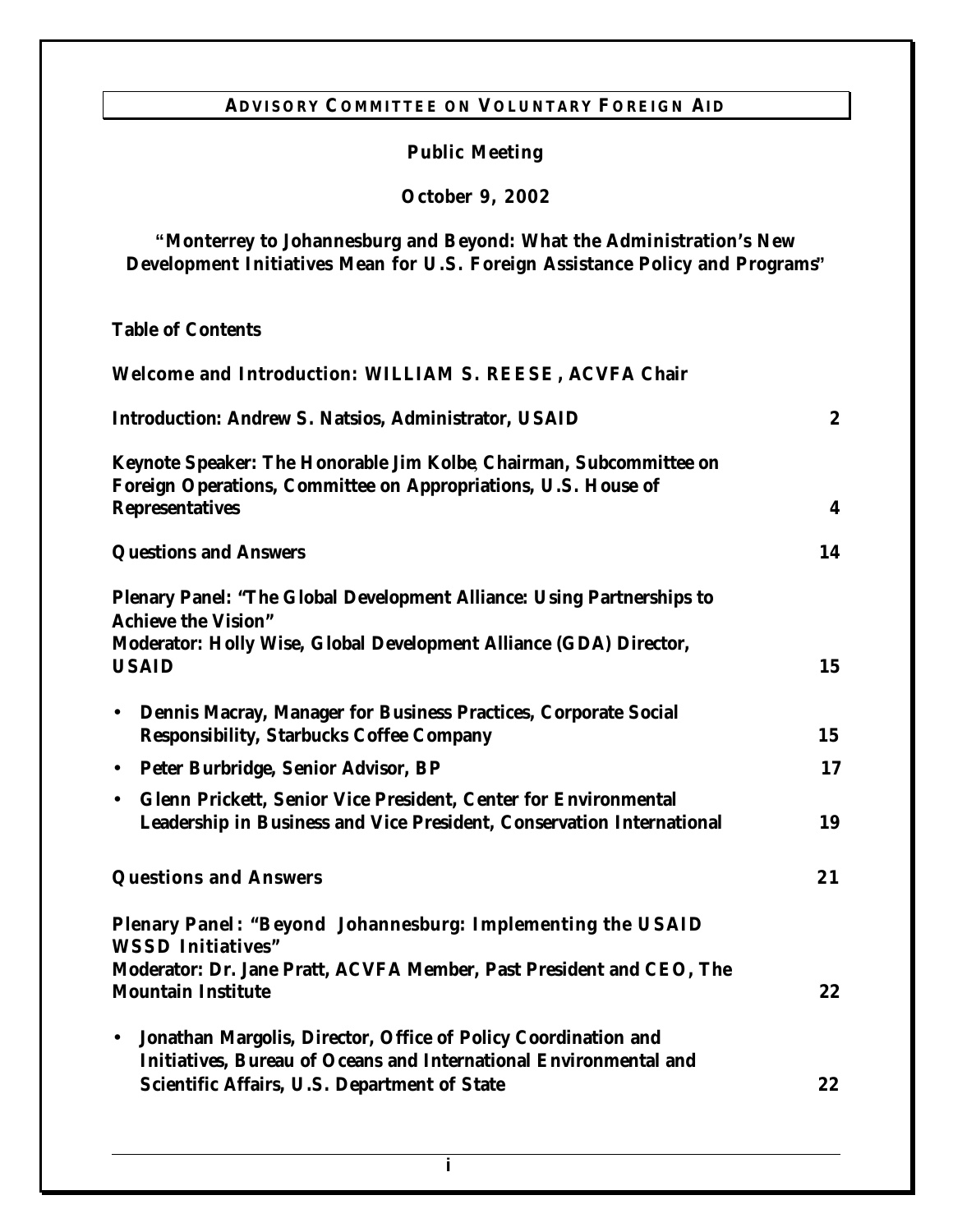| Twig Johnson, Director, Science and Technology for Sustainability,<br>$\bullet$<br><b>Policy and Global Affairs Division, The National Academies</b><br>24<br>• Griffin Thompson, Energy Team Leader, Office of Energy and<br>Information Technology, Bureau for Economic Growth, Agriculture, and<br><b>Trade, USAID</b><br>25<br><b>Panel Discussion</b><br>26<br><b>Questions and Answers</b><br>27<br>Plenary Session: "Update on The Global Fund to fight HIV/AIDS,<br><b>Tuberculosis and Malaria"</b><br>Speaker: E. Anne Peterson, Assistant Administrator, Bureau for Global<br>Health, USAID and U.S. Representative to the Global Fund<br>28<br><b>Questions and Answers</b><br>30<br><b>Reports from Breakout Groups</b><br>Group 1 "GDA: How can NGOs further stimulate and participate in<br>$\bullet$<br>public-private alliances" Moderators: Charles MacCormack and Dan<br><b>Runde</b><br>33<br>Group 2 "WSSD: What do USAID and NGOs need to do to meet the<br>$\bullet$<br>commitments made in Johannesburg?" Moderators: Jane Pratt and<br>34<br><b>Griffin Thompson</b><br>Group 3 "The Global Fund to fight HIV/AIDS, Tuberculosis and<br>Malaria" Moderators: Kathryn Wolford and Paul DeLay<br>35<br><b>Appendix A: Meeting Agenda</b><br>Appendix B: Remarks from Andrew S. Natsios, Administrator, USAID |
|-------------------------------------------------------------------------------------------------------------------------------------------------------------------------------------------------------------------------------------------------------------------------------------------------------------------------------------------------------------------------------------------------------------------------------------------------------------------------------------------------------------------------------------------------------------------------------------------------------------------------------------------------------------------------------------------------------------------------------------------------------------------------------------------------------------------------------------------------------------------------------------------------------------------------------------------------------------------------------------------------------------------------------------------------------------------------------------------------------------------------------------------------------------------------------------------------------------------------------------------------------------------------------------------------------------------------------------|
|                                                                                                                                                                                                                                                                                                                                                                                                                                                                                                                                                                                                                                                                                                                                                                                                                                                                                                                                                                                                                                                                                                                                                                                                                                                                                                                                     |
|                                                                                                                                                                                                                                                                                                                                                                                                                                                                                                                                                                                                                                                                                                                                                                                                                                                                                                                                                                                                                                                                                                                                                                                                                                                                                                                                     |
|                                                                                                                                                                                                                                                                                                                                                                                                                                                                                                                                                                                                                                                                                                                                                                                                                                                                                                                                                                                                                                                                                                                                                                                                                                                                                                                                     |
|                                                                                                                                                                                                                                                                                                                                                                                                                                                                                                                                                                                                                                                                                                                                                                                                                                                                                                                                                                                                                                                                                                                                                                                                                                                                                                                                     |
|                                                                                                                                                                                                                                                                                                                                                                                                                                                                                                                                                                                                                                                                                                                                                                                                                                                                                                                                                                                                                                                                                                                                                                                                                                                                                                                                     |
|                                                                                                                                                                                                                                                                                                                                                                                                                                                                                                                                                                                                                                                                                                                                                                                                                                                                                                                                                                                                                                                                                                                                                                                                                                                                                                                                     |
|                                                                                                                                                                                                                                                                                                                                                                                                                                                                                                                                                                                                                                                                                                                                                                                                                                                                                                                                                                                                                                                                                                                                                                                                                                                                                                                                     |
|                                                                                                                                                                                                                                                                                                                                                                                                                                                                                                                                                                                                                                                                                                                                                                                                                                                                                                                                                                                                                                                                                                                                                                                                                                                                                                                                     |
|                                                                                                                                                                                                                                                                                                                                                                                                                                                                                                                                                                                                                                                                                                                                                                                                                                                                                                                                                                                                                                                                                                                                                                                                                                                                                                                                     |
|                                                                                                                                                                                                                                                                                                                                                                                                                                                                                                                                                                                                                                                                                                                                                                                                                                                                                                                                                                                                                                                                                                                                                                                                                                                                                                                                     |
|                                                                                                                                                                                                                                                                                                                                                                                                                                                                                                                                                                                                                                                                                                                                                                                                                                                                                                                                                                                                                                                                                                                                                                                                                                                                                                                                     |
|                                                                                                                                                                                                                                                                                                                                                                                                                                                                                                                                                                                                                                                                                                                                                                                                                                                                                                                                                                                                                                                                                                                                                                                                                                                                                                                                     |
|                                                                                                                                                                                                                                                                                                                                                                                                                                                                                                                                                                                                                                                                                                                                                                                                                                                                                                                                                                                                                                                                                                                                                                                                                                                                                                                                     |
| Appendix C: Breakout Group 1 "GDA: How can NGOs further stimulate<br>and participate in public-private alliances" Session Notes                                                                                                                                                                                                                                                                                                                                                                                                                                                                                                                                                                                                                                                                                                                                                                                                                                                                                                                                                                                                                                                                                                                                                                                                     |
| Appendix D: Breakout Group 2 "WSSD: What do USAID and NGOs need<br>to do to meet the commitments made in Johannesburg?" Session Notes                                                                                                                                                                                                                                                                                                                                                                                                                                                                                                                                                                                                                                                                                                                                                                                                                                                                                                                                                                                                                                                                                                                                                                                               |
| Appendix E: Breakout Group 3 "The Global Fund to fight HIV/AIDS,<br><b>Tuberculosis and Malaria" Session Notes</b>                                                                                                                                                                                                                                                                                                                                                                                                                                                                                                                                                                                                                                                                                                                                                                                                                                                                                                                                                                                                                                                                                                                                                                                                                  |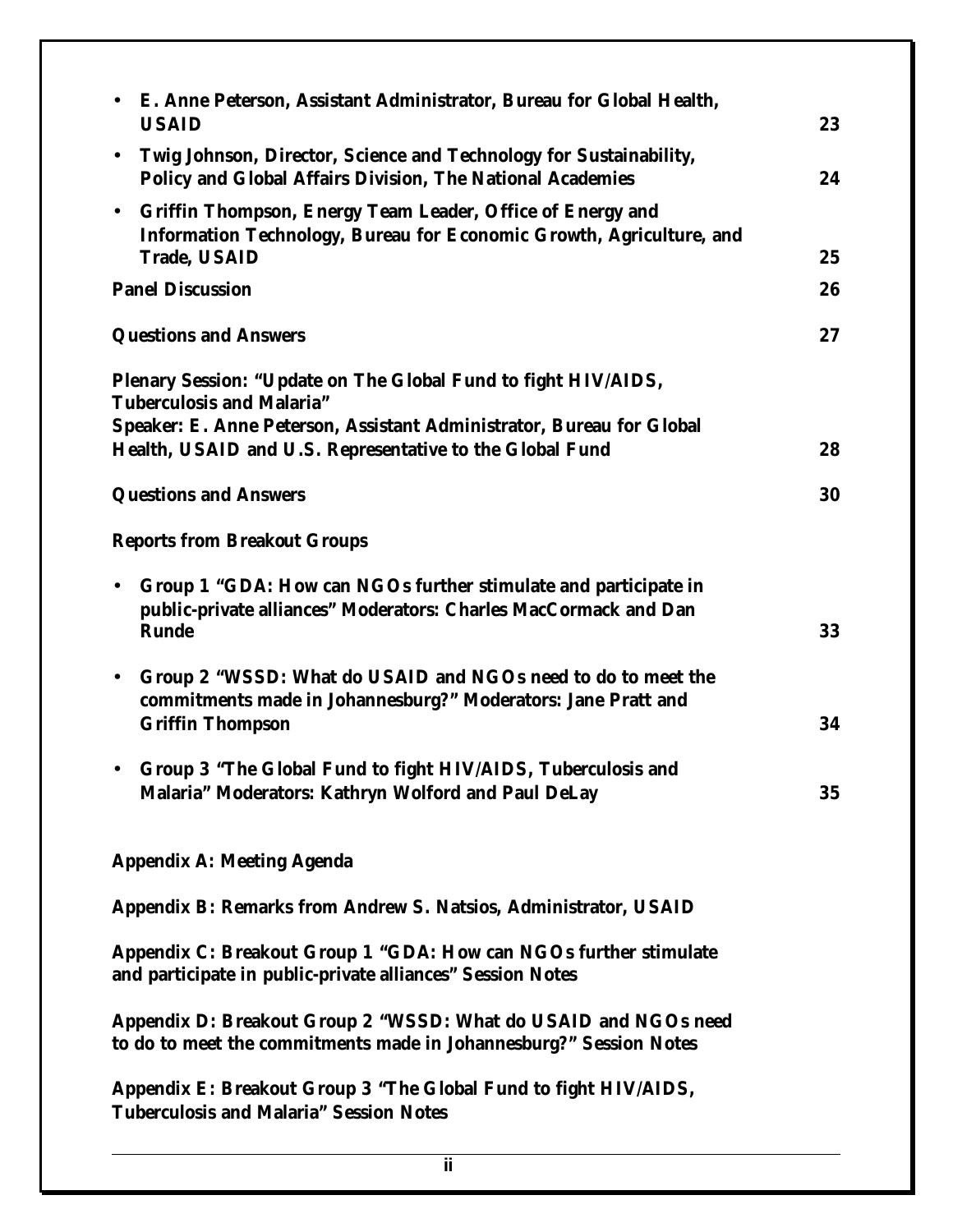#### **ADVISORY COMMITTEE ON VOLUNTARY FOREIGN AID**

#### **PUBLIC MEETING**

#### **October 9, 2002**

#### **"Monterrey to Johannesburg and Beyond: What the Administration's New Development Initiatives Mean for U.S. Foreign Assistance Policy and Programs"**

#### **WELCOME AND INTRODUCTION: WILLIAM S. REESE, ACVFA CHAIR**

W illiam S. Reese, ACVFA Chair, welcomed the ACVFA members, the U.S.<br>Agency for International Development (USAID) staff, and meeting<br>participants. A special welcome was extended to four new members of the<br>ACVFA who were pr Agency for International Development (USAID) staff, and meeting participants. A special welcome was extended to four new members of the ACVFA who were present: Nicholas Eberstadt of the American Enterprise Institute, George Folsom of the International Republican Institute, Ken Isaacs of Samaritan's Purse, and Kenneth Wollack of the National Democratic Institute for International Affairs.

Mr. Reese remarked that this is the sixth ACVFA public meeting since Andrew Natsios was appointed Administrator of USAID. The past year and a half has been a time of great changes, as reflected in the title of this meeting. Even before September 11, 2001, Mr. Natsios announced four new pillars for USAID at an ACVFA meeting. The ACVFA quickly organized subcommittees around the pillars of conflict management and the Global Development Alliance. There have been substantial new commitments to HIV/AIDS and to agricultural development, which has been a longstanding priority of the Administrator. USAID has undergone a reorganization to make it more effective. The Millennium Challenge Account (MCA) was announced by President Bush in March and the Administration has made new commitments related to the World Summit on Sustainable Development (WSSD) in Johannesburg, South Africa.

Together, all these initiatives represent the largest amount of new investment in foreign aid in many years. Programmatically and financially, these are the biggest new initiatives since President Kennedy's Alliance for Progress, and they are all very hopeful and exciting. However, they must still be authorized and appropriated. The PVO/NGO community wants to ensure that the programs that will implement the initiatives have the greatest possible impact on people. They must reduce poverty in measurable and visible ways. The agenda for this meeting will provide opportunities to discuss what can be done to make these programs work. The meeting agenda is attached in Appendix A.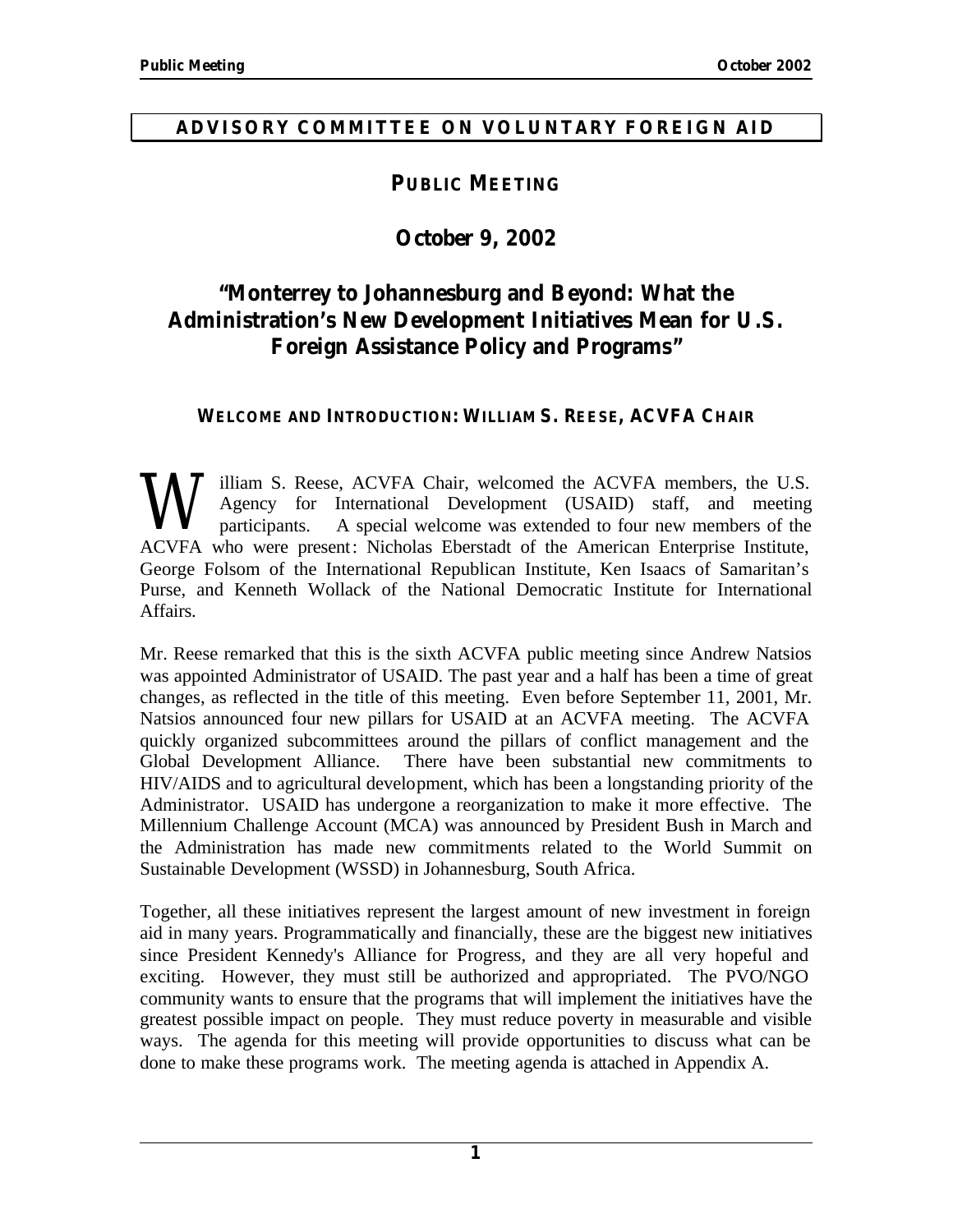#### **INTRODUCTION: ANDREW S. NATSIOS**, USAID ADMINISTRATOR

Mr. Natsios' remarks focused on three areas: the World Summit on Sustainable Development (WSSD), the Millennium Challenge Account (MCA), and the recently released national security strategy.

Mr. Natsios remarked that it is common for people in public office to say that they are at a critical historical juncture. Obviously, that cannot always be true. In this particular case, however, it is true because of the significance of the President's development assistance initiatives. In the speech he gave to the Inter-American Development Bank earlier this year, the President completely changed the debate on foreign assistance. Some of the other donors have criticized the United States for changing the terms of the debate. These critics laud our commitment, but say they do not like the requirements that the President is placing on foreign aid.

Essentially, Mr. Natsios explained, the President believes that there is something wrong with a system that in 20 years has produced only one graduate - Botswana - from the ranks of the world's poorest countries. Experience has shown that giving money to countries based on what they agree to do in the future hasn't worked. A country's leaders may want to reduce poverty, but often are not willing to make the difficult changes necessary to achieve the high rates of economic growth necessary to achieve a reduction in poverty.

With the MCA, the President is changing the paradigm. His plan rewards countries that are making a genuine effort to stimulate economic growth, to reform their political systems, eliminate corruption, and respect human rights. With these policies in place, the infusion of dollars will help accelerate economic growth. By focusing on performance, not promise, the President is changing the nature of the debate in a profound way. The MCA will be an incentive to reformers and a motivation for governments to make reforms.

Mr. Natsios noted that the WSSD and the Doha trade discussions are connected to the goals of the MCA. The President believes that an open trading system is a factor in reducing poverty. The middle and upper income countries reached their current status through trade and investment. USAID is helping developing countries strengthen their capacity to participate in the global trading system; in fact, USAID provides 70 percent of all the funds that are spent on trade capacity building in the developing world. It is widely recognized that USAID does the best job in this area. Representative Jim Kolbe places a high priority on capacity building in trade.

Mr. Natsios summarized the initiatives announced by the United States at the WSSD in Johannesburg. He emphasized that these are tangible efforts with funding behind them: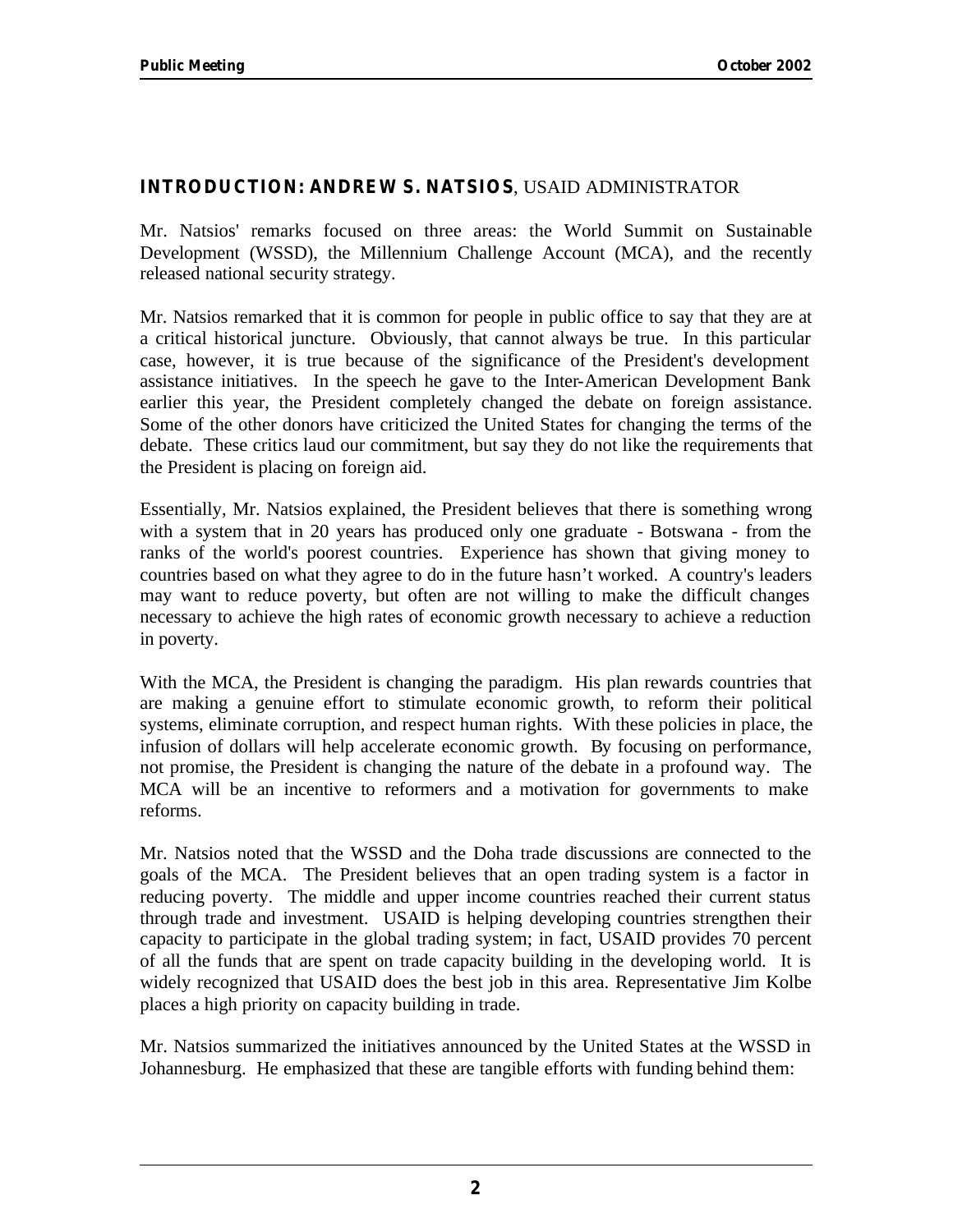- 1. An initiative to cut hunger in Africa, and also in Central Asia, through agricultural development.
- 2. The Congo Basin Forest Partnership, which involves a series of national parks. Gabon has put aside ten percent of its national territory to protect the rainforest across the central part of Africa.
- 3. The Clean Energy Initiative seeks to transfer clean energy technologies to the developing world.
- 4. Support for the Global Fund to Fight HIV/AIDS, Tuberculosis and Malaria, in which the United States has been a leader.
- 5. The Water for the Poor Initiative, which will focus on municipal water projects, among other activities. This includes the West Africa Water Initiative that is actually part of USAID's Global Development Alliance (GDA) started last year.

In fiscal year 2002, USAID invested \$125 million in GDA projects and related partnerships that are leveraging private money from foundations, businesses, universities, NGOs and think tanks for development. Mr. Natsios emphasized that the GDA is not a grant program; rather, it seeks to leverage the massive increases in private sector resources that flow to the developing world from the United States. In 1970, 70 percent of U.S. funds to developing countries was Official Development Assistance (ODA). Today, ODA makes up only 20 percent, while private sector resources comprise 80 percent. This shift is not due to cuts in ODA, but to increases in NGO fund-raising and other private resources. For instance, a recent study estimates that universities provide \$1.2 billion in private scholarships to people in the developing world.

Mr. Natsios also pointed out the huge movement of remittances to the developing world. A study on funding for microenterprises in Mexico found that 50 percent of the funding came from the Mexican-American community in California. People in the United States send money to developing countries all over the world, often at a high transaction cost. USAID and others are beginning to explore ways to facilitate the process to ensure that more of the money actually gets to the people for whom it is intended.

Mr. Natsios enumerated the participants of the West Africa Water Initiative and thanked the organizations and people involved in it. The Hilton Foundation contributed \$18 million, World Vision \$16 million, in addition to large contributions by UNICEF, Lions Club International, the Desert Research Institute, Winrock International, Cornell University, and the World Chlorine Council. Of the \$41 million in this initiative, USAID contributed \$4.4 million. The notion that development has to be public-sector driven fails to understand the profound shift in money flows to the Third World in the last 30 years.

One of the outcomes of the WSSD and the meetings that preceded it, is that the re is a growing understanding now in the developing world and among some donors that a performance-based system is a much better system for foreign assistance. Aid alone will not solve the problems; accountability for its use is what makes the difference.

Mr. Natsios praised the U.S. NGO and university communities for their role at recent international conferences, and for focusing on the practical--on what really works on the ground. He expressed his appreciation for the contributions made by U.S. NGOs, PVOs,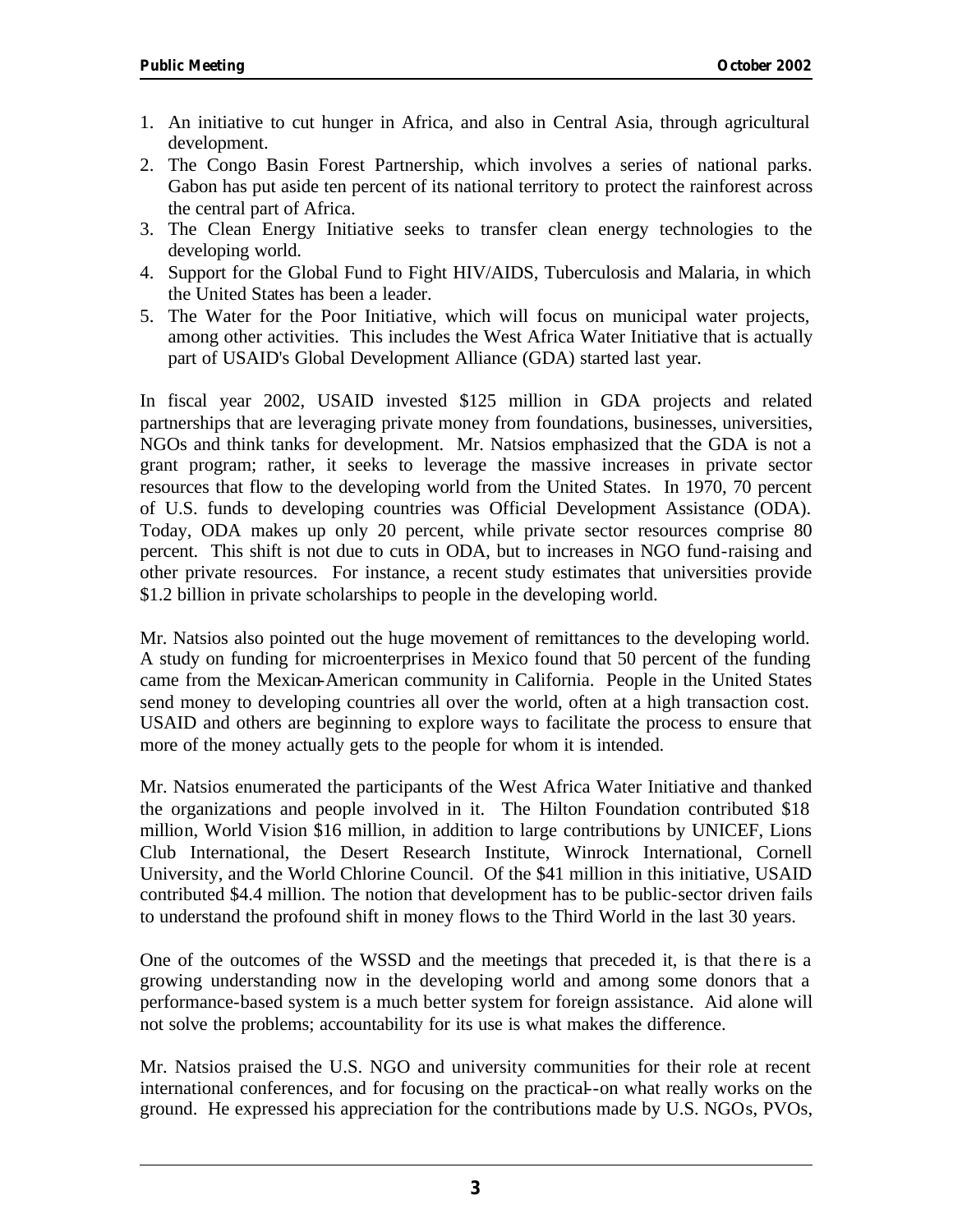universities, think tanks and others to closing the gap between development theory and reality.

Mr. Natsios then introduced the keynote speaker, The Honorable Jim Kolbe. Mr. Natsios remarked that Congressman Kolbe has three major interests. First, he is heavily focused on the issue of trade, recognizing the direct connection between trade, economic growth, and poverty reduction. His second major interest is HIV/AIDS and other infectious diseases, and the progress that can be made through science and medicine. Congressman Kolbe's third major interest--a priority shared by Mr. Natsios--is internal management systems.

The text of Mr. Natsios' remarks is attached in Appendix B.

#### **KEYNOTE SPEAKER: THE HONORABLE JIM KOLBE**, CHAIRMAN,

SUBCOMMITTEE ON FOREIGN OPERATIONS, COMMITTEE ON APPROPRIATIONS, U.S. HOUSE OF REPRESENTATIVES (prepared remarks)

Administrator Natsios, thank you for that nice introduction. I appreciate the opportunity to speak to all of you today. Those of you here who serve on the Advisory Committee on Voluntary Foreign Aid to USAID can and will continue to play an important role in the evolution of our foreign assistance programs. The rest of you in the audience demonstrate by your presence and your professions your profound interest in seeing our efforts for the developing world be successful.

Today, I plan to discuss with you some of the broad foreign policy challenges as I see them, some thoughts on the lessons we've learned about development assistance, and my personal views on how integral foreign assistance is to the attainment of our foreign policy objectives. Finally, I want to share some recommendations with you to consider incorporating into your thinking on how the US should evolve its development strategy for the  $21<sup>st</sup>$  century.

The decade preceding September  $11<sup>th</sup>$  brought many US foreign policy accomplishments and challenges, including: the fall of the Berlin Wall and the drive to integrate the former Soviet Union into the family of democratic and capitalist states, Latin America's need to sustain its movement toward greater economic growth and democracy, the engagement of China into the global trading system, and the development of a world consensus supported by US leadership focused on fighting the global pandemic of HIV/AIDS.

Today, even after all that has occurred since September of last year, we cannot and should not lose sight of those accomplishments and those challenges. Consequently, I am glad to see that a good part of your discussion later today will focus on HIV/AIDS and the Global Fund. You will also focus on public and corporate partnerships as a tactical means to strengthening our overall development effort. And you will discuss – as I will – the most exciting and innovative idea in foreign assistance in a generation, the proposed Millennium Challenge Account (MCA).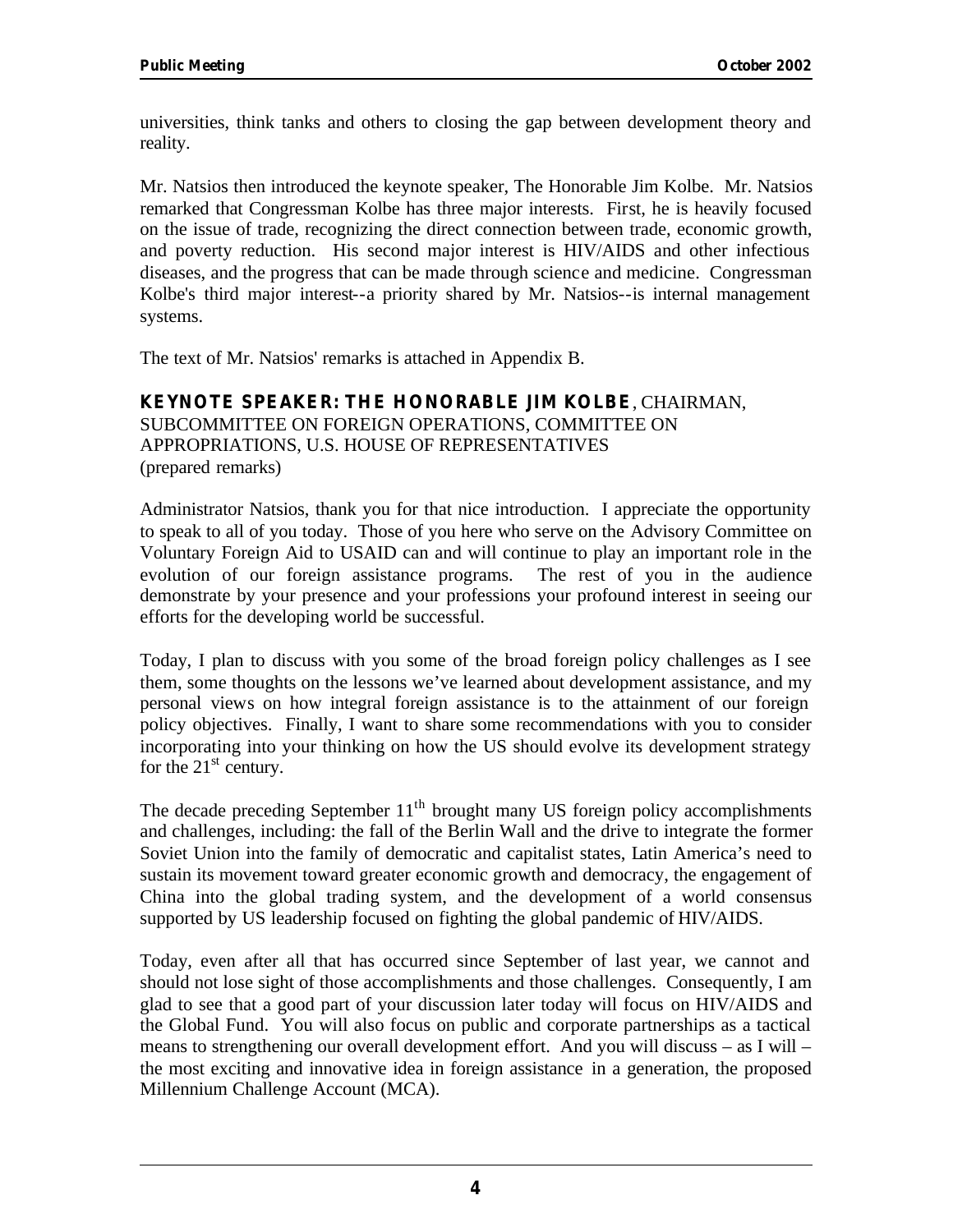But to set the framework of my remarks, let me acknowledge that the emotional and physical impact of 9-11 was enormous. While it did not change most of the foreign policy realities we face, it definitely changed our perceptions of those realities and very much our policy responses to them. Now, we confront escalating public expenditures for homeland security, new private sector costs to help protect critical infrastructure, and all kinds of opportunity costs as security overshadows other priorities. We must work to make sure that the President's Millennium Challenge Account does not fall victim to the war against terrorism.

In the mind of the American public, our foreign policy post 9-11 carries a sense of urgency and priority we have not seen in a decade – perhaps longer. All over America we feel a new sense of vulnerability. As we wrestle, debate, and implement programs to meet those pre 9-11 and post 9-11 challenges, our underlying foreign, national security, and international economic policy objectives remain constant. We continue to believe in and encourage personal liberty and respect for human rights, democracy, pluralism and the rule of law, and broad-based capitalism as the mode of economic development.

We stand astride an important moment in recent history in so many ways. While this phrase is used all too often in public dialogue – a fact Administrator Natsios has noted – it remains appropriate in light of what our country and others have endured or witnessed this last century. Free markets, entrepreneurialism, and an absence of large state central planning has been embraced – albeit still to varying degrees – as the chief means by which nations will improve the quality of life for their citizens. Individualism, markets, and democratic choice have defeated Communist and central planning ideology all over the world, for the simple reason that it was unable to meet the civic and material needs of its citizens.

Today, even as I talk about these positive trends, the House of Representatives is preparing to vote for a resolution to authorize the use of force against Iraq. The foreign policy that the President and Congress are embarking upon in this resolution is very much in the spirit of keeping this progress moving forward.

Several months ago, Brent Scowcroft, NSC advisor to former President George Bush, commented that America's future security and prosperity in the world depends on how well we can change the trend lines in parts of the world post 9-11. In his view, problems transcend the obvious tension between Islam and the West to ones focused on how the world has become more fractured and tensions among its various pieces have started to increase. One indicator of the fragmentation relates to the number of countries in the United Nations. When the UN was born in 1945, it had 51 member nations. Now, its membership has swelled to 191.

However, I would note that even as the world has become more fractured into a kaleidoscope of nation states, it has become more united along key democratic and free market dimensions.

In 2001, Freedom House noted continued gains in democracy in its annual report. Measured by the degree of political and civil liberties, the number of free countries has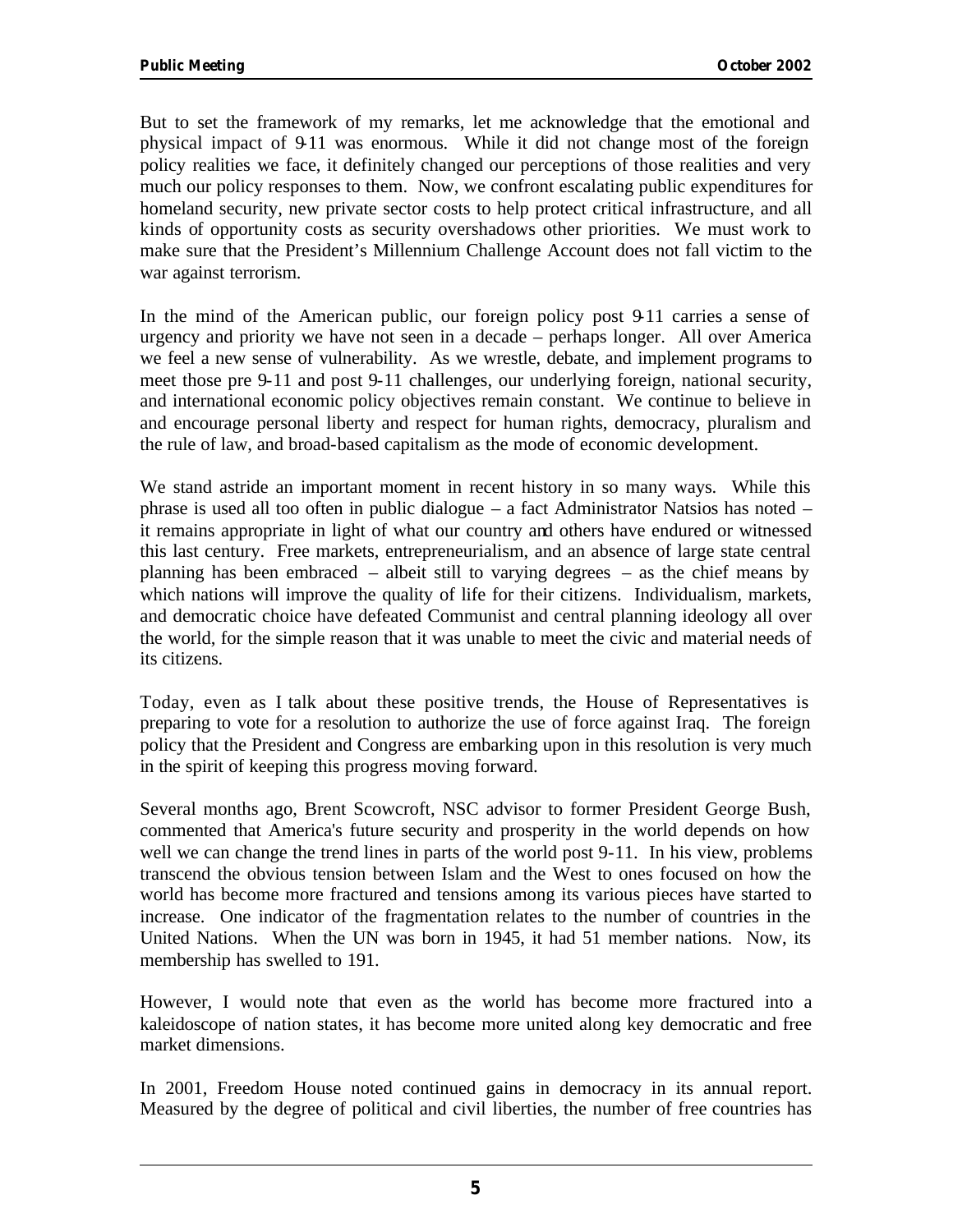increased from 65 in 1990 to 86 in 2001. Two and a half billion people, 40% of the world's population live in these countries. The organization noted that the 40% of people living in freedom is the largest in the history of its survey (some 20 years). But with that statistic of course, we also must see the reverse which means that 60% of the world's population do not enjoy the same level of political and civil freedom as we do in the United States.

Freedom House also notes that the number of partly free countries increased from 50 in 1990 to 59 in 2001. These are defined as those where limited political and civil liberties are combined with negatives such as corruption, weak rule of law, and a dominance of one political party. Some 1.4 billion people, or 25% of the world's population, live in these countries. Despite the need to continue to push for expanded freedom, there is progress.

Although there is clearly some weakening in the belief in free markets, in developing and developed countries alike, we must see it in context. GATT (the General Agreement on Tariffs and Trade) at its inception in 1947 had 23 nations as original signers. Now, the World Trade Organization (WTO), its successor, has over 140 members. That represents a large number of nations subscribing to the principles of capitalism and global trade. Amazingly, developing nations represent 80% of the WTO. The WTO reports that international trade increased from \$1.8 trillion in 1983 to over \$5.5 trillion recently.

General Scowcroft also has made some insightful comments on challenges of globalization. For some 20 or 30 countries, the prospect of globalization offers a great promise of development. For the rest, it offers just a growing divide. Simple statistics are illustrating this trend: 40 years ago the world's 20 richest countries had per capita incomes that were 20 times greater than those of the world's 20 poorest countries. Now that number is 37 times greater.

The term globalization gets thrown around a lot. I owe you my definition. My working description is this: the increasing integration of the world brought about through expanded international flows of trade, investment, labor, capital, knowledge, information, and technology. In essence, it is the expansion of capitalism, or of free market principles in practice.

In the minds of some, globalization remains an evil phenomenon. We just witnessed another round of protests here in Washington at the recent World Bank and IMF meetings. The target of the se protests was the capitalist system itself. While the emotions and passions of these protesters stem from real concerns and fears, we must not lose sight of the fact that the US – and the international community – have an overriding foreign policy interest in deepening global integration and making it sustainable. Why? Because it can help generate the benefits that can allow us to attain our development and foreign policy objectives. "Is global integration here to stay?" is not – in my view – a question which is still in doubt. The answer is definitely yes.

As many of you know, it was only in this Congress that I assumed the chairmanship of the Foreign Operations Subcommittee. It has been a terrific challenge and opportunity to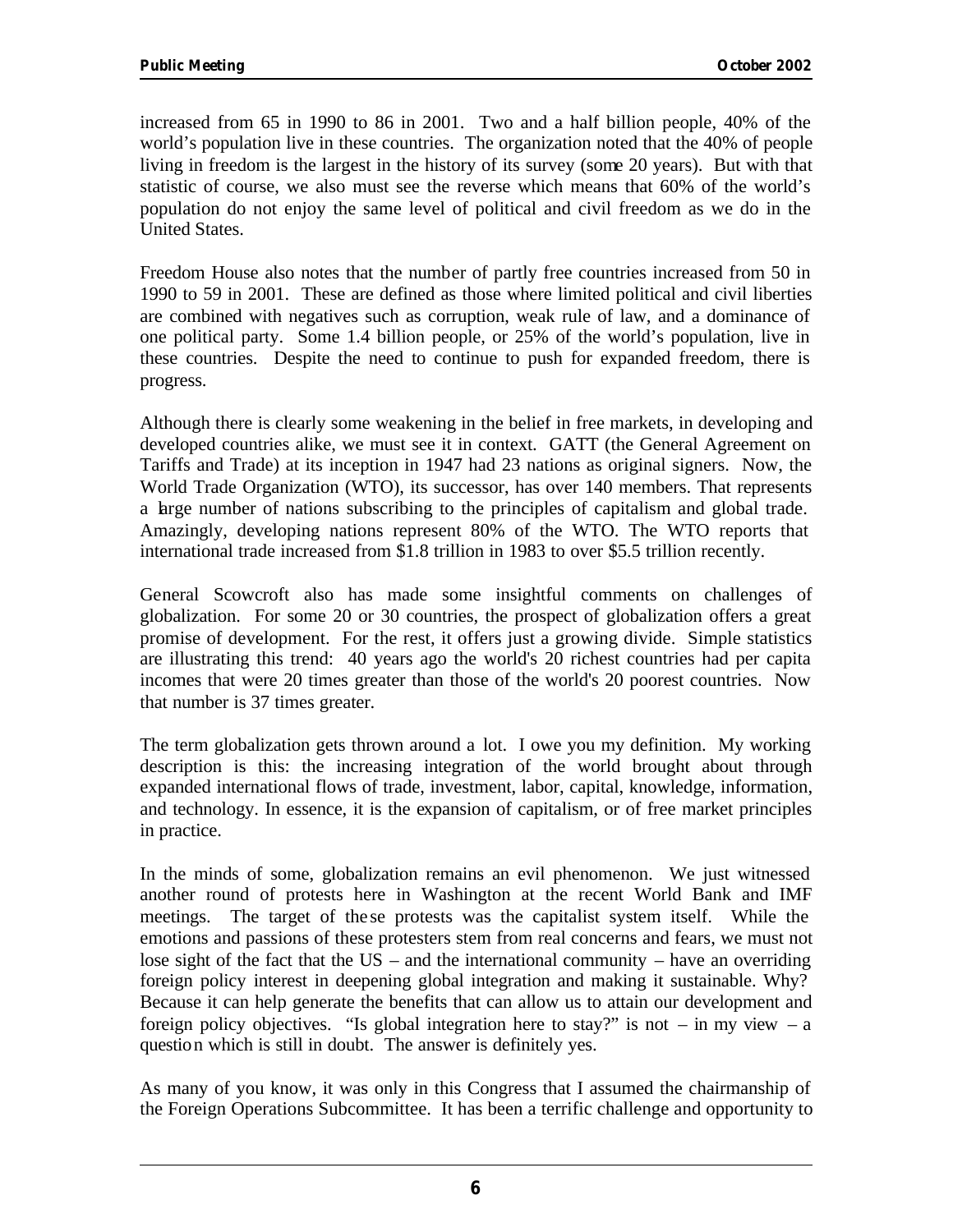play this leadership role on behalf of my party and the House chamber. I continue to enjoy the excellent working relationship I have forged with my ranking member, Nita Lowey. Despite these very partisan times and occasional disagreements, we have managed to work in a bipartisan way, and two years running have assembled an appropriations bill both of us could support.

Over these last two sessions of Congress, I sometimes think of accomplishments of the  $107<sup>th</sup>$  Congress in the area of foreign assistance. Certainly, many in the Executive branch and you in the audience share credit for those accomplishments. And while the FY 2003 appropriation process is stalled for the time being, I am sure that when the dust settles foreign assistance levels will not be reduced from the bill's general total.

If we assume the levels in the bill adopted in the House Appropriations Committee, the child survival account will have increased from a little over \$1 billion in 2001 to \$1.7 billion in 2003, an increase of \$700 million or 60%. This large increase was accomplished even with a moderate increase in development assistance from \$1.3 billion in 2001 to \$1.4 billion in 2003, an increase of a little over \$100 million or 10%. On HIV/AIDS, funding has more than doubled in spending, growing from \$315 million in 2001 to \$786 million in 2002. Over the 2002-2003 period, if one assumes at least the House Foreign Operations level of \$250 million (an amount higher than the Senate at present) for the Global Fund, plus if \$100 million is provided from the 03 Labor HHS bill (the bill has not been written yet), then the US will have contributed \$650 million in total to the Global Fund to Fight AIDS, Tuberculosis, and Malaria.

Certainly, these are significant investments in fighting the pandemic but it is clear that much more will be necessary. UNAIDS estimates that programs in developing countries and countries in transition will need to have about \$10 billion annually to fight the pandemic by 2005 – just three years from now. All national governments, including and specifically the US, will have to increase the amount of resources they plan to budget and dedicate to fight this disease.

However, while I personally take some satisfaction in these foreign assistance accomplishments – as do many of my colleagues and as you should  $- I$  can say that their impact will pale in comparison to a single vote (10 years in the making) and the continuation of one international economic policy. In my 18 years in Congress, it was the most dramatic vote I have ever worked. When first considered on the House floor, the vote was open for 48 minutes. It passed on two occasions by a single vote. In my opinion, it was the most important development assistance vote in last 10 years.

What vote and what law do you think I am referring to? I am referring to Trade Promotion Authority or TPA for short. This vote was all about the future. It gave the President the confidence to lead and gave us the best tool to shape the challenge of globalization. Why do I think that TPA vote will have more of an impact than our investments in development assistance? Most of our development assistance investments will fall far short of their objective  $-$  if not be completely wasted  $-$  unless there are economic and political systems to sustain them and generate economic growth as a result. We may positively touch a few lives, but we will see little long-term improvement in the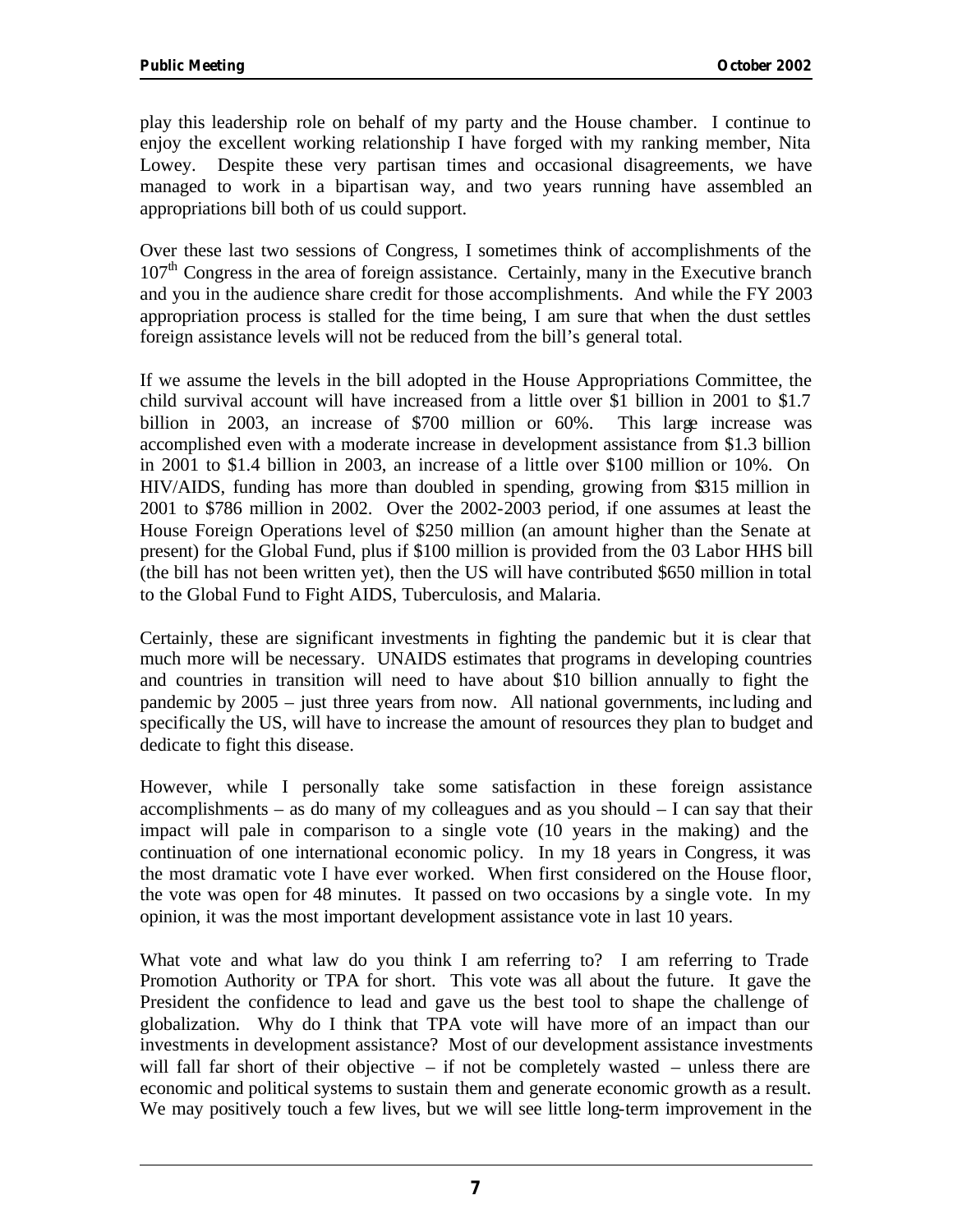quality of life for the people of the developing world. The traditional forms of assistance may make us feel good but they will not have lasting impact unless other economic tools work.

Trade promotion authority, on the other hand, can dramatically make a difference in the developing world if it is used as a powerful lever to truly generate free trade between developed and developing countries alike. But while I just identified what I thought was the most important vote in our efforts to reduce poverty, allow me to share some lessons we can use to improve the delivery of our development assistance. There are four I want to highlight:

- First, it is not the quantity of foreign assistance that is important to development.
- Second, it's all about a focus on economic growth.
- Third, we need to work more on better governance.
- And fourth, the need for a laser focus on what works. We are anything but focused right now.

Let me examine those four lessons in more detail.

#### **Lesson #1: It Is Not The Quantity Of Foreign Assistance That Is Important.**

America has given over \$167 billion (in constant 1999 US dollars) in official development assistance (ODA) to 156 countries, regions, and territories since 1980. Of those 156 countries, we have data for per capita GDP between 1980 and 2000 for 97 of these countries. These countries received over \$144 billion in inflation-adjusted ODA since 1980. These 97 countries had a median inflation adjusted per capita GDP of \$1,076 in 1980, but only \$994 in 2000. That means that there has been a decline in real terms.

No relationship – no link – is apparent between economic growth and the levels of official development assistance. One study noted that between 1980 and 2000, 23 recipients of US official development assistance received amounts equivalent to one quarter of their entire gross domestic product in 2000. I'm speaking only of US assistance; it does not include aid from other nations or the World Bank. Growth in per capita GDP for these countries averaged -0.16 percent, with 12 experiencing negative growth, and only 4 experiencing growth over 1 percent.

In another study, a former World Bank development economist found a similar lack of relationship. Bill Easterly noted that between 1950 and 1995, Western countries gave \$1 trillion in aid in constant 1985 dollars. He concluded, after studying investment and growth patterns in over 80 countries in a similar time frame, "Among all low-income countries, there is not a clear relationship between aid and growth."

You should note the time frames of these studies – 20 years and 45 years. We're not talking about expecting quick results after a year or two of assistance. These are long term studies and long term results. Simply put, the focus on the amount of aid is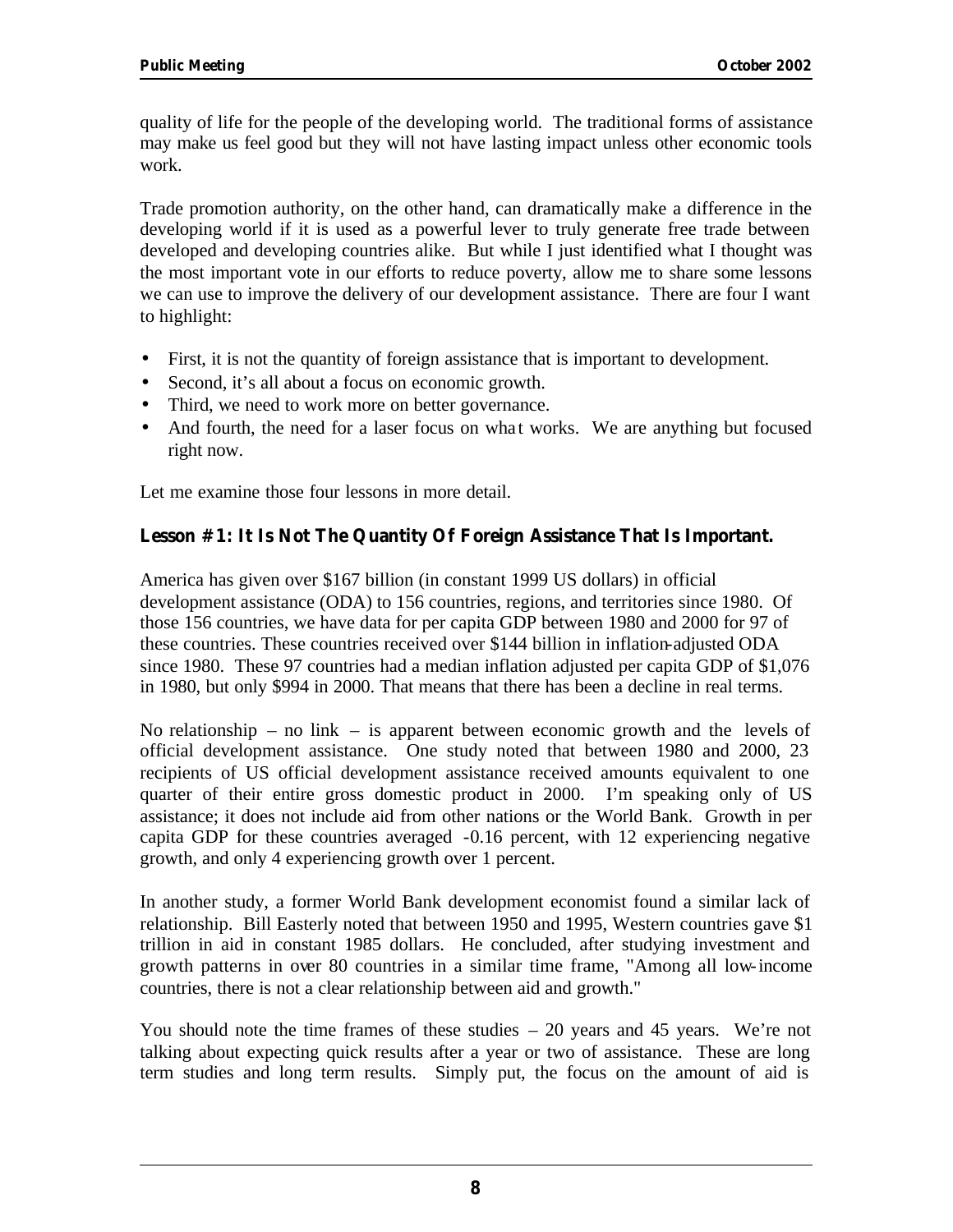misplaced. Tax policy, regulatory policy, anti-corruption, transparency, and the rule of law matter far more in a developing country than the amount of development assistance.

#### **Lesson #2: It's All About Economic Growth.**

Let me take a moment to review some recent success in the area of poverty reduction, other key improvements in development measures, and a quick look at the geographic areas where we have seen success. In 1990, 29% of the world's population lived on income of less than \$1.00 per day. In 2000, it was 23%, a 6% point drop. The absolute number of people living on less than \$1 per day has declined even as the world population has increased. An interesting fact I would note is that this has occurred even as there was a decline of 30% in the level of official development assistance over the last decade or the same time frame. $<sup>1</sup>$ </sup>

Some other development indicator improvements are important to recognize as well. Between 1990-1999, adult illiteracy rates in low-income countries for males aged 15 and above decreased from 35% to 29%; and for females aged 15 and above, the figure declined from 56% to 48%. While only 30% of people in the developing world had access to clean drinking water in 1970, today about 80% have. Wages and conditions have improved as economies have grown. In 1970, 35% of all people in developing countries were severely malnourished. In 1996, the figure had fallen to 18% and the UN expects the figure will continue to fall.

Why have we seen this success? The answer will be found in raising personal incomes and economic growth. It is an increase in personal incomes that enables us to achieve all of our other aspirations for the developing world. And raising personal incomes comes with broad-based economic growth. Look at the big success stories around the globe; most of them did not receive US aid. China's growth has been consistent at 7% - 10% over the last decade. There has been sustained significant economic growth in countries such as Indonesia, Vietnam, Brazil, and Mozambique. Some countries have even managed to double GDP per capita, including Botswana, Chile, Thailand, and Korea. None are major aid recipients.

How do we best help countries achieve broad-based economic growth? Economic growth is only possible with capitalism, investment, and trade. Trade, open financial markets, and investment are good for the poor. Empirical research of the World Bank shows that during the last decade income per capita in developing countries that have focused on capitalism and that participate in the global trading system grew more than three times faster than countries choosing not to participate.

A key question you might ask: "Did that growth benefit that country's society at large – or only the elites within that country?" The answer: the World Bank found that the benefits of that economic growth were evenly distributed through the population strata of those countries. As a result, the absolute poverty rates for trading nations have also fallen sharply over last 10 years. Indeed, history has shown that countries that have embraced

<sup>&</sup>lt;sup>1</sup> Data taken from statistics shared by Dr. Francis Rischard of the World Bank.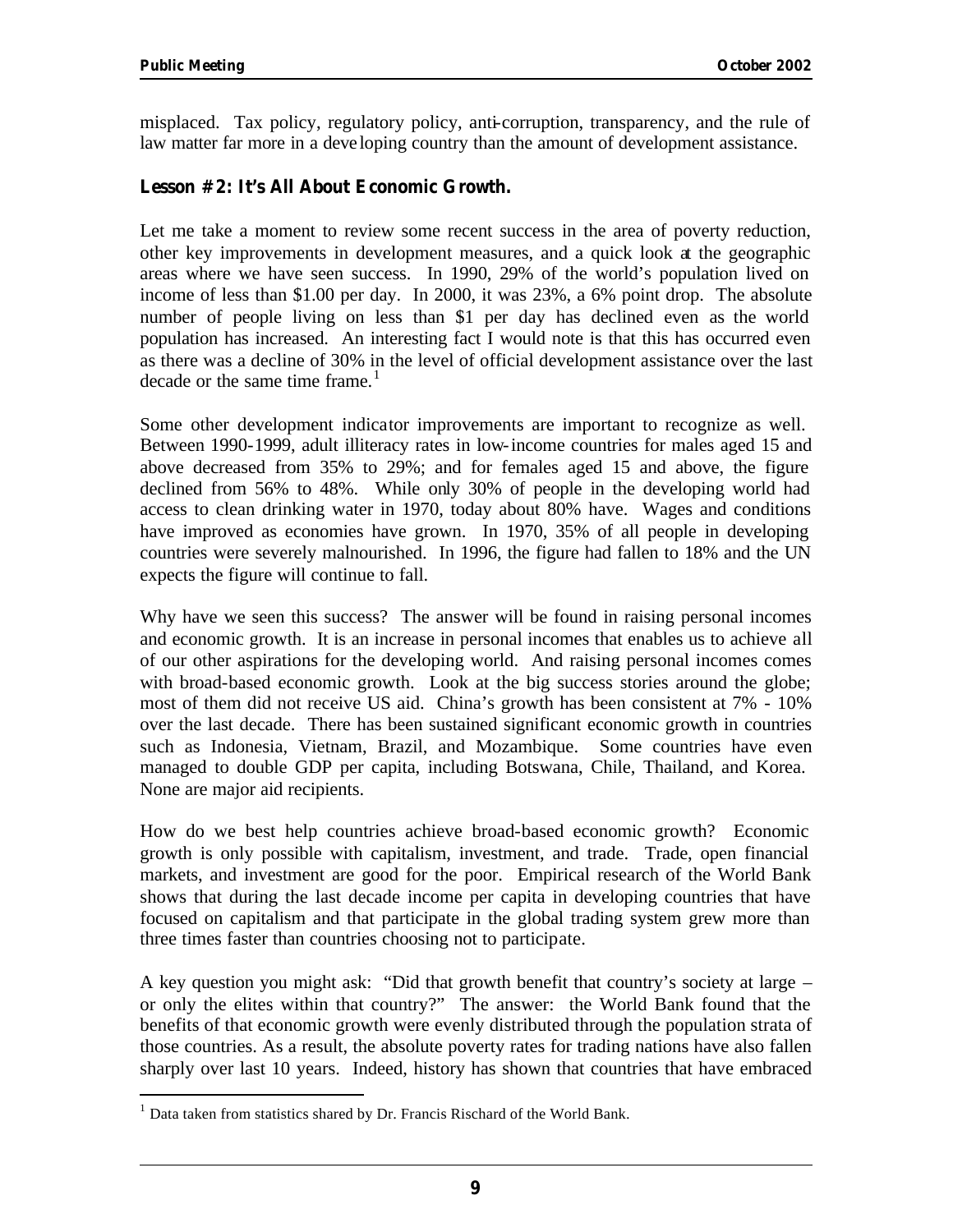democracy along with capitalism and participation in the global trading system have experienced the highest economic growth and generated the highest quality life for their citizens. And that of course, leads me to the third lesson.

#### **Lesson #3: Good Governance Matters.**

Free markets and trade alone are not sufficient. Case in point is Latin America where countries have been moving in a free market direction for the last decade but economic growth has remained elusive. Some have suggested that the growth of the early 90s appears to have been an aberration  $-$  a few years sandwiched between the lost decade of the 1980s and the lost second half-decade of the 1990s. As a result, popular acceptance of free markets and democracy across Latin America is less certain. However, we should not allow this failure to generate better rates of growth to affect the belief these societies have placed in capitalism.

The power of free markets as a tool of development cannot be exercised without the right policy environment. Thomas Friedman, the Pulitzer prize winning diplomatic columnist of the New York Times explains it this way: countries must have a good governance "plug" to integrate into the global economy. A poor quality or corroded plug simply will not integrate with the expectations of a global capitalist economy. A critical governance component relates to creating a corruption-free environment. Corruption undermines economic growth. You cannot have sustainable development without rule of law.

This is very much true in Latin America. Historically, gross inequities of wealth and income in the region have created political environments that allow bureaucracies to manipulate the economy to benefit the few. As a result, pockets of both political and economic instability stretch from Haiti to Argentina. We should not be surprised that the incentives exist for the traditional authoritarian left or right to reverse the direction toward free markets and more effective democratic governance.

#### **Lesson #4: The Need To Remain Focused.**

At a multilateral and bilateral level, we have been ensnared in a cycle of "do everything development." Bill Easterly, in his article "The Cartel of Good Intentions" says it very succinctly. For low-income countries, the IMF requires a Poverty Reduction Strategy Paper (PRSP). Niger's recently completed PRSP is 187 pages long, took 15 months to develop, and sets out spending for a 5-year poverty reduction plan. The PRSP in turn must be compliant with the World Bank's Comprehensive Development Framework, a 14-point checklist covering everything from lumber policy to labor practices. This framework covers clean government, property rights, finance, social safety nets, education, water, arts, roads, cities, tax policy. Policy makers seeking aid must complete a litany of reports – often duplicate or similar reports for multiple institutions.

All of this is incredibly inefficient. The document emerging from the Monterrey conference contained 73 separate development recommendations, including such ambitions as establishing democracy, equality between girls and boys, – and yes – peace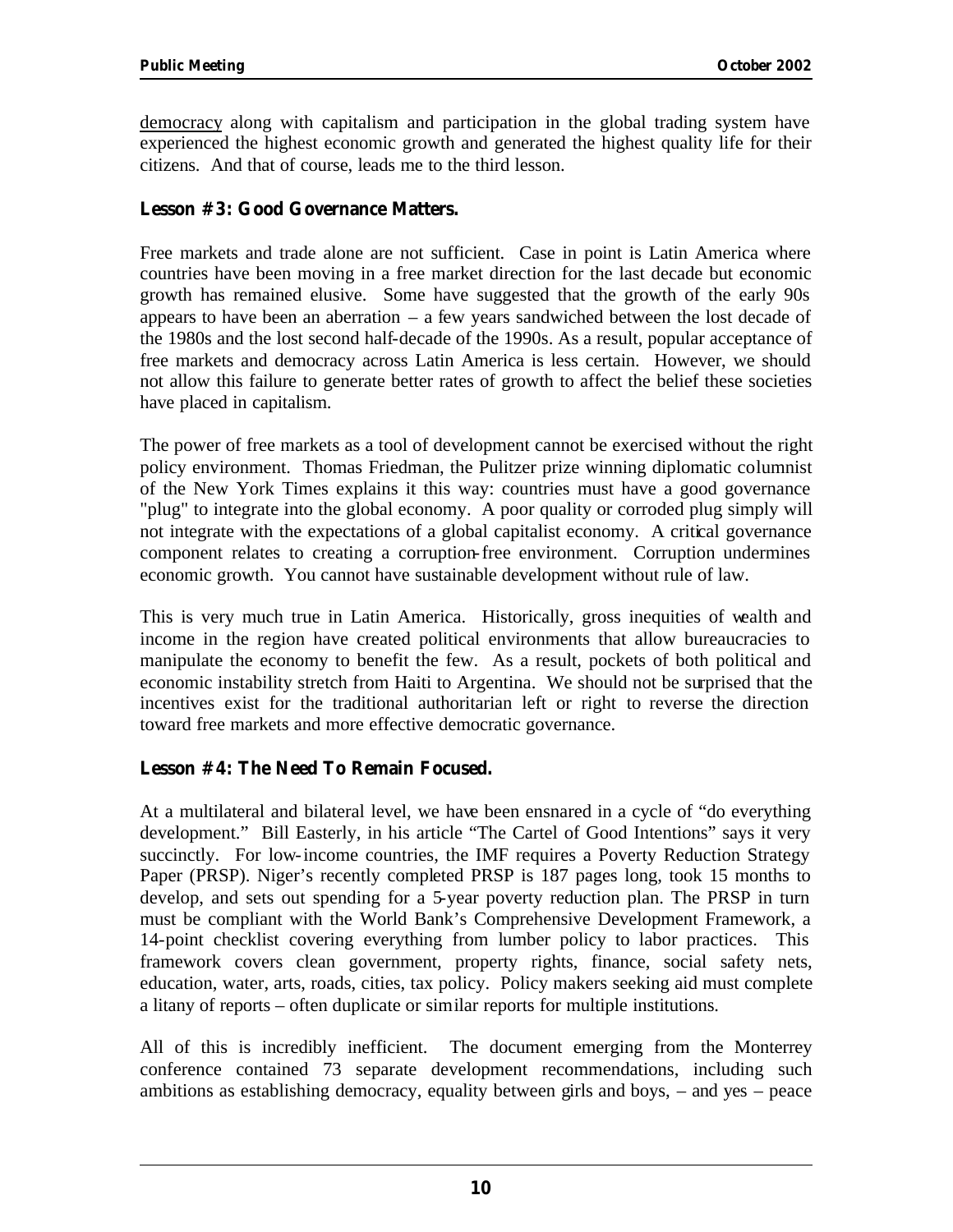on earth. The Johannesburg WSSD Conference includes some 185 recommendations. And finally, it is present in the development and implementation of the Millennium Development Goals.

Now, with those four lessons in mind, wha t do I think should be the role of our development assistance? Before addressing that question, let me first take a step back and articulate how I see US foreign assistance as an integral component of our overall foreign and national security policy. I often relate our total foreign assistance – all of that in the foreign operations bill – as one leg of a three-legged stool providing a sturdy US foreign policy. Each leg is essential for the stool to carry the weight of the policies projected and coming together at the top. One leg is that of our diplomatic corps and intelligence services; another relates to national defense and security strategy; and the third has its core in our foreign assistance.

Our foreign assistance in a macro-sense plays multiple roles within our foreign policy process. At its first level, the foreign assistance leg can be used as a vital tool for easing the suffering of people around the world. At a more nuanced level, it can enhance health, education, and national infrastructure. In light of security challenges to the United States, we can also link the foreign assistance leg of the stool to the national security leg by using it in the form of Foreign Military Financing. But, of even more importance, it can and should nurture the structures of capitalism and the rule of law – making it possible for the poor to participate in market economies and for poor countries to participate in the global economy.

I believe this is the role we should want development assistance to play. If experience shows that successful development is driven by a country's ability to access and use all its available resources for economic growth – and particularly those that relate to integration in the global economy – then we must strategically align development assistance to the accomplishment of that end. Our development assistance should serve as a catalyst to help countries prepare for greater participation in the global economy.

I believe it is time to move beyond the debate on the quantity of foreign assistance to a focus on economic growth and helping countries maximize the benefits of participating in the global economy. Knowing that we have a tendency to ask developing countries to accomplish all of our bilateral objectives at the same time, it is imperative that we remain focused. That should result from a reflection on how we need to break out of the trap of "do everything development" Bill Easterly identified.

Let me conclude by giving a few recommendations for our development assistance programs. Some of these recommendations relate broadly to our programs, others convey a sense of how I think we should develop and implement the President's MCA initiative. These recommendations are applicable to all of us who share a concern about global economic progress and social justice – in the Executive branch, the legislature, and the private or non-profit sectors.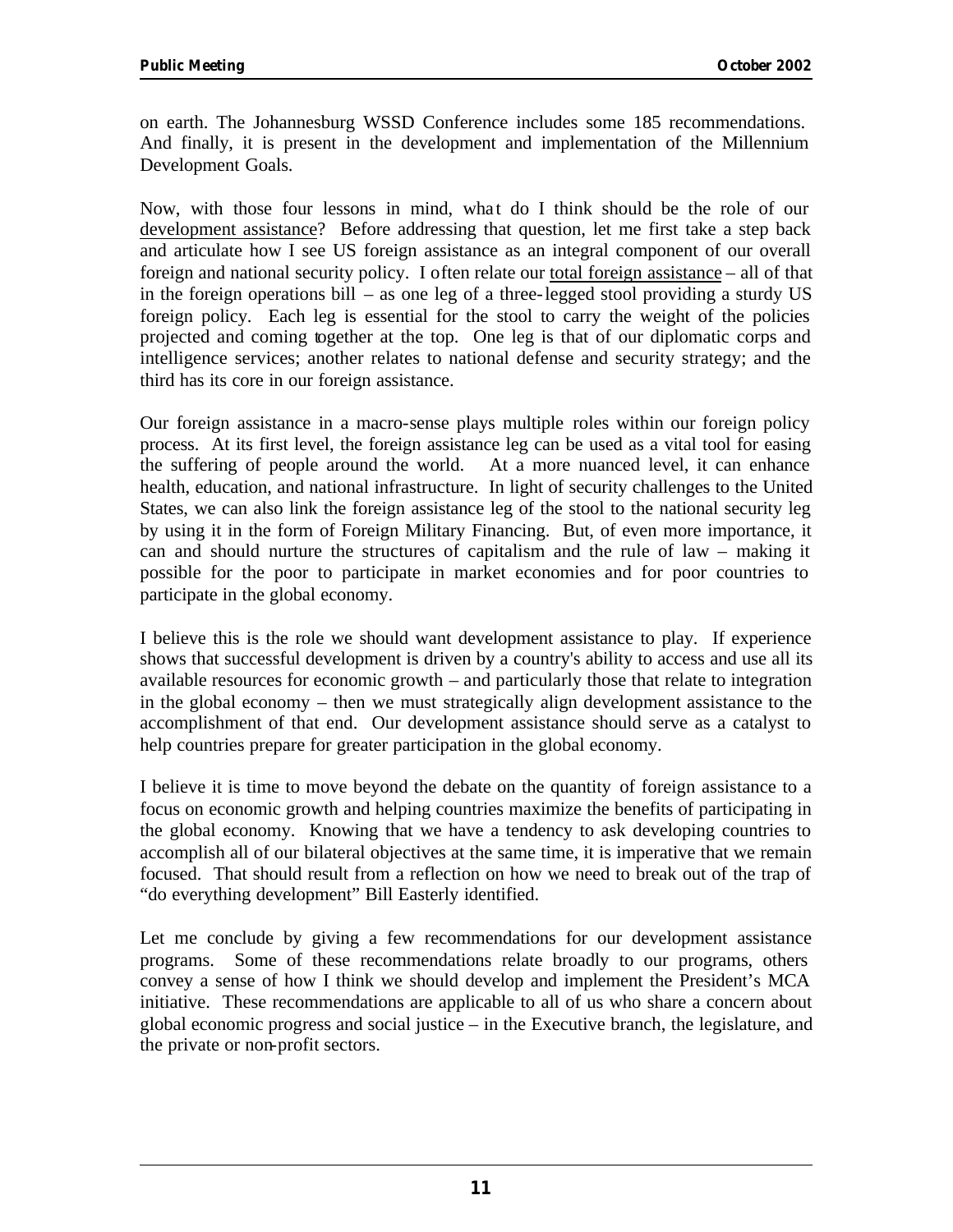#### **Overall Suggestions On US Development Assistance**

First, let's be sure that our expectations and definition of success are aligned with our development experience. All too often, advocates for development assistance argue that success is only a matter of additional resources. But experience tells us otherwise. Decades of development experience have demonstrated that resource transfers – without an environment of effective political economy – will generate poor results. Our policy development and our advocacy must place an emphasis on those policies that will generate success – not simply the addition of more resources.

Second, the United States must generate a development policy that is more holistic in outlook. Two pillars must be elevated in importance. US policy must recognize trade and foreign direct investment as development tools. Economic growth must become its own objective and must be strongly integrated into the fabric of our development programs.2 Historically, we have just focused exclusively on increases in foreign assistance and debt relief as the chief drivers of development. I would argue that giving developing countries access to the markets of the US, Europe, and Japan creates a selfreliant path while aid is a donor development path. Imagine if Sub Saharan Africa had an additional 1% of international markets. That would mean that this region would have \$70 billion more in resources in the form of income and revenue earned through international trade.

Our domestic discussion on development must consider the potential cost of failure in the new round of trade talks (launched in Doha) or of failure in negotiations for US free trade agreements with Central America or the countries of southern Africa. The World Bank has calculated that a successful round of global trade negotiations, coupled with related market reforms, could add a whopping \$2.8 trillion to global income by 2015 – much of it in developing countries.<sup>3</sup>

This is a message that some in the foreign assistance advocacy community will not want to hear. We have become so devoted to the assistance programs we each represent. However, as a representative of Oxfam International has said, the "playing field is not level." It slopes down hill from developed countries. Therefore I say, if we are serious about development, we have to be serious about trade.

On the MCA initiative of the President, I look forward to receiving the details from the Administration so that it can be evaluated carefully. I was privileged to accompany the President to the Monterrey Conference where he emphasized his commitment to the developing world. While the details are only beginning to emerge, I am very supportive of this initiative because it would create a new paradigm of development assistance – one

 $2$  This is particularly true for many African countries where HIV/AIDS is actually projected to reduce GDP growth rates making the situation of responding to the pandemic even more challenging.<br><sup>3</sup> "Faster integration through lowering barriers of merchandise trade would increase growth and provide

some \$1.5 trillion of additional cumulative income to developing countries over the 2005 to 2015 timeframe." 2002 Global Economic Prospects, World Bank, page xiii.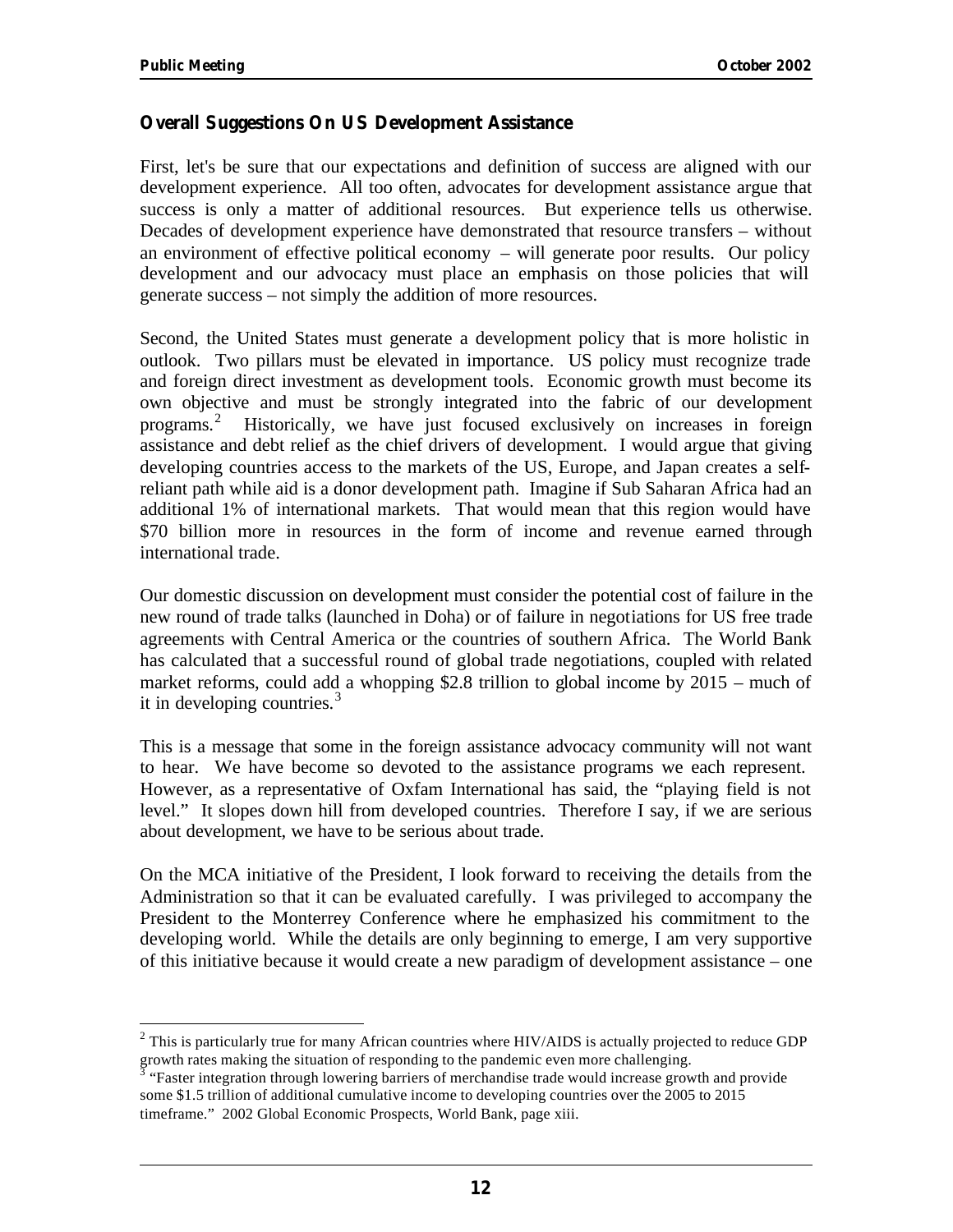that puts a premium on making certain investments in assistance occur in a context of effective political economy.

As the Administration continues to work on this new initiative, I would offer these suggestions. It should consider offering MCA awardee countries special consideration for expedited bilateral trade preferences (like with the African Growth and Opportunities Act and the Andean Trade Preference Act) or the option of negotiating a free trade agreement with the United States. It should offer developing countries the prospect of ownership of their development strategies with US assistance. In exchange for ownership, developing countries should be willing to accept the fact that MCA resources may be withdrawn if criteria for eligibility are not maintained or results not achieved. It should aim to build and reinforce the governmental capacity of recipient countries to manage their development. In establishing the MCA, we must minimize the administrative bureaucracy and bureaucratic requirements in the delivery of assistance. Once countries qualify, the MCA should complement current assistance efforts, but most importantly, should generate a focus on economic growth and self-sufficiency.

And finally, it should aim to make sure development and economic opportunity are extended to those currently outside the formal economy. By this I mean that the rule of law, property rights, and the ideas of Hernando DeSoto should be incorporated into the MCA as an objective and development goal. The promise of capitalism as a tool for economic development and poverty reduction can never fully be achieved as long as large populations have no stake in the capitalist mode of development.

As all of us – but particularly the administration and the Advisory Committee – consider the FY 2004 budget, I would offer a couple of additional suggestions for your consideration. These are intended to generate debate and deliberative thought. I know they will be considered controversial but there are serious issues behind these suggestions. First, we might want to consider a one-year time out on further increases in infectious disease funding to assess the ability of USAID, private partners, and the Global Fund to effectively manage and coordinate the massive increases over the  $02$ -03 period.<sup>4</sup>

Second, we might consider downgrading the role of the multilateral development banks and UN agencies (other than the Global Fund and the UN food programs) for the next few years as we learn to utilize the Global Fund and the Millennium Challenge Account. As part of this, we might not want to renew support for Asian and African Development Banks unless they agree to provide 25% of funding as grants.<sup>5</sup>

 $4$  This suggestion is in the context of very serious management challenges USAID & the Global Fund face broadly in the context of human resources, financial management, and procurement -- specifically in the context of absorbing and deploying massive resource increases. For more information on USAID, please see House Report 107 -663 on the FY 2003 Foreign Operations, Export Financing, and Related Programs

Appropriations bill.<br><sup>5</sup> In the agreement for the 13<sup>th</sup> replenishment of IDA of the World Bank, the USG was successful in realizing a number of advances long advocated by Congress, one specifically relating to the change allowing up to 21% of IDA's resources on a grant basis.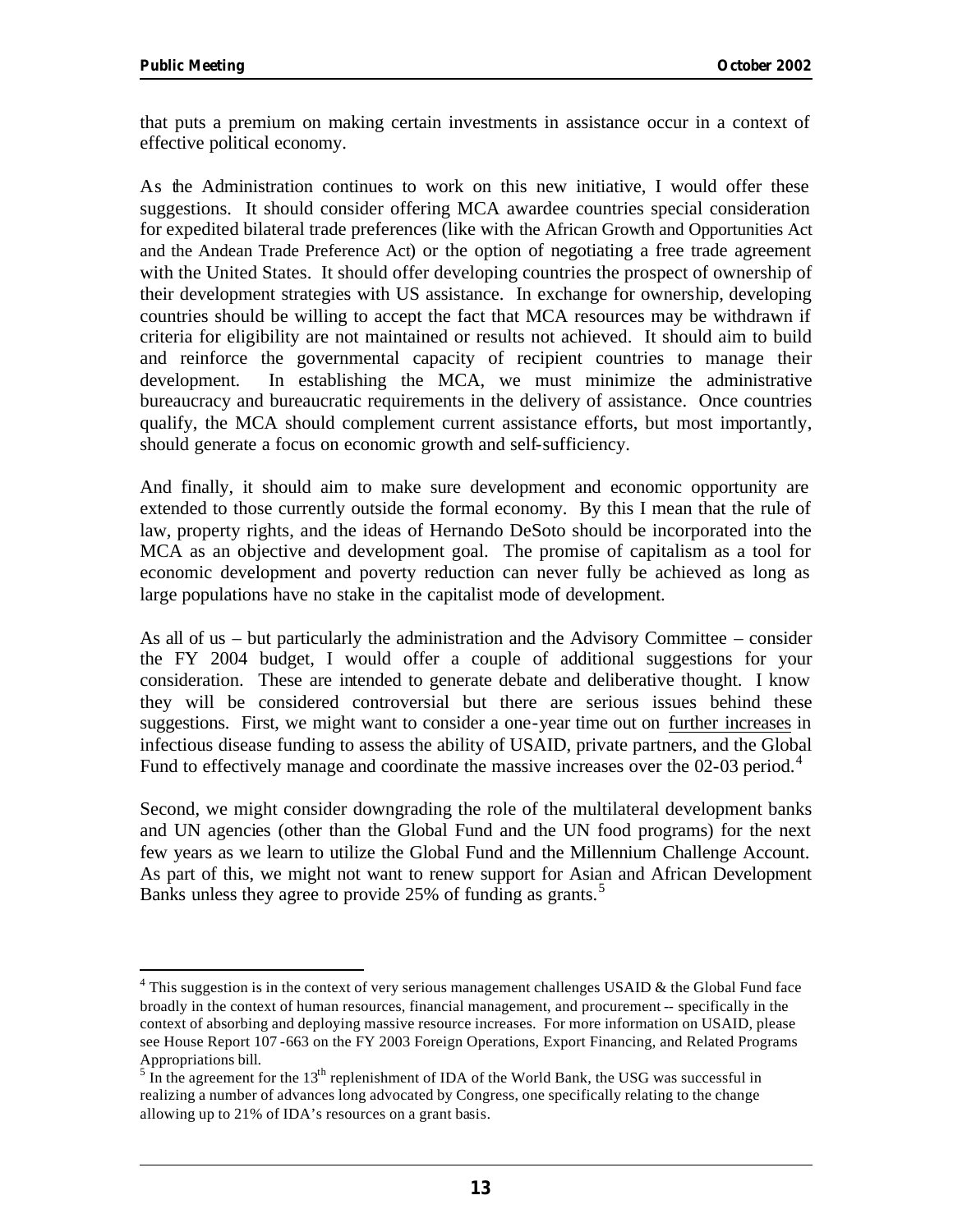In conclusion, I wish to again commend you all for your dedication to improving our foreign assistance policy. Your work and interest is essential to the improvement of the quality of life of millions of people living in the developing world. As you continue discussions and leave here today, I encourage you to think about my thoughts and suggestions. I firmly believe we are going to have to think outside the box in our development assistance programs. The reality is what we have tried in the past has not worked. In light of the challenges we face, there is a sense of urgency for new ideas and tools.

Again, thank you for the opportunity today to address you as a group.

#### **QUESTIONS AND ANSWERS:**

**Lynn MacDonald** from the Solidarity Center, AFL/CIO, remarked that Mr. Kolbe's speech did not include reference to labor and environmental standards which are often considered non-market institutions, yet essential to economic growth.

**Mr. Kolbe** stated that he believes that labor and environmental standards are important, but they should not be imposed from the outside. Mr. Kolbe remarked that writing those standards into trade agreements is counterproductive. When per capita income in a country reaches of level of \$4000 to \$6000 there is attention given to environmental concerns and a larger investment can be made at that time. Countries need to be able to provide basic health care, education, and food before they can focus on the environment, but it is important that it be done.

**George Folsom**, ACVFA member, asked if the U.S. goes to war with Iraq how should the ACVFA work with USAID on post-conflict reconstruction?

**Mr. Natsios** commented that he would prefer to leave that discussion to another ACVFA meeting.

**Jim Henson**, ACVFA member, asked Mr. Natsios to comment on the strategy for aligning the MCA with development objectives, particularly agricultural development.

**Mr. Natsios** responded that much of what is being done in agriculture addresses the microeconomic structure for development, including transportation, education, and health. These all affect the capacity to produce, process, distribute, and market food. There is also a connection between a rich, indigenous civil society and the level of corruption in societies that slows development. A rich civil society is in the longer term an essential part of a mature democracy because civil society can constrain abuse and affect government policies.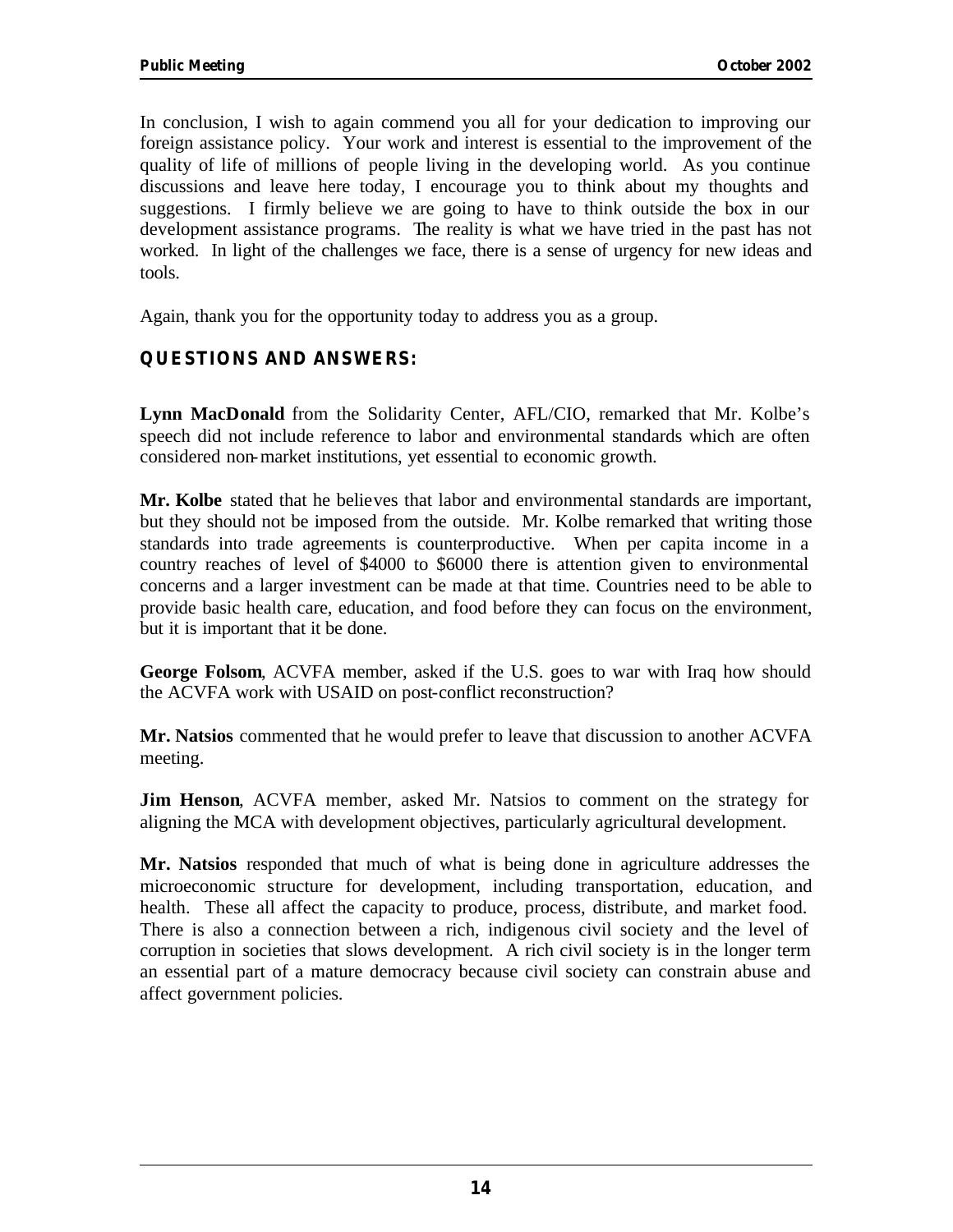#### **PLENARY PANEL: "THE GLOBAL DEVELOPMENT ALLIANCE: USING PARTNERSHIPS TO ACHIEVE THE VISION"**

#### **MODERATOR: HOLLY WISE**, GLOBAL DEVELOPMENT ALLIANCE (GDA) DIRECTOR, USAID

Ms. Wise opened her remarks by stating that the panelists would provide some concrete examples of GDA partnerships. GDA is positioned to respond to the change in the world's resource flows and increased private investment in developing countries. Ms. Wise used a pie chart to illustrate the changed investment flows: whereas 30 years ago Official Development Assistance (ODA) accounted for 70 percent of resources to developing countries, currently 80 percent of those resources comes from private sources and only 20 percent from ODA. With more resources at play and more people involved in development there are more opportunities and more assets to get the job done.

#### **DENNIS MACRAY**, MANAGER FOR BUSINESS PRACTICES, CORPORATE SOCIAL RESPONSIBILITY, STARBUCKS COFFEE COMPANY

Mr. Macray provided a brief background of this alliance involving Starbucks, Conservation International (CI) and USAID. Mr. Macray remarked that CI manages the relationship with USAID. He showed the audience a newly packaged bag of shadegrown Mexican coffee that was produced under this project, which aims to have an impact at the point of origin of the coffee, but also to demonstrate a market-driven solution.

Background on the company and specialty coffee:

Starbucks has a strong mission statement that includes contributing positively to communities and the environment. This set the foundation for this partnership. Today Starbucks has over \$3 billion in annual revenues. The company has more than 5,000 stores in 28 countries with 60,000 employees. Starbucks serves about 20 million customers each week. Coffee is grown on 400,000 square miles, mainly in the tropics in developing countries. Coffee is the second most heavily traded commodity after oil. More than 15 billion pounds of coffee were traded last year. However, Starbucks operates in the specialty coffee industry, which trades approximately half a billion pounds per year. More than 50% of coffee is grown on small family farms of less than ten hectares. Starbucks buys approximately 1% of the specialty coffee in the world. According to World Bank estimates, there are probably 25 million people in the world dependent on the production of coffee.

Mr. Macray remarked that the health of Starbucks depends on having a high-quality product. That requires healthy inputs in terms of labor, natural resources, and the ecosystem that must support it. High quality coffee does not necessarily come from highly technical sources of production. Therefore, conditions that conservation and biodiversity create are very appropriate for small-scale coffee farming and the production of the high-quality beans that Starbucks requires to stay in business. Moisture, humidity,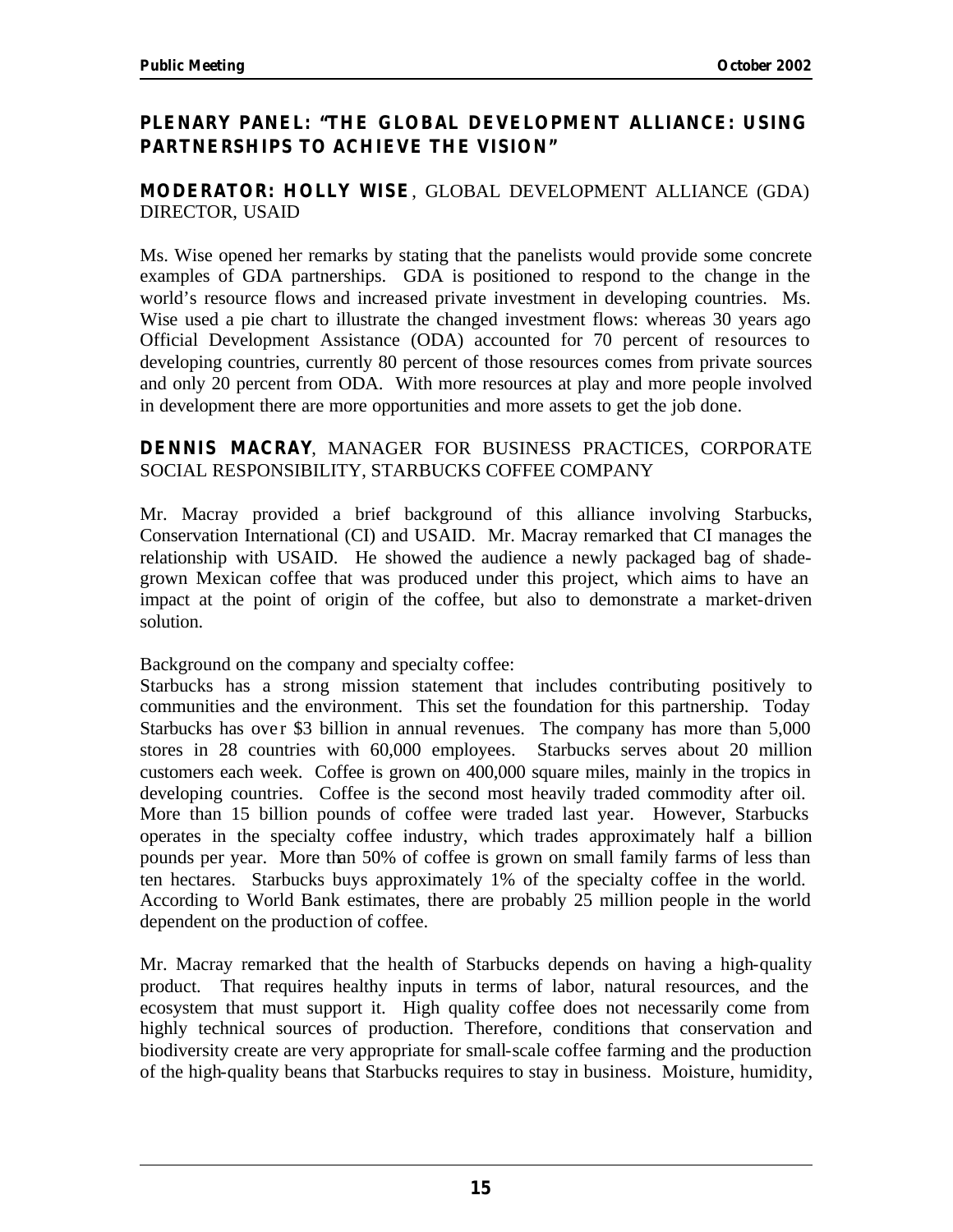biodiversity, and natural pest management are essential to the sustainability model that goes from bean to cup.

Some examples of Starbucks' strategy include purchasing the product, partnership with like-minded organizations, and long-term investments in developing countries. Starbucks has partnerships in the U.S. for domestic programs, as well as international projects currently with CI, CARE, Coffee Kids, Calvert Community Investment Foundation, and previously with Enterprise Works. In the past week Starbucks announced support to Mercy Corps International through Tazo Tea to improve conditions for women and children on tea estates. These are efforts undertaken by Starbucks that need to be adopted and replicated by others in the industry. Starbucks cannot solve the world's problems with individual programs in select regions. The company depends on working with other organizations to find solutions.

Mr. Macray commented that Starbucks entered into this partnership with CI very carefully. The company had experience working with other NGOs in the past, some positive and some negative. Starbucks looked for a partner that would help the company fulfill three objectives: a resulting product, long-term commitment, and long-term financing. CI initially wanted to help Starbucks sell coffee, but the company already knew how to do that and, instead, was seeking assistance in meeting the objectives of its core philosophy of contributing positively to communities and the environment (i.e., building the capacity of its suppliers and preserving the coffee-growing environment). The company was not seeking good publicity to enhance its business. Starbucks is committed to making an impact and to sustainability at origin. The first memorandum of understanding with CI was signed in late 1998 after extensive discussions that began in 1997. The project was designed as a three-year program to meet the needs of producers in an area where both CI and Starbucks had an interest.

Starbucks has provided a total of \$750,000 since 1998. Starbucks was concerned about getting involved in a project where the company would be expected to sell coffee that did not meet its high standards. After a couple of years two containers of coffee were delivered. Today the project sites provide more than 40 containers of specialty coffee per year. That represents 100% growth in exports for those small family farms. There has been a 60% growth in participating cooperatives. Credit has been made available to the cooperatives and to farmers on a continual basis. Starbucks' connection to conservation is really related to the sustainable economic development that must exist in the specialty coffee supply chain. A healthy crop means a healthy income that provides for healthy families and in turn provides an incentive to protect areas of high biodiversity.

Mr. Macray remarked that Starbucks' business model requires the company to be socially responsible. Conservation makes sense from a business standpoint. Experience has shown that transitioning to organic farming is economically viable for specialty coffee farmers. The debilitating effects of poverty require the smart use of human capacity and natural resources. Starbucks' hope is to work more closely with USAID, CI, and other organizations to expand this project to reach other needy communities.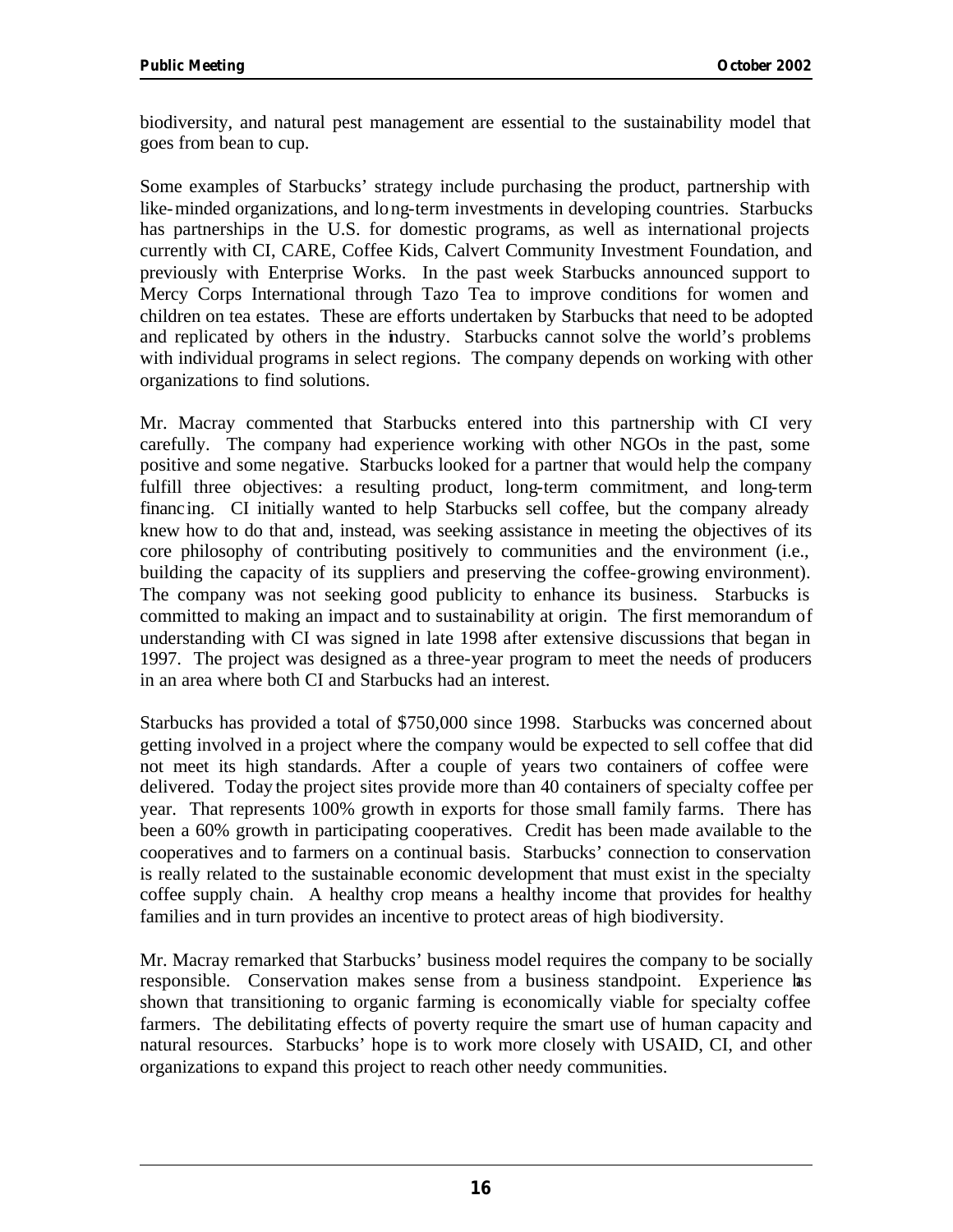Mr. Macray shared some of the lessons learned from this project for NGOs:

- 1. Demonstrate a specific need and find corporate partners that are a natural fit.
- 2. Be clear about goals and objectives. Think beyond check writing and link the project to the company's business goals.
- 3. Make the project beneficial to the beneficiary base. Involve farmers in project design.
- 4. Get it right and figure out successes before sharing it broadly.
- 5. Small, nimble organizations can often do more for a company than a large NGO.

Mr. Macray encouraged companies to sign a very strong MOU with organizations with which they do business. The MOU should hold both of the organizations accountable for inputs and results.

Some of the roles that USAID could play include brokering relations, facilitating meetings, helping prospective partners to understand the sectors that USAID would like to engage, using corporations for their expertise, and working with partners to design efficient, effective programs.

Mr. Macray stated that he would like to see USAID develop more partnerships with corporations. Companies operate under many constraints and cannot carry out these development efforts alone. It makes sense to work together. Corporations need more indication that the government is really concerned with conservation and agricultural issues.

Mr. Macray urged the U.S. government to regain leadership in environmental conservation. Companies are limited in what they can do, and yet they see ecosystems being destroyed so that people can meet short-term subsistence needs. The U.S. should provide leadership in promoting long-term, ecologically sound solutions.

#### **PETER BURBRIDGE**, SENIOR ADVISOR, BP

Dr. Burbridge spoke about the public-private BP alliance with USAID in Tangguh, Indonesia. The project deals with natural gas production and refining. It represents the largest investment in that province in twenty years. It will necessarily create changes in the social, economic, and cultural structures of the province. The gas in question is underneath a bay in the Bird's Head Region. The gas will be exported to the mainland where there will be a liquid natural gas processing facility.

Dr. Burbridge remarked that the big challenge is the fitting of an energy development program into a very fragile society. It is fragile in the sense that it is relatively undeveloped, it has great biodiversity and complex ecosystems, and it has a very bifocal type of economic development. The coastal areas have had much more interaction and trade with other societies than the upland areas. These are two very different cultures. The challenge is to create a responsible energy development program and at the same time make sure that development is a force for good.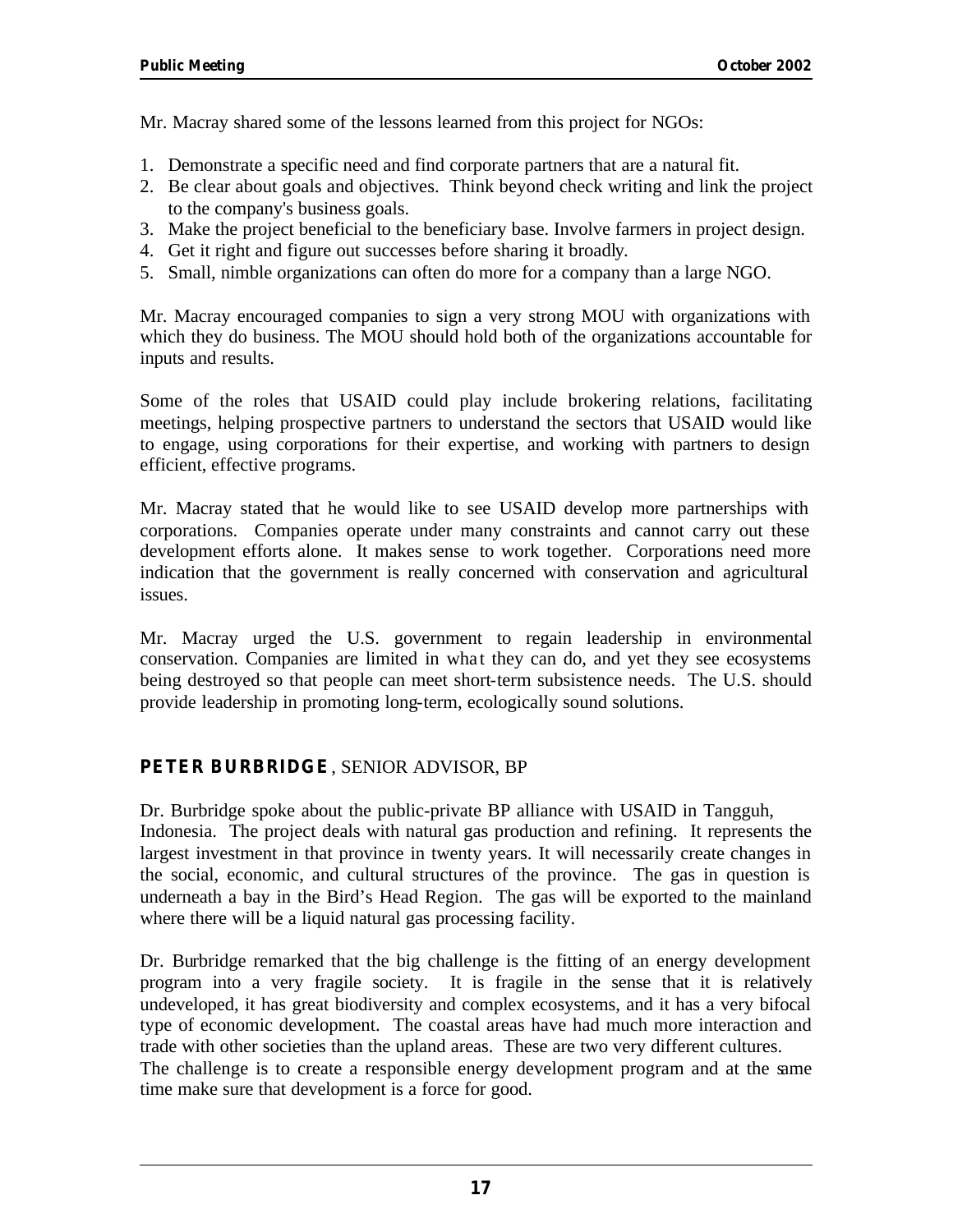To that end, BP has engaged in a dialogue with a wide variety of organizations to create an approach that is efficient as a source of energy development and appropriate for that culture. Traditionally, energy development would be the focus for other forms of economic expansion. However, this concentrated economic development can become extremely difficult to manage and can create a major disruptive force. In this case, BP has adopted a different approach that seeks to distribute the economic development more widely. The local people said they want economic development but they also want to preserve tribal lands and don't want a major infusion of people from outside the area. The local people supported the idea of working together to create a different approach.

Dr. Burbridge said that BP developed a "diversified growth strategy." The strategy is designed to use the gas as a catalyst for long-term economic growth. Gas is a nonrenewable resource, but the revenues, if used wisely with good governance can stimulate new forms of economic growth in sectors where the resources can be sustained - for example forestry, fisheries, and agriculture. In that sense, this liquid natural gas development project is really a force for long-term development in the region. It will not be a major employer. Once the construction phase is completed the project will only employ approximately 350 people. The real resource from this project is revenue from the sale of the gas.

Dr. Burbridge remarked that 70% of after-tax revenue will go back to the province to be used as public capital for investment in health, roads, education or whatever the local people decide. The local government must think about this resource and how it will be used wisely. Much of the project's effort at the moment is helping to improve the governance capacity within the civil sector and their capacity to use the wealth wisely to promote economic growth. BP views this as part of its corporate responsibility.

The GDA has provided a timely opportunity for the public and private sectors to get together to make sure that good development happens. Through the GDA, BP will be harnessing the knowledge, wisdom, experience and the technical abilities of USAID to work in concert with NGO partners to deliver improvements in government, fiscal management, spatial planning, and other components of responsible regional development. The GDA tries to increase the capacity of people to plan for their own development. The roles of the partners are quite important. Each brings resources to the project. USAID will focus on developing governance capacity and BP will work with communities to make sure development is socially and culturally responsible.

This GDA includes BP, USAID, and the British Department for International Development, which will focus on natural resources management and poverty alleviation. There is a nice complement of groups working together in this region to improve the natural resources management capacity and economic capacity. However, the governance capacity must be there to facilitate the wise use of revenue for economic growth.

Dr. Burbridge stated that BP is concerned that there should be international oversight of this project. An international panel of experienced and knowledgeable people will provide guidance. BP has also developed a broad partnership of international NGOs that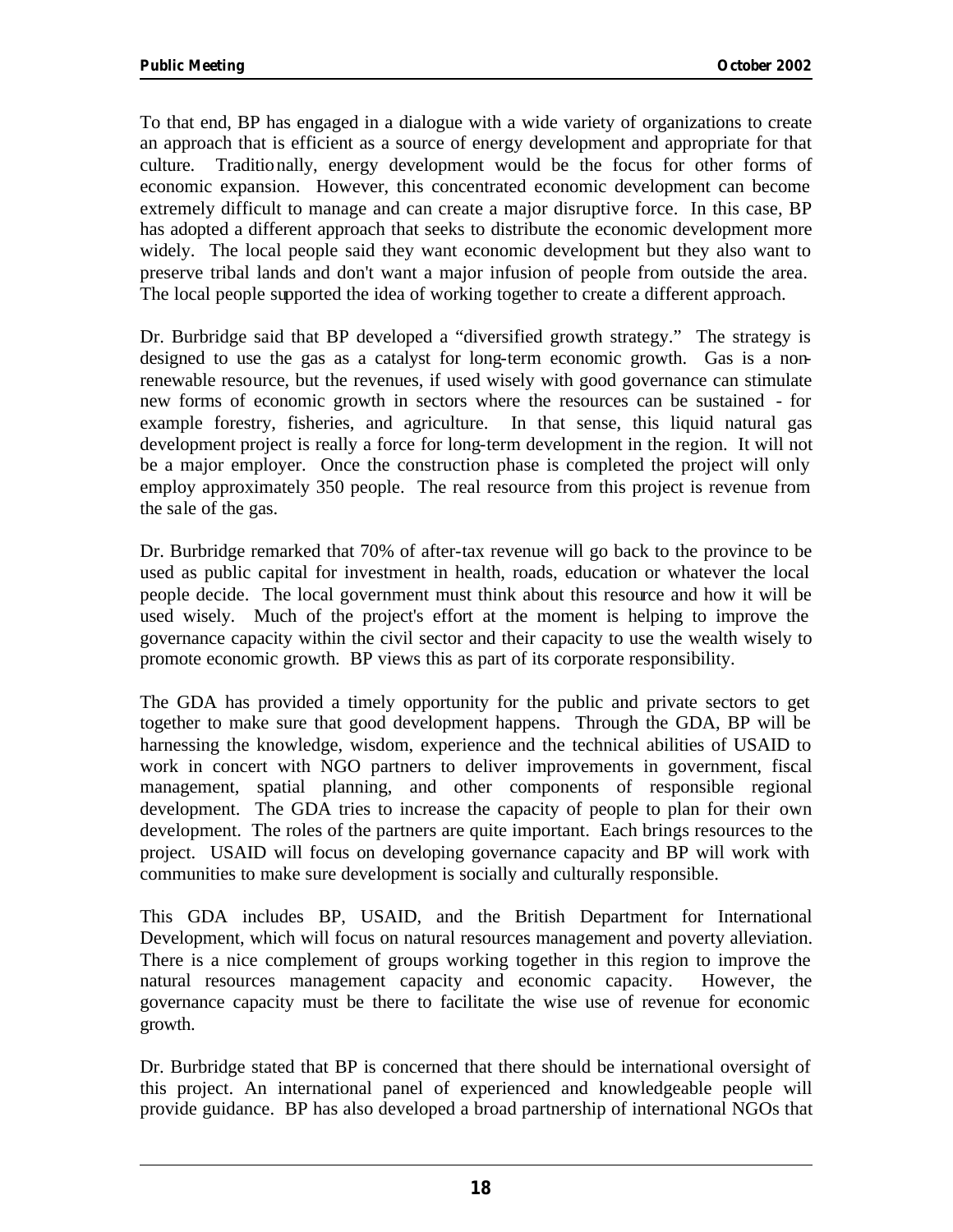will provide advice, guidance, and also criticism. BP is working with local NGOs to develop a natural resource management strategy, communicate with local groups, and carry out biological surveys. In closing, Dr. Burbridge stated that BP welcomes the scrutiny of colleagues from the NGO community.

#### **GLENN PRICKETT**, SENIOR VICE PRESIDENT, CENTER FOR ENVIRONMENTAL LEADERSHIP IN BUSINESS AND VICE PRESIDENT, CONSERVATION INTERNATIONAL

Mr. Prickett remarked that there is a great deal of interest on the part of the private sector in supporting conservation of biodiversity. He noted that USAID was the first international development agency to support conservation and sustainable development twenty-five years ago. It is critical that USAID maintain that leadership in the years to come. Mr. Prickett remarked that he was very pleased to see the emergence of the GDA and USAID's efforts promote private sector involvement in sustainable development.

CI was founded fifteen years ago with a mission to protect the earth's biodiversity. CI recognized from the beginning that most biodiversity is concentrated in areas of great poverty, where economic development is the number-one priority. CI realized that it had to promote conservation solutions that also promoted economic development. Over the last fifteen years the private sector has become the primary player in that process.

Mr. Prickett remarked that globalization is a double-edged sword. Globalization is not new, but the pace and the pressure on the resource base is much greater today. Over the last decade there has been a dramatic increase in the number of oil and gas concessions, mining concessions, logging concessions and agricultural plantations in ecologically fragile areas. This is good news in the long-term for the economic health of those societies, but it presents some very real challenges for the environment and biodiversity in the short-run.

On the positive side, Mr. Prickett stated that there is now more interest by the private sector in being involved in biodiversity conservation, mainly for solid business reasons. That has been the experience of Starbucks, BP, and many other corporations. In today's world, industry leaders are vulnerable to internet-linked activism from shareholders and environmentalists around the world.

Two years ago CI set up the Center for Environmental Leadership in Business to engage the private sector in creating conservation solutions. Mr. Prickett stated that Bill Ford, the CEO of Ford Motor Company became involved and eventually Ford stepped in and provided a very generous grant to get the Center started. CI's vision is that industry and environmentalists can collaborate to create business practices that will reduce the negative impact of industry on biodiversity, contribute to conservation, and create business value for the company. If this idea is to work it must show some very tangible business benefits for companies. The Center has a strategy focused on biodiversity, global climate change, and water. It has tried to zero in on some of the major industries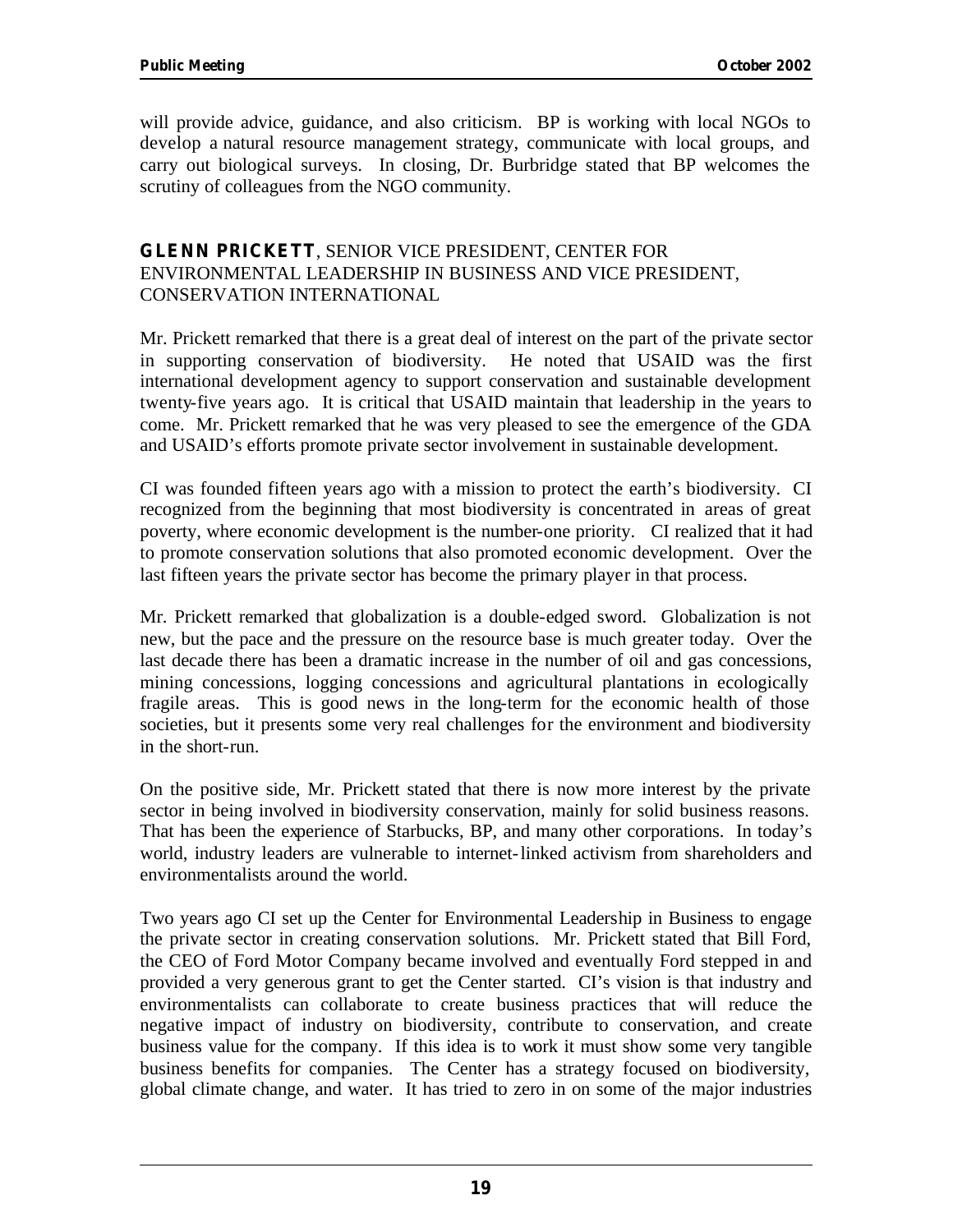that have an impact in fragile areas, including oil, gas, mining, agriculture, forestry, and tourism.

Mr. Prickett commented that in its work with the oil industry and the coffee industry, CI's leading partners have been BP and Starbucks. Mr. Prickett remarked that the Energy and Biodiversity Initiative (EBI) was set up to define new business practices and to integrate biodiversity into the oil and gas industry. A soon-to-be-released EBI report will focus on four key issues:

- What is the business case for companies to get involved in conservation?
- Where should companies operate and what are the factors that make an area too sensitive for oil and gas development?
- $\bullet$  What are the best practices to minimize environmental impact and how should impact be measured and reported?
- $\bullet$  What can companies do to contribute positively to conservation?

According to Mr. Prickett, the BP partnership in Indonesia is the first tangible project to demonstrate these EBI principles. One very exciting part of the partnership is BP's effort to support conservation on a provincial scale by providing the initial funding for the Papua Conservation Fund. The Fund is now an independent entity and will be used to make grants to local conservation and development organizations to build local capacity.

The Starbucks partnership is also very important. This partnership provides a good example how globalization connects Americans' lives to developing countries on a daily basis. CI started working with Starbucks in Chiapas, Mexico. They were able to shore up the traditional shade-grown coffee system in this area. Starbucks entered into the partnership because the company knew it had customers interested in buying shadegrown coffee. It is now working in other biodiversity hot spots around the world including Colombia, Costa Rica, Panama, Peru, and Indonesia. Starbucks was also instrumental in developing conservation principles for coffee production. Over time Starbucks hopes that all of its coffee will be brought up to higher social and conservation standards. CI and Starbucks are now trying to reach out to other leaders in the coffee industry to convince them to adopt similar standards.

#### **Mr. Prickett shared some lessons learned for NGOs:**

- $\bullet$  These partnerships can work, but they are difficult.
- $\bullet$  It is important to identify common interests.
- $\bullet$  There is a need to be very flexible and open.
- NGOs may get a lot of grief from others in the NGO community for "selling out."
- NGOs must be ready to be scrutinized by the business community and held to agreements on the delivery of concrete results.

Mr. Prickett remarked that USAID has an important role to play in stimulating these alliances, but it will take a different approach. USAID needs to step back, create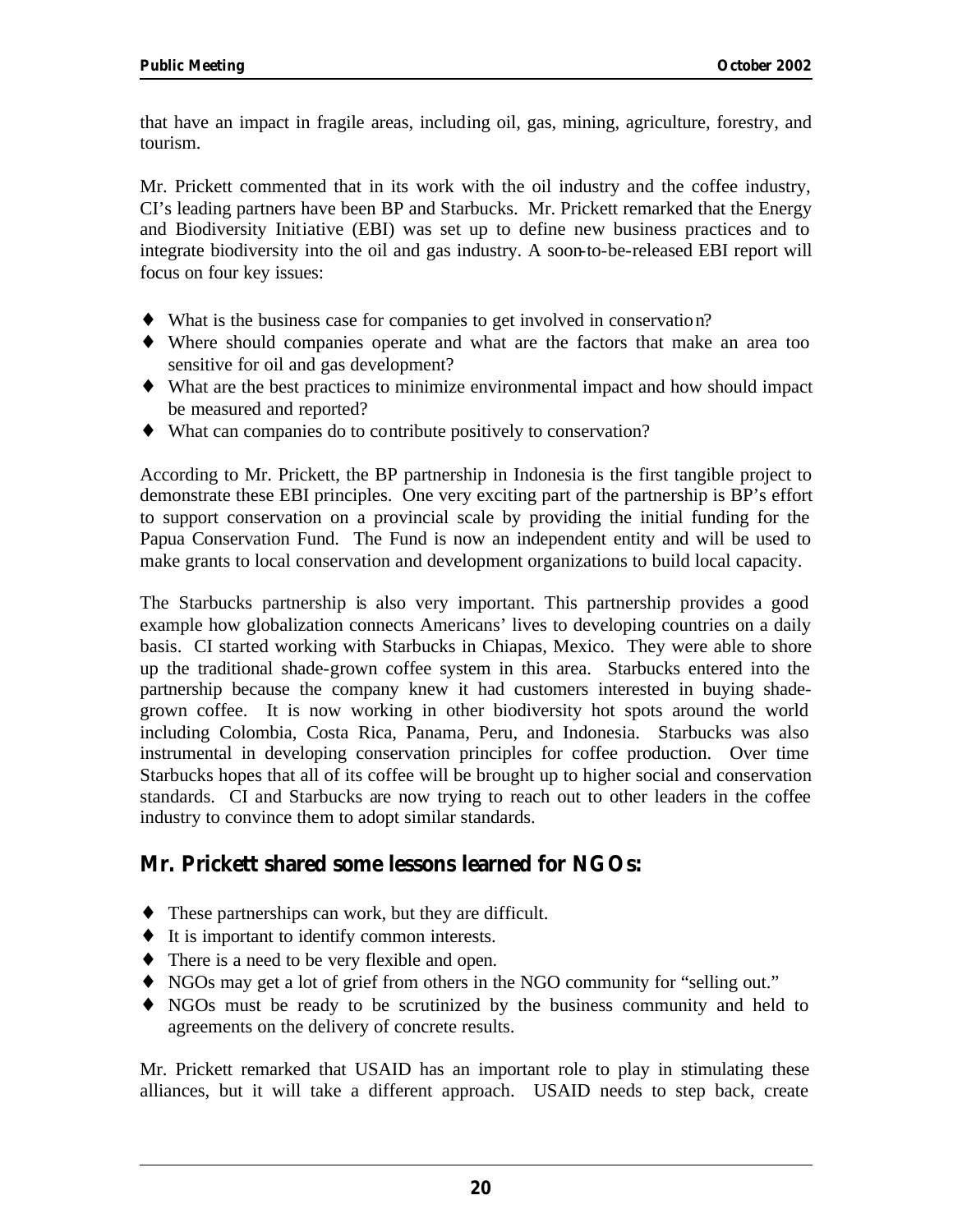relationships and then let the NGOs and businesses do the work. Mr. Prickett noted that strategic early funding from USAID can be key to the success of projects. The Office of Private and Voluntary Cooperation's Matching Grant program under Martin Hewitt played a significant role in CI's success. More of this type of challenge grant would be helpful.

Mr. Prickett also noted that at the end of the day there is still a need for public money for biodiversity conservation. The private sector cannot do it alone. Those public funds are under threat today and need to be shored up. Mr. Prickett shared a final lesson for the NGO community. NGOs must give up the turf battles and work together. More can be accomplished collectively than individually.

**Ms. Wise** remarked that these stories represent a small subset of the GDA. There were 75 new alliances in the last fiscal year. Most of them represent a very different way of operating for USAID. The GDA is not intended to replace public money with private money, but to focus the public money in strategic ways to complement private investment.

#### **QUESTIONS AND ANSWERS:**

A participant asked Mr. Macray to comment on the fact that coffee is cultivated under heavy pesticide use, which can pose residual health risks and local environmental risks. He inquired whether Starbucks was moving toward more organic products.

**Mr. Macray** replied that one of the key contributions of the partnership with CI was the development of sourcing guidelines that contain incentives for suppliers to use less chemicals and pesticides, as well as a premium that will be paid to switch to organic farming. Although much of Starbucks coffee is organic, it is not always viable for producers and retailers to label the product as certified organic in the U.S.

A participant asked what corporate influence BP might have in establishing corporate responsibility in a situation where it is not the major partner.

**Dr. Burbridge** responded that BP had a great deal of influence in the Indonesia project. If BP has a significant investment, it will apply its high standards to the project.

**Mr. Prickett** noted that site selection is very difficult. When companies look at a site they have to weigh many issues. CI is trying to define the risks that companies face, as well as the biodiversity parameters.

A participant asked if companies had a concern about getting "too close" to the government.

**Dr. Burbridge** replied that there has not been a major concern about working with USAID. The challenge was well beyond the realm of what a company normally tackles. BP looked at USAID as a resource with the technical expertise and capacity to help them achieve their objectives. BP is not a substitute for local government.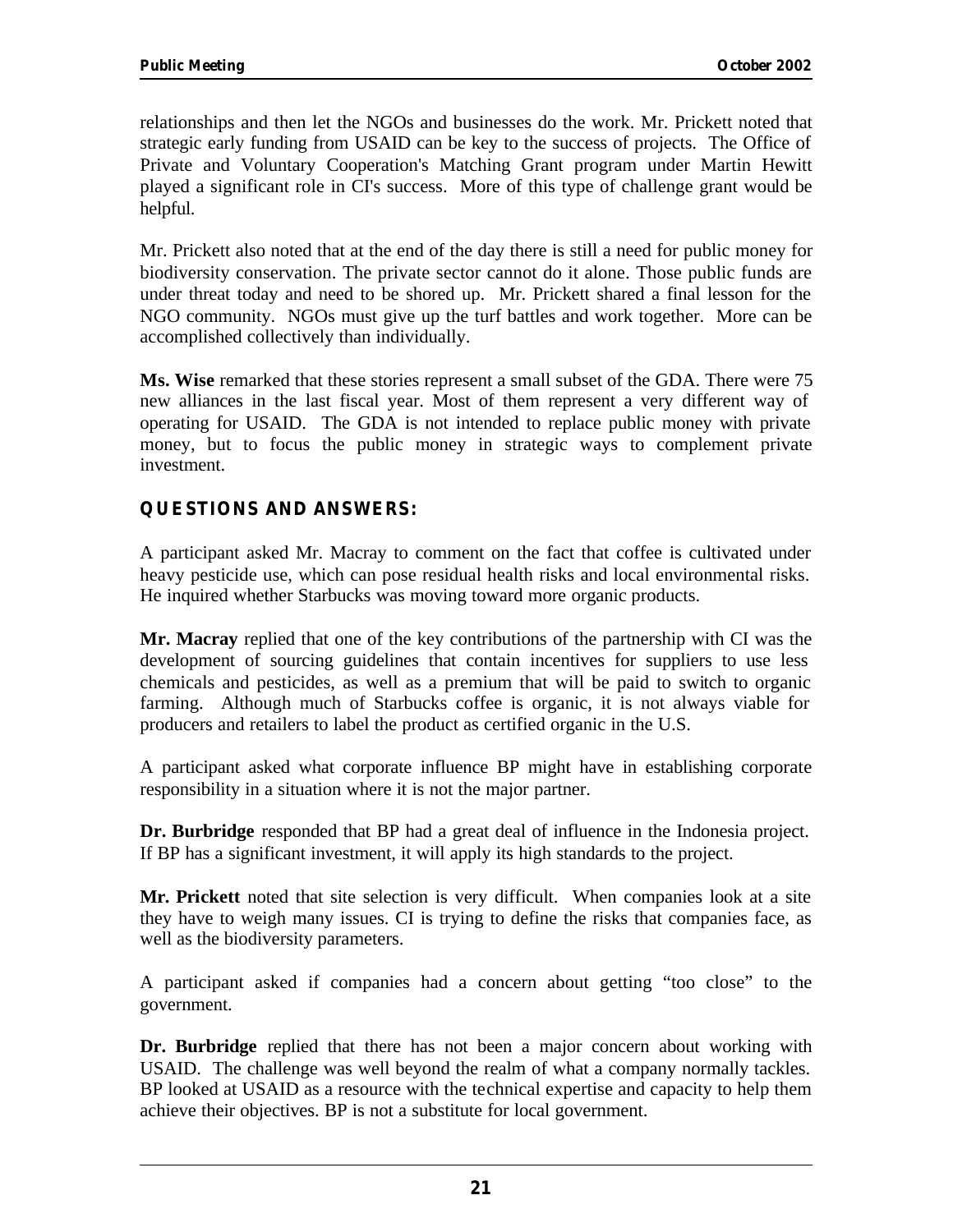**Ms. Wise** stated that an MOU is a non-legally binding instrument. Roles and responsibilities are laid out in the MOU, and that is their value. If USAID gives a grant to an NGO, the legal document is the grant document. There is an important role for USAID in bringing various partners to the table. Ms. Wise also noted that MOUs often change as relationships develop.

**Dr. Burbridge** added that the MOU must be framed by all stakeholders and must lay out the roles and responsibilities of each partner.

#### **PLENARY PANEL: "BEYOND JOHANNESBURG: IMPLEMENTING THE USAID WSSD INITIATIVES"**

**MODERATOR: Dr. JANE PRATT**, ACVFA MEMBER, PAST PRESIDENT AND CEO, THE MOUNTAIN INSTITUTE

Dr. Pratt remarked that the United Nations declared 2002 as the International Year of the Mountain because mountains are some of the most ecologically fragile and threatened areas in the world. Mountains shelter over half of the world's biodiversity and provide over half of the world's fresh water resources. But, Dr. Pratt stated, mountains are threatened by mining, timber extraction, and other extractive industries. The Mountain Agenda started at the Earth Summit in 1992 and has been called one of the salient achievements of the post-Earth Summit process, most remarkably for the partnerships that have been developed. These partnerships have included universities, research institutions, governments, the private sector, NGOs and other civil society representatives. Dr. Pratt remarked that it was a pleasure for her to see the emergence of partnerships as a theme at Johannesburg.

**JONATHAN MARGOLIS**, DIRECTOR, OFFICE OF POLICY COORDINATION AND INITIATIVES, BUREAU OF OCEANS AND INTERNATIONAL ENVIRONMENTAL AND SCIENTIFIC AFFAIRS, U.S. DEPARTMENT OF STATE

Dr. Margolis began his remarks by noting that he would offer six observations: the first three related to what came out of the World Summit on Sustainable Development (WSSD), and the last three to the question of "where do we go from here."

Dr. Margolis' first three observations were:

1. WSSD reaffirmed central concepts put forward at the Doha Trade discussions and the Monterrey meeting on Financing for Development. WSSD was part of a continuum of meetings that emphasized the importance of good governance, sound financial policies, and investing in people. Sustainable development is part of the broader efforts underway on development.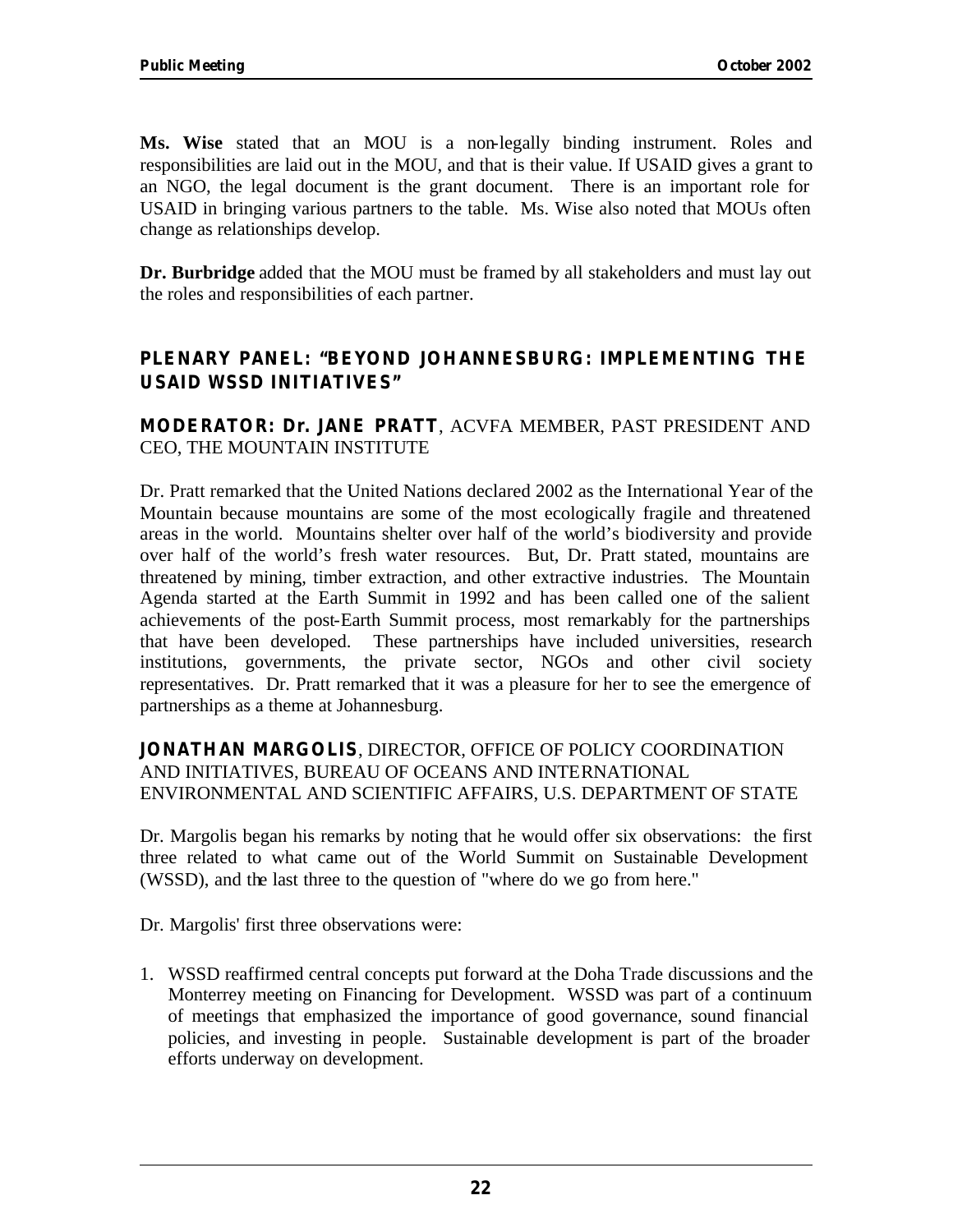- 2. WSSD produced a strong plan of action, agreed to by consensus, that outlines key steps in all major sectors of sustainable development.
- 3. Perhaps the most important outcome of the WSSD was the focus on partnerships and the concrete steps that governments, NGOs, businesses, and civil society will implement to move forward on these issues. Recently, the United Nations counted 250 partnerships for development that resulted from the Summit. WSSD emphasized actions and implementation.
- Dr. Margolis remarked on three implications for implementation:
- 1. Within the U.S. government there must be a team approach. The many USG agencies and departments have roles to play. Also the U.S. government needs to do a better job of coordinating outreach and involving the private sector, NGOs, and others in partnerships.
- 2. The U.S. government needs to change the way it works with other countries. There must be a give and take with other countries, involving them as partners rather than expecting them to agree to the U.S. plans and proposals.
- 3. The multilateral system is facing a great challenge to engage civil society. The multilateral institutions are being stretched to involve NGOs and businesses in the discussion. That is a tremendously challenging, but empowering concept.

#### **E. ANNE PETERSON**, ASSISTANT ADMINISTRATOR, BUREAU FOR GLOBAL HEALTH, USAID

Dr. Peterson's major effort at Johannesburg was to make the case that health is an integral part of sustainable development. Clearly, disease hinders development, and public health and preventive measures promote it. Dr. Peterson's focus was to bring the message that good development can't happen without good health, and to explore ways to work on this in partnership. It is also very clear that major diseases cannot be conquered without partnerships.

The U.S. team went to WSSD with some set deliverables. They focused on HIV/AIDS, tuberculosis, and malaria, working from the President's commitment to the Global Fund, his recent announcement on preventing mother to child transmission, and the significant increase in funding for bilateral health programs.

While there was a clear agenda for health relative to sustainable development, the environmental participants were still focused on environmental issues. AIDS was initially underplayed, since there are other venues for discussing AIDS. Dr. Peterson and her colleagues conducted numerous press conferences and meetings to talk about the role of health in sustainable development. Over the course of the WSSD they began to get this message across to various audiences.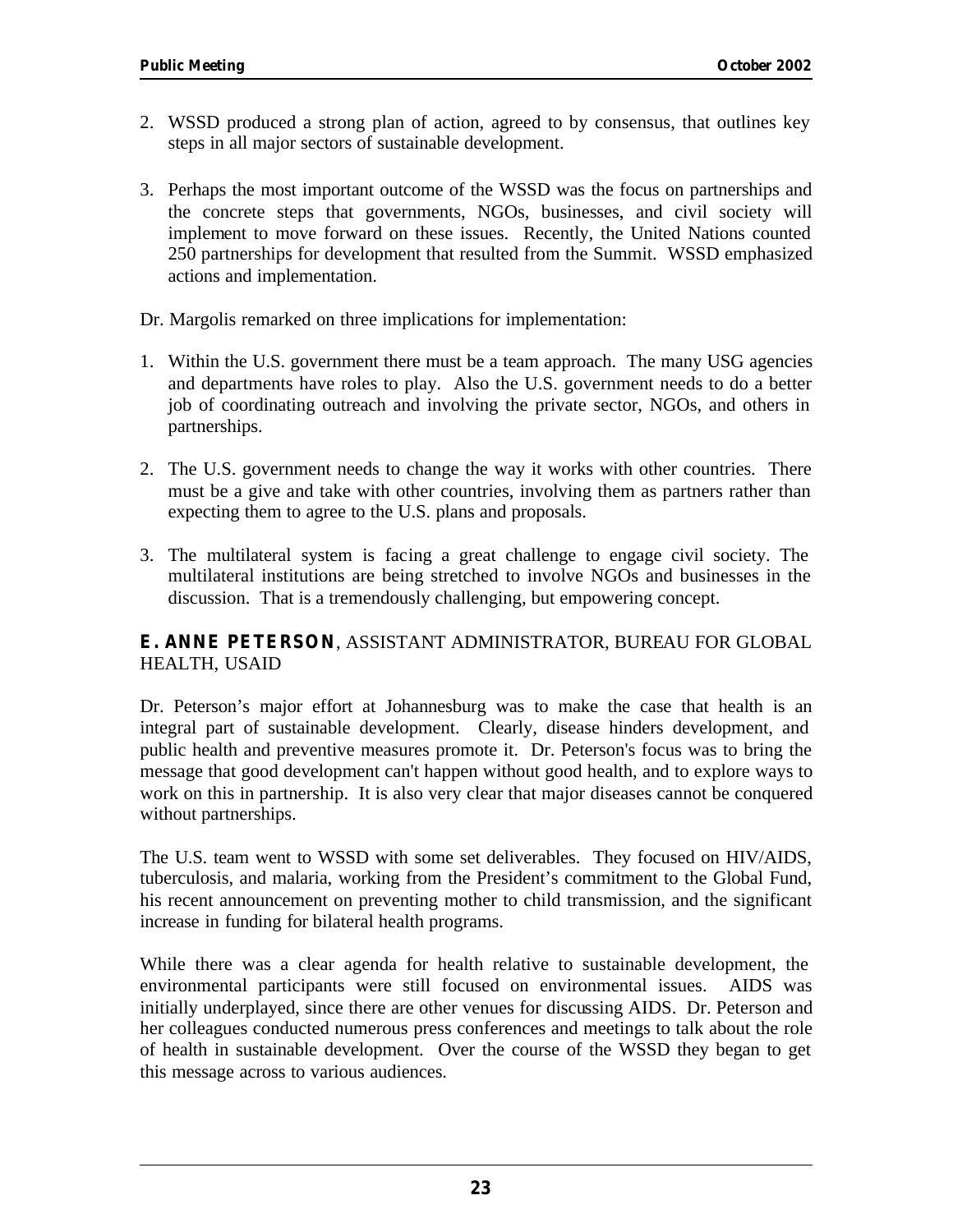Dr. Peterson reported that there were some unexpected opportunities that arose at the WSSD, mainly from the business sector. Many big businesses have already taken on health as an issue, both in terms of their workforces and consumers. What was unexpected were corporate offers to contribute in ways other than funding or workplace wellness for their employees. For example, Shell Oil offered to do scenario planning. Dr. Peterson looks forward to following up on these exciting partnerships in the coming months.

#### **TWIG JOHNSON**, DIRECTOR, SCIENCE AND TECHNOLOGY FOR SUSTAINABILITY, POLICY AND GLOBAL AFFAIRS DIVISION, THE NATIONAL ACADEMIES

Dr. Johnson remarked that the WSSD was an "everything" summit and that is really what is needed today. Dr. Johnson said that he would not talk about projects, because he believes that USAID and the U.S. foreign assistance program does that better than anyone else in the world. He also commented that these accomplishments are almost invisible to the U.S. public.

There is a need to be articulate and think smart. The development community now has many examples of what works, what doesn't work, and why. Looking at project evaluations, problems have been identified between purposes and goals. There is a need to look beyond sector objectives in order to achieve the development objectives. It is very difficult to do this under the current system, and yet these connections must be made.

Dr. Johnson stated that one of the weaknesses in the U.S. government right now is the lack of leading edge capacity in science and technology. This capacity is necessary in order to advocate policy changes. Host country governments also need this capacity and need to communicate it in a way that can be absorbed by the political community. There is a need to use quantitative measures and to follow the example in health and invest in indicators. What is also needed, however, are sound qualitative analyses by knowledgeable individuals. That is the type of information that moves most decisions.

Dr. Johnson called for a critical look at Official Development Assistance (ODA), including examining how much money left the U.S., and how much was allocated strategically to bend development curves in population, health, education, incomes. Probably very little of that money was actually invested in strategic ways to change those numbers. It is now a national security issue to bend those development curves, to change the health, food, agriculture, and energy statistics. However, it will be hard to make the connections that really matter in changing the development statistics. It is much easier for Congress to put money into technical, sectoral, or interest packages.

Dr. Johnson noted that there has never been a time like this, when there are so many high-level government officials committed to development. However, if these are the goals, there is a need to question why spending a particular amount of money in a particular way in a particular part of the world over a two-year term is the right thing to do.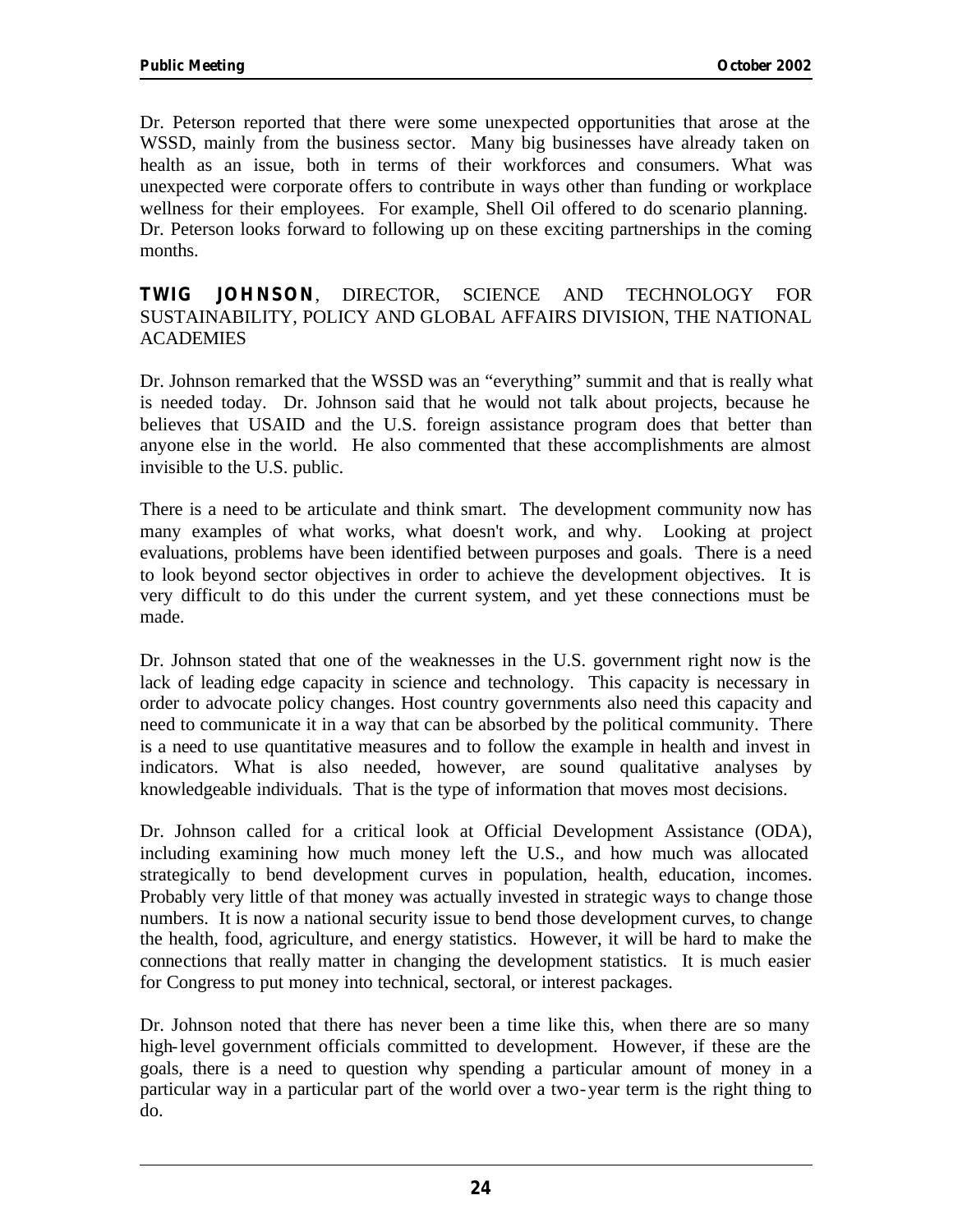#### **GRIFFIN THOMPSON**, ENERGY TEAM LEADER, OFFICE OF ENERGY AND INFORMATION TECHNOLOGY, BUREAU FOR ECONOMIC GROWTH, AGRICULTURE, AND TRADE, USAID

Dr. Thompson remarked that from the perspective of the energy community the Johannesburg summit was a success because it elevated the visibility and the level of discussion about energy. Development cannot be successful without more attention to energy development and use. The WSSD underscored the recognition that energy is central to development. This represents a sea change since the Earth Summit. At that conference, energy was peripheral; in Johannesburg it was central.

According to Dr. Thompson what was most significant at WSSD was the way of doing business and doing development. The themes and characteristics of the GDA are strikingly similar to what was done, and is continuing, with public/private partnerships that arose at the WSSD. In Johannesburg, the U.S. government put on the table a very robust and vibrant partnership that covers the multiple dimensions of energy development. The deliverable is entitled "The Clean Energy Initiative: Powering Sustainable Development from Village to Metropolis." It contains three components.

The first component is the Global Village Energy Partnership that addresses the fundamental issue of access. Access to modern energy services is the ultimate priority. In the world today, one out of three people lack such access and it is clear that high levels of sustainable development will not be achieved without such access. The Global Village Energy Partnership is an ideal model for moving forward in terms of governance, working with NGOs, the private sector, and multilateral and bilateral institutions in more effective and efficient ways.

The second component addresses energy efficiency and technologies designed to maximize efficiency. It makes very little sense to increase access to energy if it is not done in an environment that is energy efficient. The third component focuses on healthy homes and communities. This component examines the health dimension of energy consumption, both inside and outside the home.

Each of these three components is led by a different agency: USAID, the Department of Energy, and the Environmental Protection Agency respectively. There is a very strong interagency group that includes these three agencies as well as other government agencies working on this effort. The force of the entire U.S. government is being brought to bear on implementing these partnerships.

In closing Dr. Thompson remarked that WSSD illuminated the linkages between energy and the development agenda. Now there is a need to move forward from rhetoric to actual progress on energy in sustainable development.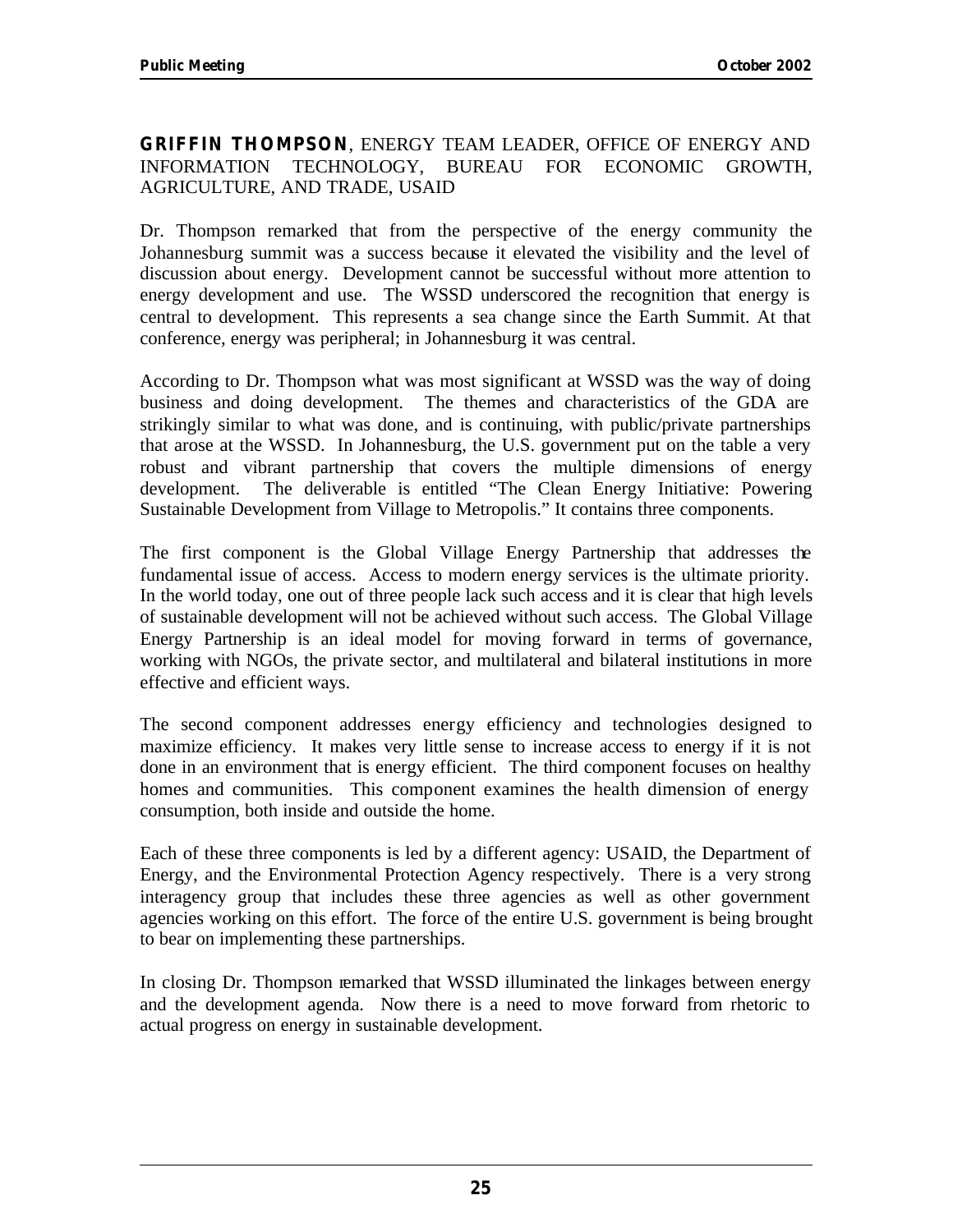#### **PANEL DISCUSSION:**

**Dr. Pratt** emphasized that partnership initiatives did not begin in Johannesburg. People were involved in planning long before the WSSD. It wasn't the culmination either, as now is the time to implement these initiatives. Dr. Pratt asked the panelists to reflect on three questions about implementation:

- 1. How has the process of preparing for and participating in the WSSD changed or enhanced your collaboration or cross-sectoral efforts?
- 2. Is there any sign of increased collaboration between government agencies?
- 3. Is there a discernible change in the day to day work with those outside of government, particularly NGOs and corporations?

**Dr. Thompson** replied that within USAID, the energy team is working with colleagues in health and democracy and governance. Breaking down barriers is not easy, but WSSD provides the impetus for change. In terms of interagency cooperation, differing philosophies remain, but there is a willingness of attitude and a commitment from senior staff. That is cause for optimism. On the third question, there has certainly been an increase in outreach to NGOs and the private sector. What Dr. Thompson found fascinating over the past year is the percolation of new ideas from everyone.

**Dr. Peterson** offered the following response:

- 1. Within USAID health has been the fastest area of expansion. Global Health Bureau staff have been working very hard to cross barriers and to look at the impact of HIV/AIDS on other sectors such as agriculture, education, disaster assistance, and microenterprise.
- 2. With regard to collaboration between government agencies, the U.S. had a phenomenal interagency group for WSSD. They were able to demonstrate how U.S. government agencies can work together on health and sustainable development. This process built some new and unexpected relationships and could be considered a model of interagency collaboration.
- 3. USAID works extensively with NGOs in health. That didn't change much as a result of WSSD, but interaction with the business sector was profoundly changed.

**Dr. Johnson** remarked that the WSSD provided ne w opportunities for these kinds of partnerships within, between, and outside of government agencies. If people are really serious about cooperation they will build it into their budgets. The WSSD certainly strengthened the collaboration between agencies. The challenge is to maintain that cooperation. Frequently the agenda is more complex than a sector or division can address alone.

Dr. Johnson stressed that the development community, both public and private, does a terrible job of advocating for foreign assistance with the U.S. public. This is absolutely essential in order to change those development curves.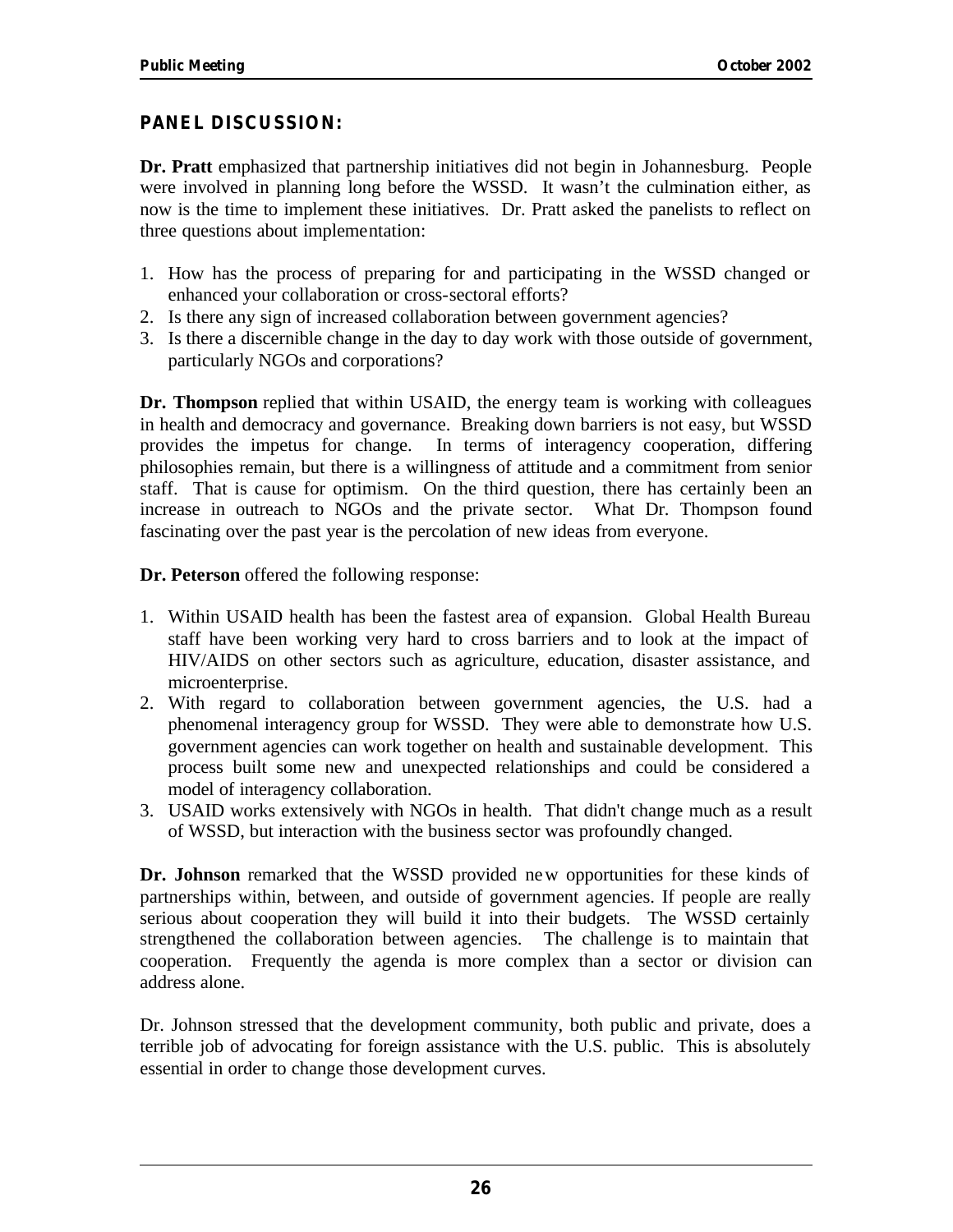**Dr. Margolis** commented that virtually every initiative that the U.S. government put forward at WSSD was a joint effort of various agencies. The WSSD forced the U.S. government to recognize that there were two processes going on in Johannesburg. One was the standard negotiating of the diplomats. The other was a parallel process of setting up programs and partnerships, negotiating actions, and putting into place processes to get the job done. This process didn't result in a document, but in plans and commitments to results that will actually happen.

#### **QUESTIONS AND ANSWERS:**

A participant observed that the fact that the conference was "everything" was seen by some as a weakness. She asked the panelists to comment on that issue, as well as on cooperation between the U.S. government and other governments and organizations.

Responding to whether the plethora of issues was a strength or a hindrance to the summit, **Dr. Margolis** responded that while it made the summit process extremely difficult, it forced all actors to forge linkages for implementation. Dr. Margolis suggested that follow-up to the Summit will likely be strengthened as a result.

**Dr. Peterson** agreed that it was sometimes confusing and hard to keep up with everything that was going on at WSSD, but it provided an incredible opportunity to meet with other people from other sectors. It is important to learn how to bridge those gaps. WSSD was instrumental in moving the U.S. team ahead in working with other countries and in building relationships. Talking with one another about partnerships pushed some discussions far ahead of what would have happened otherwise.

**Elise Smith**, ACVFA Member, remarked that the ACVFA has had a strong interest in cross-sectoral programs. She asked for advice on how to systematically promote crosssectoral work within USAID.

**Dr. Peterson** replied that the HIV/AIDS sector is clearly having an impact on other sectors. The budget for HIV/AIDS has increased significantly. Setting aside money for partnership purposes is good, although the Global Health Bureau is still under-funded for actual health purposes. Simultaneously there is a need to recognize that other sectors are also being decimated by this disease.

**Dr. Johnson** remarked that it is important to keep working on these partnerships even though they are difficult.

**Dr. Thompson** noted that encouragement from Mission Directors in being more elastic in definitions and crossing sectors is helpful.

A participant asked if there was an emphasis on slowing population growth to promote sustainable development at the WSSD.

**Dr. Margolis** remarked that WSSD was not an environmental conference, but a broadly defined sustainable development conference. Social issues were looked at, but there was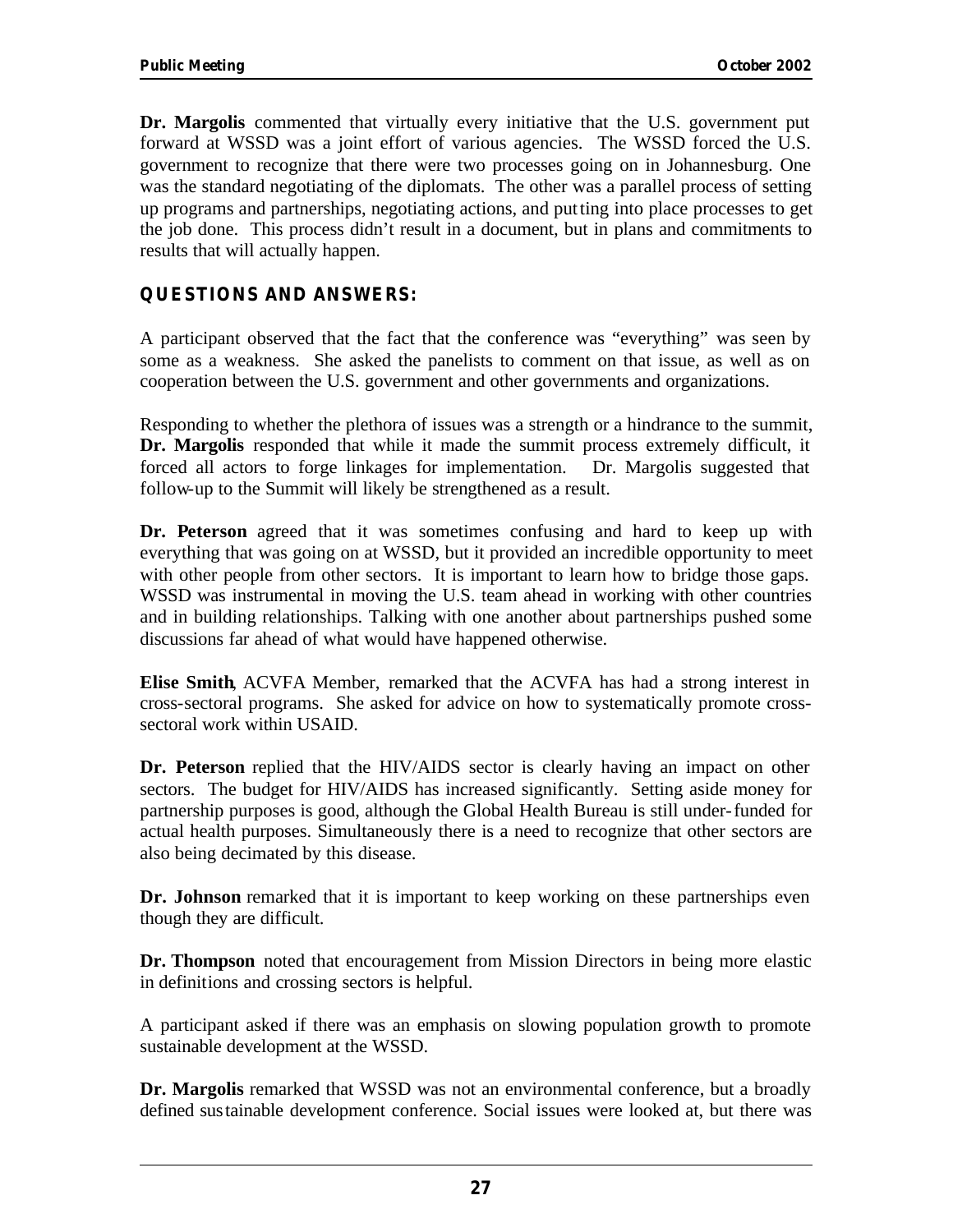not a lot of discussion of population issues, which can be extremely volatile. There was remarkable restraint showed by people in not focusing the conference on a single issue.

**Dr. Peterson** added that there was a session on population that did get a little controversial. Clearly, large population growth can be a negative for development, but it is also the case that population growth can spur development. Most USAID work in family planning focuses on maternal and child health and was discussed as part of the larger sustainable development discussion.

**Dr. Johnson** said that some issues are best discussed informally. The WSSD provided a venue for people to talk informally and highlight ways to get results.

A participant commented that in order to implement sustainable development it is important to have the involvement of the country.

**Dr. Pratt** concluded that this brings the discussion back to Mr. Natsios' comments about the importance of institution building and capacity strengthening. Dr. Pratt noted that there is enormous creativity going on in all sectors. She urged participants to think of ways to capture that learning and feed it back into institutions and capacity building mechanisms.

#### **PLENARY SESSION: "UPDATE ON THE GLOBAL FUND TO FIGHT HIV/AIDS, TUBERCULOSIS AND MALARIA"**

**SPEAKER: E. ANNE PETERSON**, ASSISTANT ADMINISTRATOR, BUREAU FOR GLOBAL HEALTH, USAID AND U.S. REPRESENTATIVE TO THE GLOBAL FUND

Dr. Peterson commended ACVFA for taking on the issue of HIV/AIDS. She began with an update on USAID's HIV/AIDS programs, noting first that the Global Fund is a financing mechanism, not an implementation mechanism. It will not be successful without robust bilateral programs and the commitment of governments to implement those programs.

Dr. Peterson stated that the U.S. has strong bilateral programs in HIV/AIDS. USAID has been reorganized and health is now a separate bureau. The HIV/AIDS office has a terrific staff and a growing budget. Earlier this year they put together a revised implementation plan for expanded response to HIV/AIDS. They are looking at how best to focus resources in order to make the most impact and turn the epidemic around.

USAID programs have expanded from 17 to 23 countries. There have been increases in field staff and expanded monitoring and evaluation. A new area is the expansion from the focus on prevention to some efforts in treatment and care. USAID is doing more in the area of orphan care and starting to do hospice care as well as prevention programs.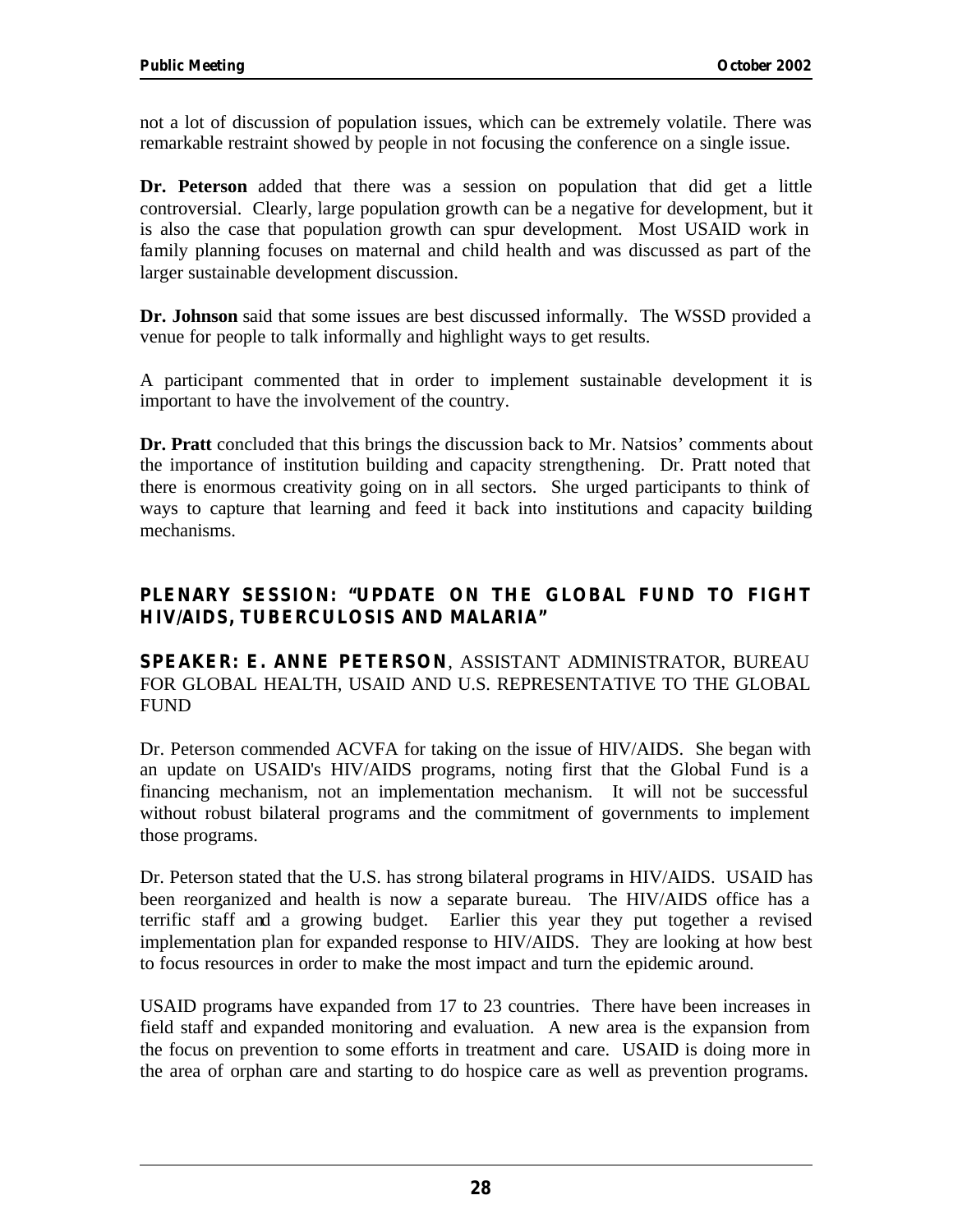The Agency will soon start some demonstration projects with anti-retroviral (ARV) treatment in low resource areas.

Dr. Peterson remarked that in June the President announced the international mother and child initiative, aimed at reducing HIV/AIDS in infants born to infected mothers. USAID will be working in partnership with the Department of Health and Human Services in that area. USAID also recently signed a grant with the Elizabeth Glaser Pediatric AIDS Foundation aimed at reducing mother-to-child transmission.

USAID is looking at human capacity and how to scale-up small projects. The Agency is also looking at how to deal with the decimation of the workforce including health workers. These issues cannot be addressed without working with new and different partners. Dr. Peterson noted that partnerships leverage monetary resources, but they also bring an incredible group of dedicated people. USAID has been reaching out to community and faith-based organizations as partners. The response from those groups has been great. USAID is facilitating some of these public/private partnerships through a new grants program that provides small grants to community groups.

The business sector has also stepped up to address HIV/AIDS. So far, mostly large businesses have become involved, but partnership opportunities with smaller, local businesses have begun to appear. Another partner that is vital to getting the message out on the HIV/AIDS problem and solutions is the media. While dealing with the media can be challenging in some aspects, organizations must learn to use the media in the fight against the pandemic.

USAID is exploring a potential partnership with the first ladies of African countries. The first ladies signed a statement of intent to overcome stigma in their countries. USAID is also working in biomedical areas, funding the International AIDS Vaccine Initiative. These are some of the areas that USAID is addressing in its bilateral program.

Dr. Peterson recapped some background about the Global Fund to Fight HIV/AIDS, Tuberculosis and Malaria. The Global Fund idea was first announced by UN Secretary General Kofi Annan last year, and within a very short period of time it became a reality. There was a call for proposals, and the resulting proposals were reviewed by a technical review committee at the Fund's April 2002 board meeting. At that point there were \$613 million worth of proposals. The first countries from the initial round of successful proposals are likely to receive funding within the next few days.

The amount of resources dedicated to the Global Fund must be seen against the scope of program need. It has been estimated that \$7-10 billion will be needed to fight the disease. The United States is regularly questioned as to whether the \$7-10 billion applies to the Global Fund. The \$7-10 billion is an estimate of global need, not the need for the Fund or from any one country. Dr. Peterson emphasized that responsibility for addressing the disease is a joint effort shared by all countries. The U.S. government is contributing \$1.1 to \$1.2 billion per year for international HIV/AIDS efforts. The resourcing share that the Global Fund sees itself taking will be discussed at the upcoming Global Fund meeting.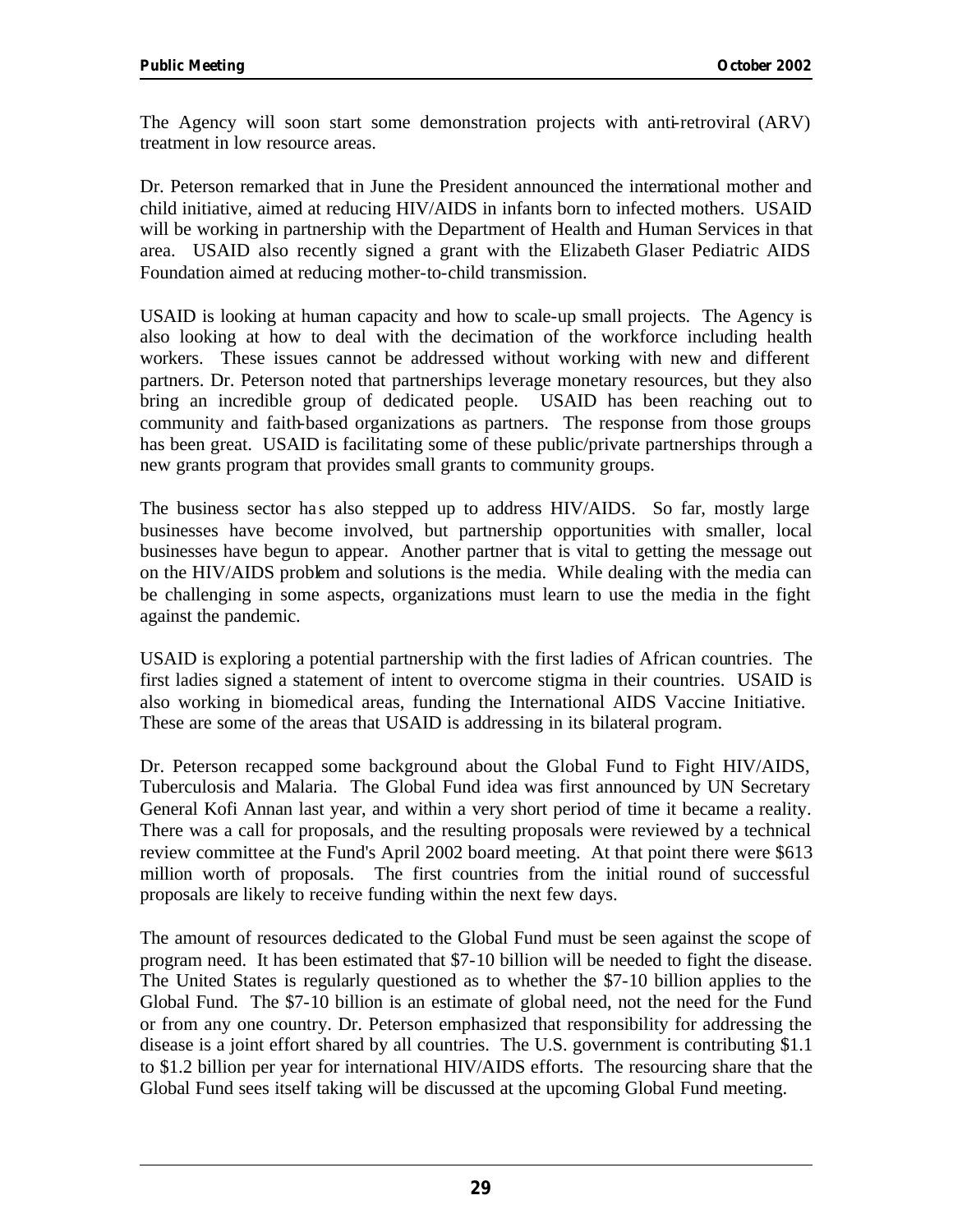Dr. Peterson also emphasized that the Global Fund is not a UN organization. It is a financing institution that is designed to be fast and flexible. It will take some strong efforts to ensure that it stays fast and flexible under an international board with divergent interests.

Dr. Peterson discussed what the U.S. government has done to facilitate the Global Fund. From the very beginning, the U.S. lent staff, convened technical working groups, and designated its representation at the highest levels. There is a strong commitment at all levels to ensuring that the large U.S. investment pays off in successful projects. The problem is too important and too many people are suffering to have any of the money get wasted on efforts that don't work. Accountability and putting together good strategies are very important.

The U.S. has made a commitment to help countries put together good proposals that will actually make a difference, and to work with governments and partner organizations to make sure that the implementation succeeds. The overall message is that the U.S. government is working very hard to make the Global Fund a success. It is a public/private partnership from the top to the bottom. Recipient countries are required to have a country coordinating mechanism. These mechanisms must be real and functioning.

Dr. Peterson summed up the important characteristics of the Global Fund:

- $\bullet$  It is a new entity.
- $\bullet$  It has worked quickly.
- It is going to take a lot of hard work to make it succeed.
- $\bullet$  It is an incredible opportunity to leverage new resources and do business in a different way.

#### **QUESTIONS AND ANSWERS:**

**Stephen Moseley**, ACVFA member, asked what are the chances that Congress will undermine the funding for traditional bilateral programs by giving money to the Global Fund (since it is fast and flexible) or the MCA.

**Dr. Peterson** replied that the Global Fund is supposed to be complementary to bilateral programs in country. Proposals are supposed to take into account the activities of the country and the donors. Now some USAID programs are looking at how they can complement the Global Fund programs. It will change the dynamics in every country. It comes down to a question of where to put scarce resources – in the Global Fund or bilateral programs, but the Global Fund can't be effective if there aren't bilateral programs. There is a need for both. The U.S. is the only country that has increased its funding to the Global Fund *and* increased bilateral funding for HIV/AIDS. In other countries there has been some shift away from bilateral programs towards the Global Fund. That has not been the case in the U.S.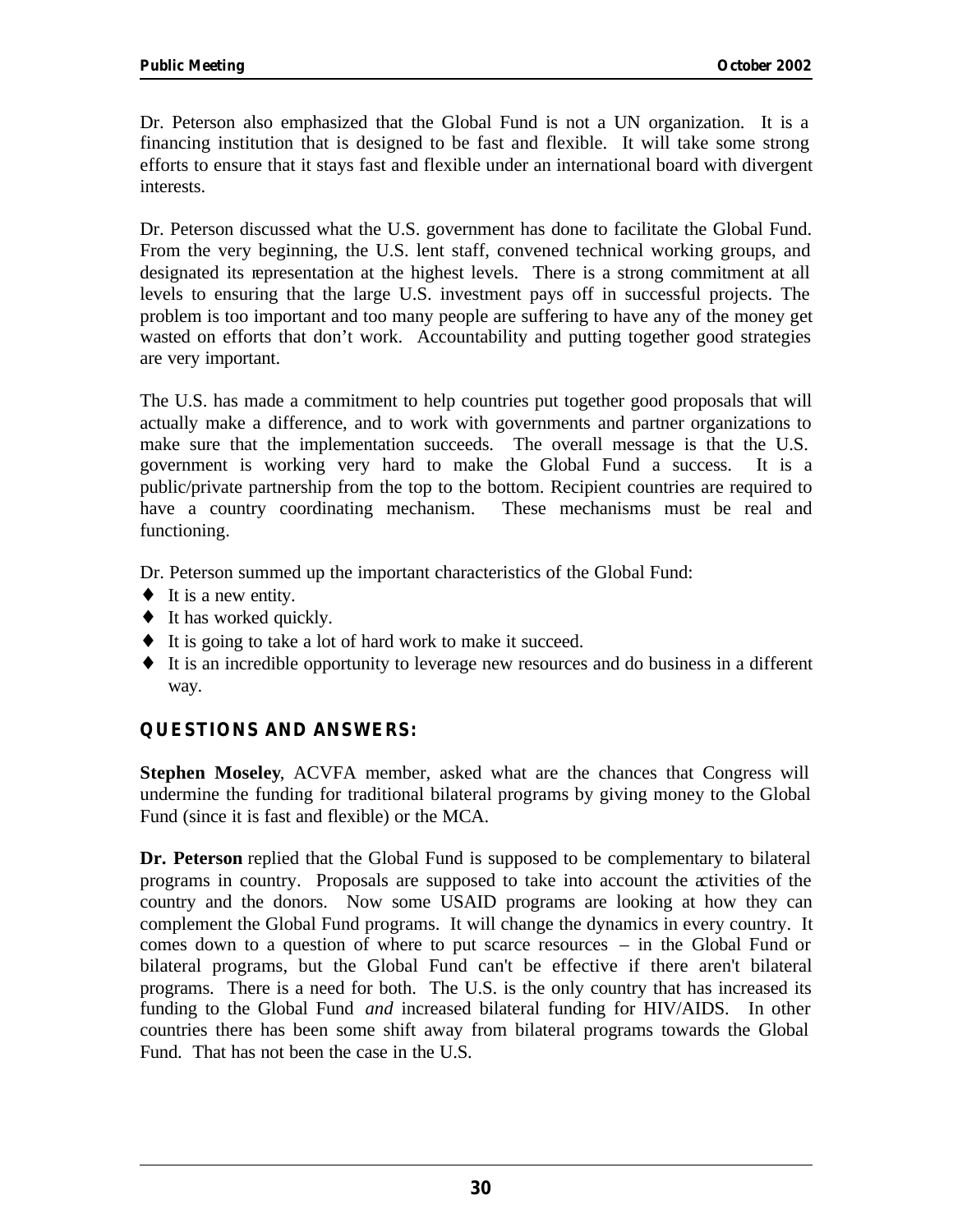With regard to the MCA, Dr. Peterson noted that the worst health problems are often in countries without good gove rnments. The MCA probably won't be operating in those countries, but bilateral programs and NGOs can address those needs. It is hoped that the MCA will provide an incentive for countries to improve their governance to become eligible for MCA monies, which should help their strategies become more effective.

**Jim Henson**, ACVFA member, asked how USAID keeps abreast of emerging technologies for control and treatment of HIV/AIDS and other infectious diseases.

**Dr. Peterson** replied that keeping abreast of new technologies is absolutely critical. USAID has a fair capacity in-house. The Agency has links to the National Institute of Health and others that develop technologies. USAID is also working on getting new technologies out into communities. Some technologies never get beyond the pilot project stage. It took 20 years for oral rehydration therapy to become common practice in the health field. In the case of HIV/AIDS, it must be done faster than that.

**Charles MacCormack**, ACVFA member, asked Dr. Peterson to describe what the U.S. government and the Global Fund are doing to head off disaster in India and China.

Council identified five countries that are considered the next wave -- China, India, **Dr. Peterson** responded that this issue has been under discussion. Should the focus be on the high-prevalence countries in Africa, or on low-prevalence countries where the spread of the disease could affect massive populations. The National Intelligence Russia, Nigeria, and Ethiopia. Four of the five are already USAID priority countries in which USAID had recently doubled funding for HIV/AIDS. USAID just received word that it may be able to begin work in China through the Mekong Regional Initiative. Given the size of China, the most important contribution may be to demonstrate the tools that have been used elsewhere and how they might be adapted to the setting in China. Political leadership in all of these countries will make a huge difference.

**Kathryn Wolford,** ACVFA member, inquired about factors and processes setting the standard for success of the Global Fund, especially in relation to new modes of coordination and of NGO participation.

**Dr. Peterson** replied that if the Global Fund does nothing else, many countries that didn't have national HIV/AIDS plans, now have put one together and have convened a country coordinating mechanism. That has brought about many new partnerships between governments and NGOs. The critical factor now is how the grant money will be distributed within each country. Those policies and partnerships will be a big factor in whether or not these programs succeed. At present USAID's local presence will be one way to determine whether the country's coordinating mechanism is real and workable.

**Ken Isaacs**, ACVFA member, asked Dr. Peterson to address accountability, monitoring, and evaluation in the field.

**Dr. Peterson** remarked that there has been some consensus on overall indicators for the Global Fund. Most proposals were five-year projects, but the Global Fund only grants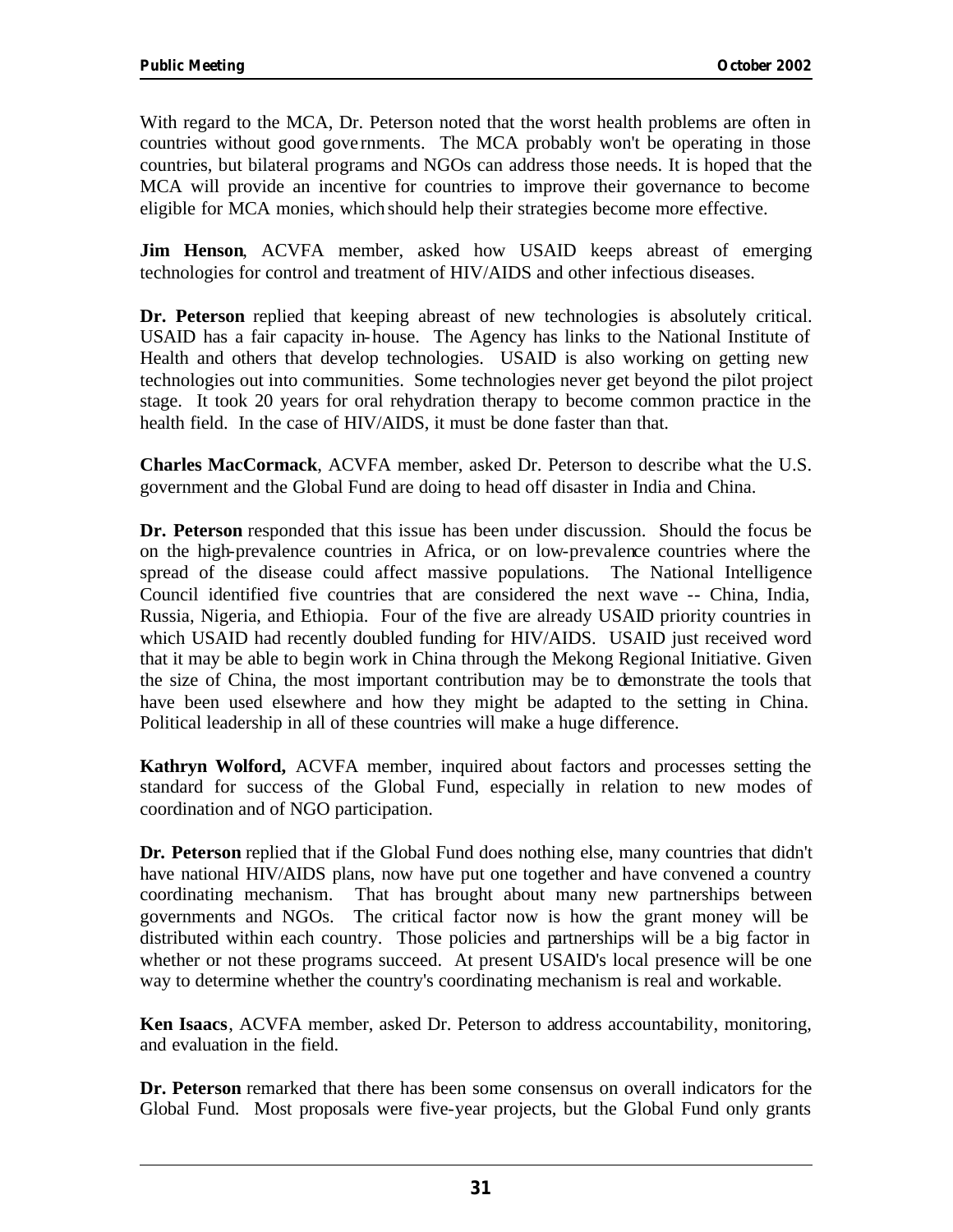funds for two years. By the end of the second year countries will have to show substantive actions before they can get further funding. In two years there will not be a big impact, but there should be some measurable changes. In the process of funding the first proposals the board is also looking at the need for strengthening the monitoring and evaluation requirements.

A participant asked how the private sector and NGO representatives were selected to become Board members.

**Dr. Peterson** answered that this is another fascinating, but controversial issue. The board has representatives from seven developed nations, seven developing nations, and four non-governmental positions, including developing country NGO, developed country NGO, private sector, and foundations. There was a strong feeling that each group should determine how to select its members, but even in this process, some countries and groups have felt left out.

A participant inquired about disbursement of funding and which countries will be Global Fund recipients.

**Dr. Peterson** replied that she expects that four countries will soon receive checks and the official announcement will be made at that time. Regarding disbursement of funds, the first stage should be fairly quick. The funds will be disbursed from the World Bank to a local fiduciary agent. The limiting factor has been identifying the local fund agent. The real time lapse may occur as parties within a country vie for how much of the grant they each receive.

**Stephen Moseley**, ACVFA member, asked if there is new thinking that will lead to new paradigms, such as working with the media to bring about behavior change in countries.

**Dr. Peterson** responded that USAID is doing broad communications as part of ongoing behavior change and prevention programs in many countries, working with media in many of the countries. The media can be a positive partner, once people begin to care about an issue. The U.S. public likes to read about health issues, so there is a natural fit for media attention. Other countries sho w similar interest.

A participant asked Dr. Peterson to comment on working with civil society in China.

**Dr. Peterson** stated that there is a Chinese member of the board who has been very active in contributing to the discussion. There are probably potent ial NGO partners in China, but the limiting factor might be the link between the local NGOs and the government in a formal coordinating mechanism.

A participant stated that last year one of the biggest NGO concerns about the Global Fund was transparency. He asked if there is now a mechanism to publish information so that other organizations will know how to collaborate.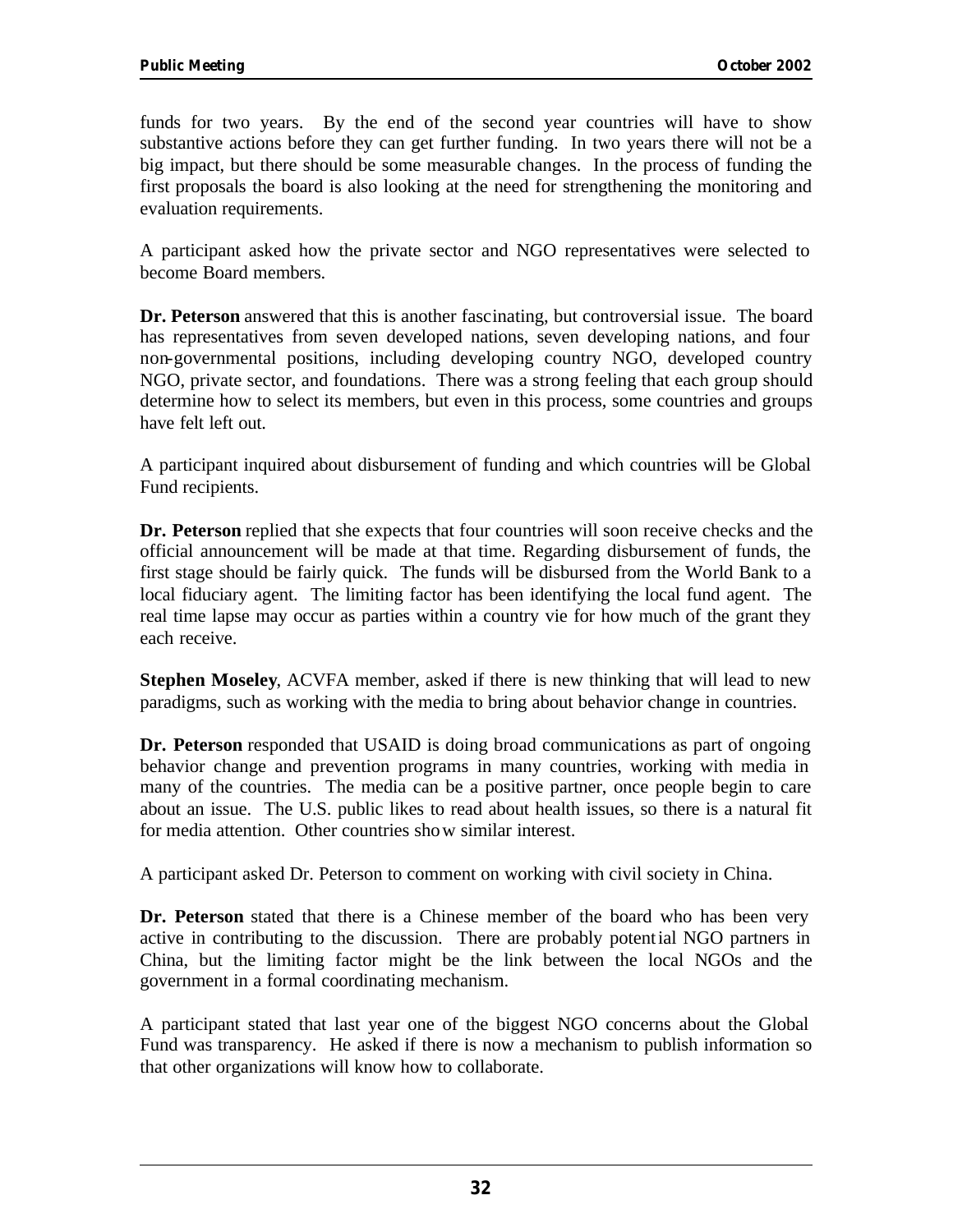**Dr. Peterson** remarked that this issue is under discussion by the board. The U.S. government is emphatic that there must be transparency in everything and that at least the successful proposals should be available on the internet.

A participant commented that at the Barcelona conference the most profound theme was "where is the money?" He asked if the U.S. has a plan to use its influence to encourage other countries to contribute their share.

**Dr. Peterson** answered that the U.S. is setting an example for other countries by increasing its funding. Some other countries want to wait to see if it works before putting money into the Global Fund. It is important, therefore, for the Fund to show it is a viable mechanism.

Ted Weihe, ACVFA member, asked Dr. Peterson to describe the strategy for implementing the President's initiative on mother-to-child transmission.

**Dr. Peterson** replied that the initiative is focused on ten, but expanding to 14 countries. The program is be \$500 million overall. The hoped for 2002 supplemental funding did not appear. The funding issue now is whether it will be funded year by year. USAID and the Department of Health and Human Services will be sharing the funding. The countries are in the Caribbean, Haiti, and sub-Saharan Africa. These are countries that have both high prevalence and sufficient infrastructure to implement the programs. In the President's initiative, the mother-to-child transmission program is primarily a clinicbased approach, so the clinics must be in place. This can dramatically reduce the incidence of babies born with HIV/AIDS. As the infrastructure is available, the program will expand to using anti-retroviral drugs in the clinics. But preventing mother-to-child transmission of HIV is not just about ARVs.

In conclusion, Dr. Peterson stressed that the U.S. government is absolutely committed to working as hard as possible to make sure the Global Fund succeeds.

### **REPORTS FROM BREAKOUT GROUPS**

Summaries of the discussion in each breakout group can be found in Appendices C, D, and E, respectively.

### **GROUP 1: TOPIC: GDA: HOW CAN NGOs FURTHER STIMULATE AND PARTICIPATE IN PUBLIC-PRIVATE ALLIANCES? MODERATORS: CHARLES MACCORMACK AND DAN RUNDE**

The group agreed that changes in the resource flows to developing countries over the last thirty years present a great opportunity for PVOs.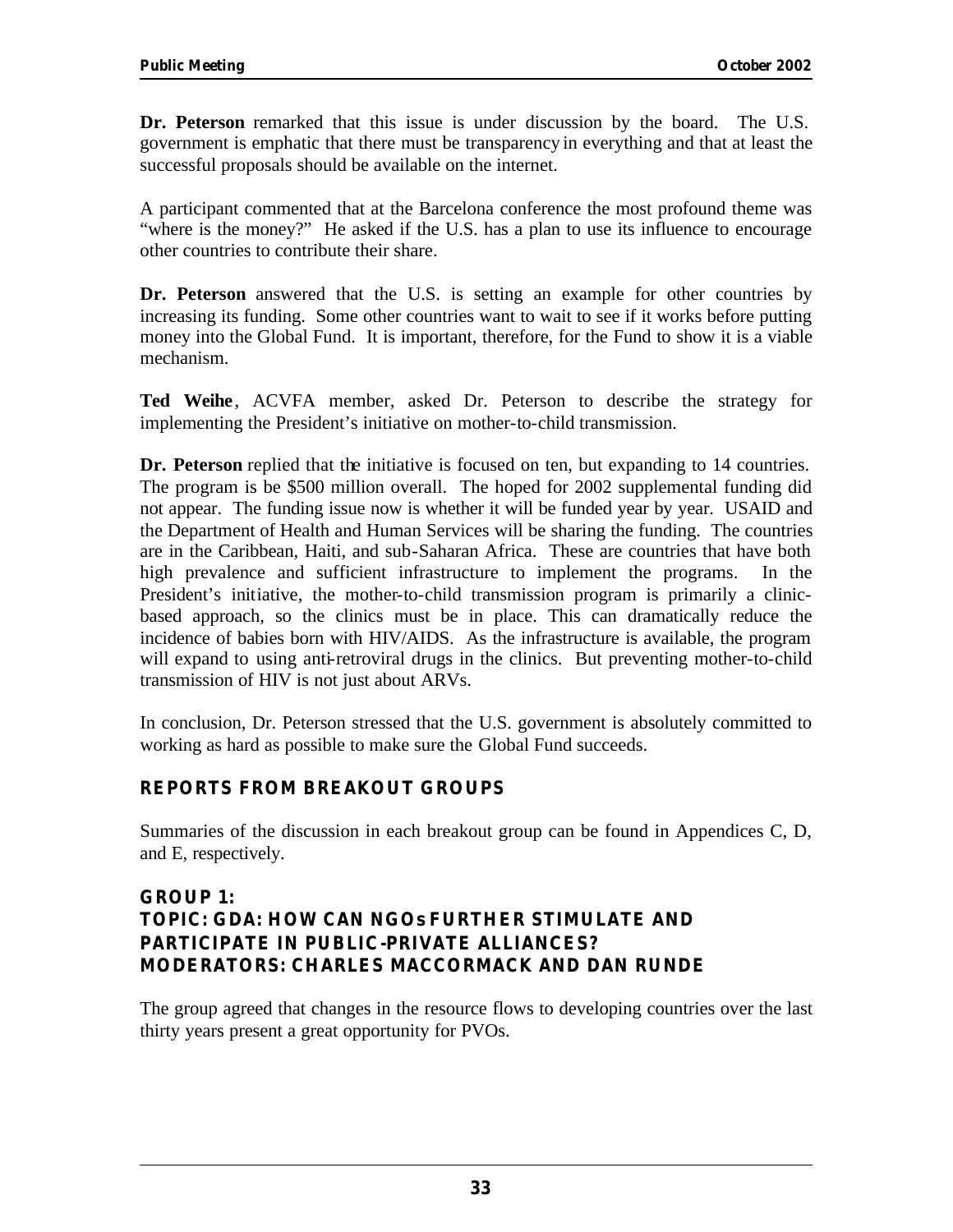### **Discussion and Recommendations:**

- $\bullet$  There are ways to mitigate the risks of these public/private partnerships by doing one's homework, including understanding the goals and objectives of the partner organization.
- There was a very helpful commentary about ten steps for successful partnering (see detailed breakout group notes in Appendix C).
- Whether a PVO goes forward or not with partnering, the onus is on the organization to think "why not" do this if it will relieve suffering?
- There is a need for PVOs to trust the private sector, but also for PVOs to be trusted by the private sector. The PVO must have an expertise and be able to deliver what it proposes.
- $\bullet$  Expectations of field staff should be in line with what the main office is proposing.
- $\bullet$  The opportunities for public/private partnerships are going to continue to increase in the future.
- Partnerships are not simple; they require work.
- The size of a PVO does not determine participation. To the extent that a PVO does a very good job in a particular country there is a good chance that the PVO could become an alliance partner. Since most alliances will be focused on specific countries or regions, the advantages are not completely dependent upon size.

### **GROUP 2**

### **TOPIC: WSSD: WHAT DO USAID AND NGOs NEED TO DO TO MEET THE COMMITMENTS MADE IN JOHANNESBURG? MODERATORS: JANE PRATT AND GRIFFIN THOMPSON**

### **Discussion and Recommendations:**

- NGOs/PVOs from the U.S. need to work together more.
- One challenge to implementation is trying to work in countries that lack good governance, rule of law and basic legal infrastructure.
- There is a lot of work to do in the U.S. in the area of constituency building. The American public does not understand these issues and therefore is not vocal with policymakers. Constituency building was not discussed at WSSD.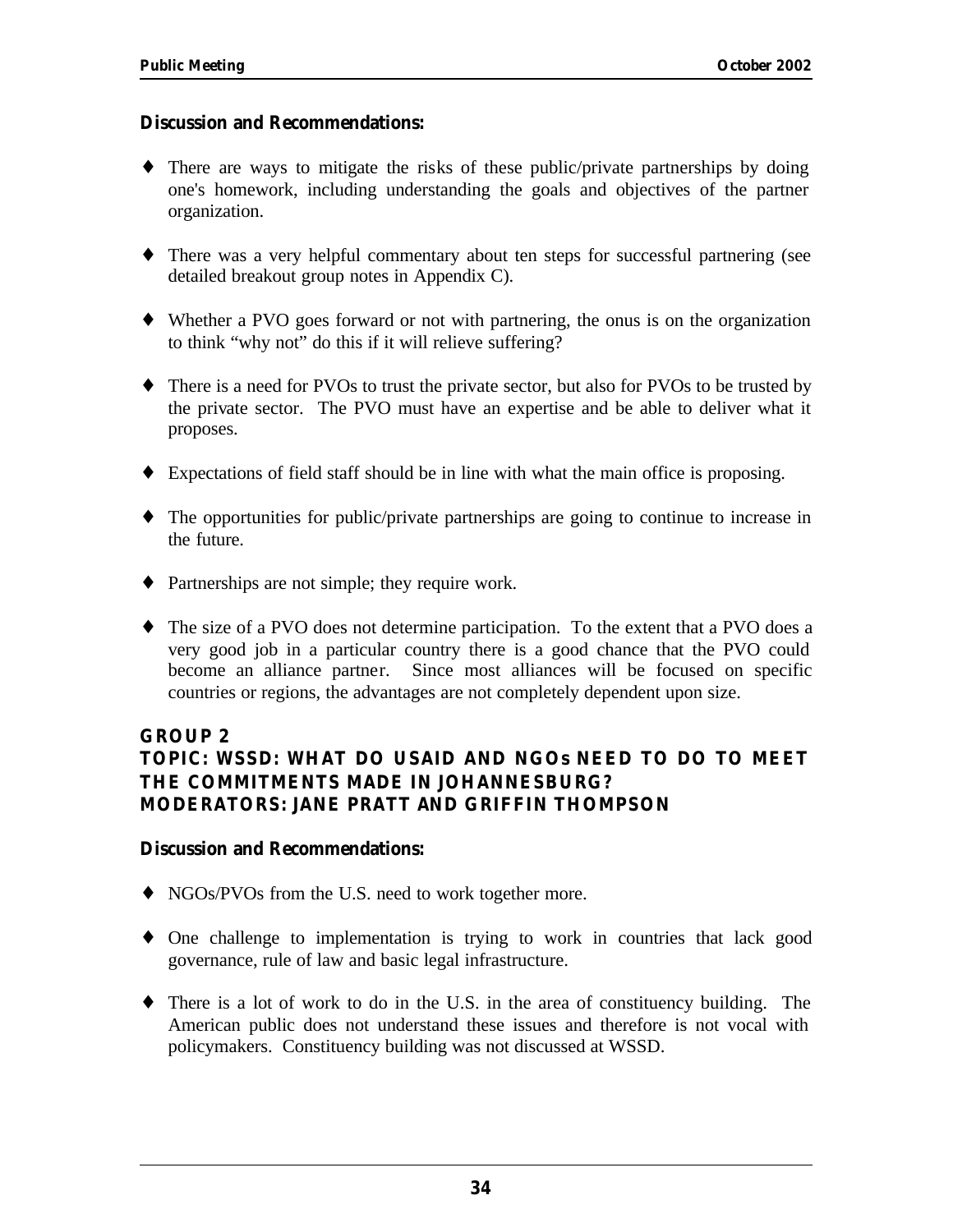- There is a need for the State Department and USAID to identify the WSSD objectives, and to communicate those objectives widely.
- The NGOs/PVOs need to be brought in early in the planning and development of these programs.
- USAID needs to get the word out about these projects, through websites, meeting announcements, and in-country briefings. The PVO community should be present when governments get together to talk, so that civil society is involved.
- The WSSD, MCA, and the financing for development conference should be looked at as one package. With the conclusion of three major meetings this year there is a need to get a good, solid position from U.S. policymakers so that everyone is on the same sheet of music.

### **GROUP 3 TOPIC: THE GLOBAL FUND TO FIGHT HIV/AIDS, TUBERCULOSIS AND MALARIA MODERATORS: KATHRYN WOLFORD AND PAUL DeLAY.**

The dynamic presentation from Anne Peterson helped to stimulate discussion in this group. There were approximately 50 participants from a wide variety of organizations.

### **Discussion and Recommendations:**

- The Country Coordinating Mechanism (CCM) is a new, untested mechanism. What can be done in terms of capacity building and positive incentives that would help strengthen those mechanisms at the level of implementation and monitoring?
- There are institutional development tools in other sectors that could be very applicable in building partnerships across sectors.
- Too much money, if not properly managed, could actually undermine or distort local capacity and initiatives already underway on the ground.
- There is a strong role for USAID and the Centers for Disease Control (CDC) in terms of measurement, evaluation and helping to ensure that countries are actually doing what they proposed.
- There should be a consideration of time as well as resources available to help strengthen proposals and cooperation at the local level.
- There was a discussion around the focus of the Global Fund and the relationship of HIV/AIDS to poverty and other issues. There was a sense that one has to look at the HIV/AIDS issue within the context of broader development challenges and goals.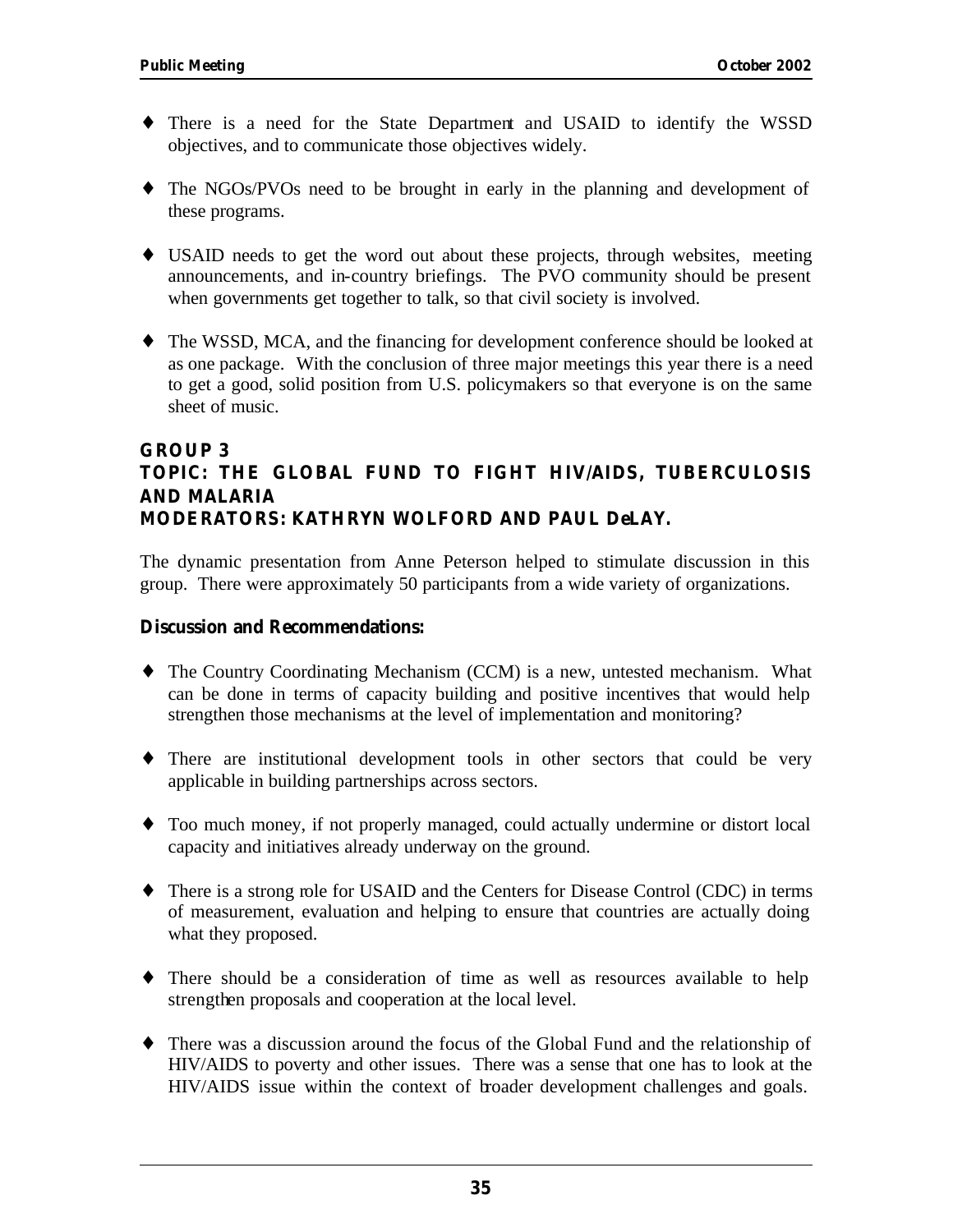There were some fears about overloading the Global Fund in its infancy when it needs to have a strong focus to prove that it can deliver.

- Civil society has a role in making sure that the Global Fund really meets the needs of the people. Strengthening the capacity of local NGOs to be involved in the CCM is important. The Global Fund should take into account not only institutional based responses like clinics and schools, but also community based approaches, especially in rural areas.
- $\bullet$  There is a concern that the CCM may not always include the NGOs and civil society groups at all levels.
- The capacity and role of civil society in terms of analysis and accountability should be strengthened.
- ¤ In regard to transparency, information on both successes and failures should be shared via the internet to facilitate implementation, communication, and learning.
- There were concerns about the appropriate mechanism for observing not only the funding flows, but also implementation and program impact.
- $\bullet$  There are a lot of positive conceptual ideas around the public/private partnership but they need to be operational at every level.
- $\bullet$  Guidance should be given on regional proposals. What is the motivation for countries to work together on regional proposals?
- There need to be clear budget templates.
- Proposals should include a demonstrated commitment to strengthening local capacity.
- Ensure that the Global Fund is leveraging more commitment from local governments, rather than displacing it, so that interventions are ultimately more sustainable.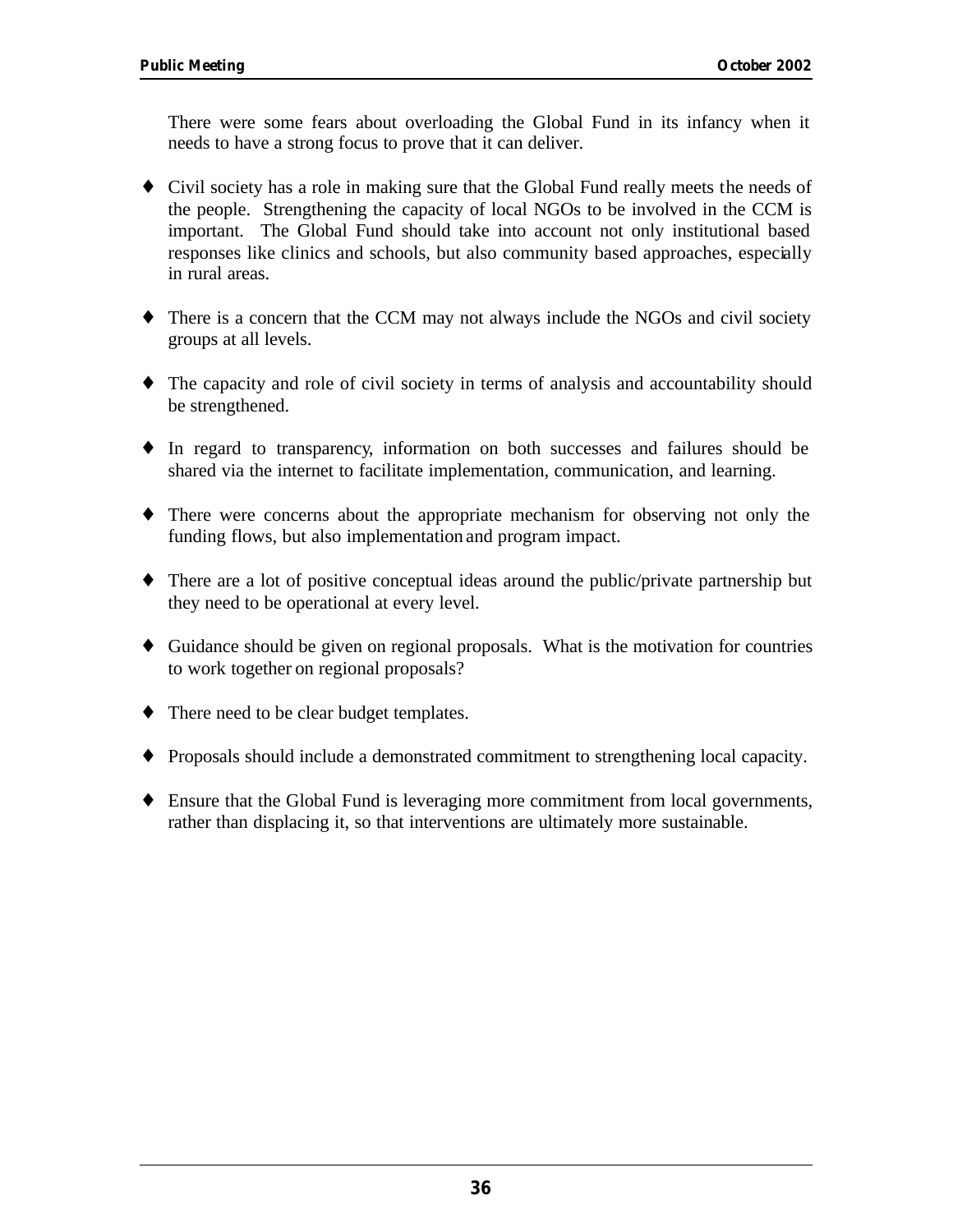**"What the Administration's New Development Initiatives Mean"** 

\_\_\_\_\_\_\_\_\_\_\_\_\_\_\_\_\_\_\_\_\_\_\_\_\_\_\_\_\_\_\_\_\_\_\_\_\_\_\_\_\_\_\_\_\_\_\_\_\_\_\_\_\_\_\_\_\_\_\_\_\_\_\_\_\_\_\_\_\_\_\_\_\_\_\_\_\_\_\_\_\_\_\_\_\_\_\_\_\_\_\_\_\_\_\_\_\_\_\_\_\_\_\_\_\_\_\_\_\_\_\_\_\_\_\_\_\_\_\_\_\_\_\_\_\_\_\_\_\_\_

**Advisory Committee on Voluntary Foreign Aid** 

## **Meeting Agenda**

## **Appendix A**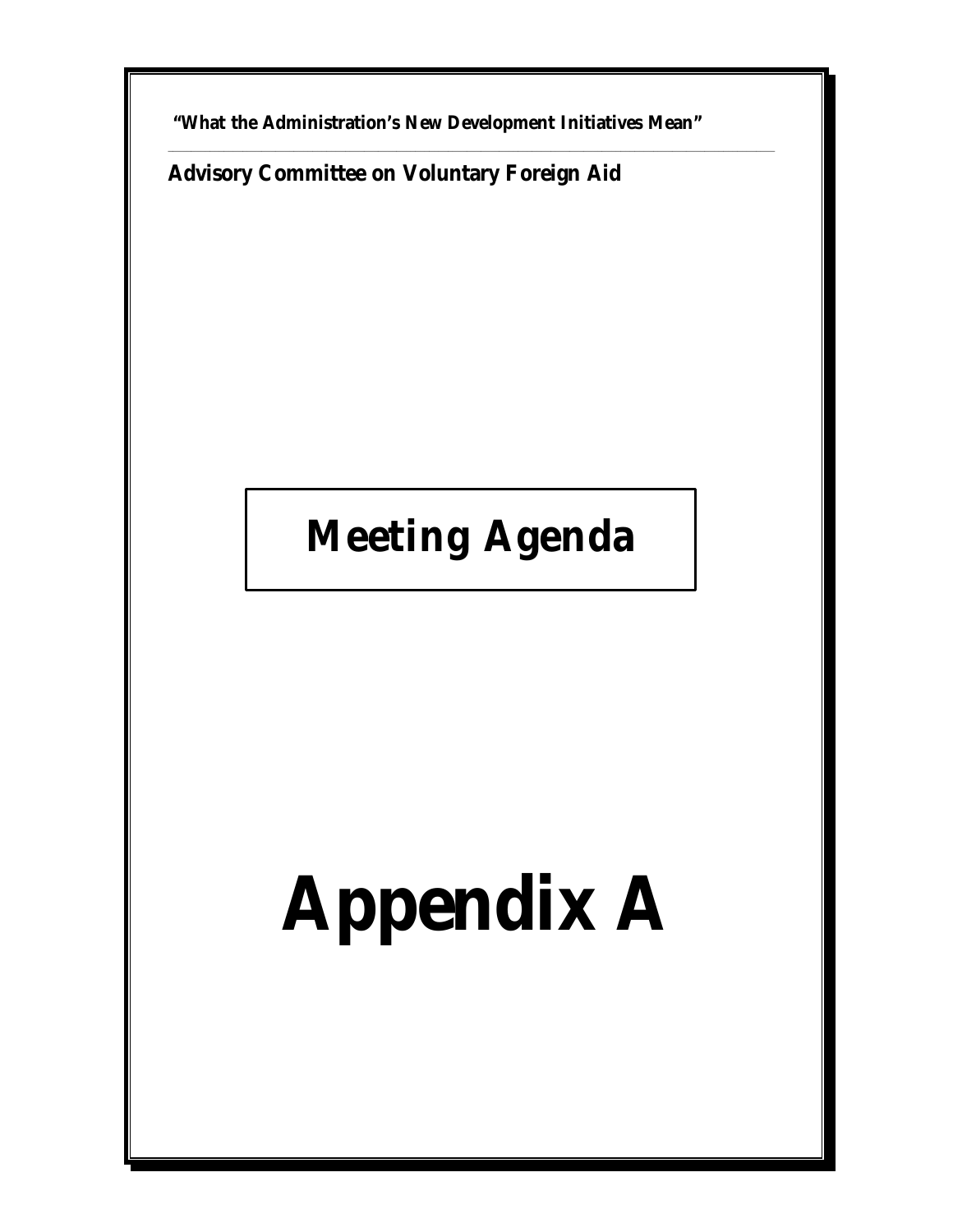### **Advisory Committee on Voluntary Foreign Aid**

**Public Meeting Wednesday, October 9, 2002 8:30 a.m. – 5:15 p.m.** 

**National Press Club 529 14th Street, N.W., 13th Floor Washington, D.C.** 

### **Agenda**

### *"Monterrey to Johannesburg and Beyond: What the Administration's New Development Initiatives Mean for U.S. Foreign Assistance Policy and Programs"*

| 8:30  | <b>Registration</b><br><b>Ballroom</b>                                                                                                                                                                                                                                                                                                  |                                                                                                                                                                        |
|-------|-----------------------------------------------------------------------------------------------------------------------------------------------------------------------------------------------------------------------------------------------------------------------------------------------------------------------------------------|------------------------------------------------------------------------------------------------------------------------------------------------------------------------|
| 8:50  | <b>Welcome: William S. Reese, ACVFA Chair</b><br><b>Ballroom</b>                                                                                                                                                                                                                                                                        |                                                                                                                                                                        |
| 9:00  | <b>Introduction:</b>                                                                                                                                                                                                                                                                                                                    | The Honorable Andrew S. Natsios, USAID Administrator                                                                                                                   |
|       |                                                                                                                                                                                                                                                                                                                                         | Keynote Speaker: The Honorable Jim Kolbe, Chairman, Subcommittee on<br><b>Foreign Operations, Committee on Appropriations,</b><br><b>U.S. House of Representatives</b> |
| 9:45  | <b>Questions and Answers</b>                                                                                                                                                                                                                                                                                                            |                                                                                                                                                                        |
| 10:00 | <b>Plenary Panel: "The Global Development Alliance: Using Partnerships to</b><br><b>Achieve the Vision"</b>                                                                                                                                                                                                                             |                                                                                                                                                                        |
|       | <b>Moderator: Holly Wise, GDA Director, USAID</b>                                                                                                                                                                                                                                                                                       |                                                                                                                                                                        |
|       | <b>Speakers: Glenn Prickett, Senior Vice President, Center for Environmental</b><br><b>Leadership in Business and Vice President, Conservation</b><br><b>International</b><br>Peter Burbridge, Senior Advisor, BP<br>Dennis Macray, Manager for Business Practices, Corporate Social<br><b>Responsibility, Starbucks Coffee Company</b> |                                                                                                                                                                        |
|       | <b>Ballroom</b>                                                                                                                                                                                                                                                                                                                         |                                                                                                                                                                        |
| 11:00 | <b>Questions and Answers</b>                                                                                                                                                                                                                                                                                                            |                                                                                                                                                                        |
| 11:15 | <b>Break</b>                                                                                                                                                                                                                                                                                                                            |                                                                                                                                                                        |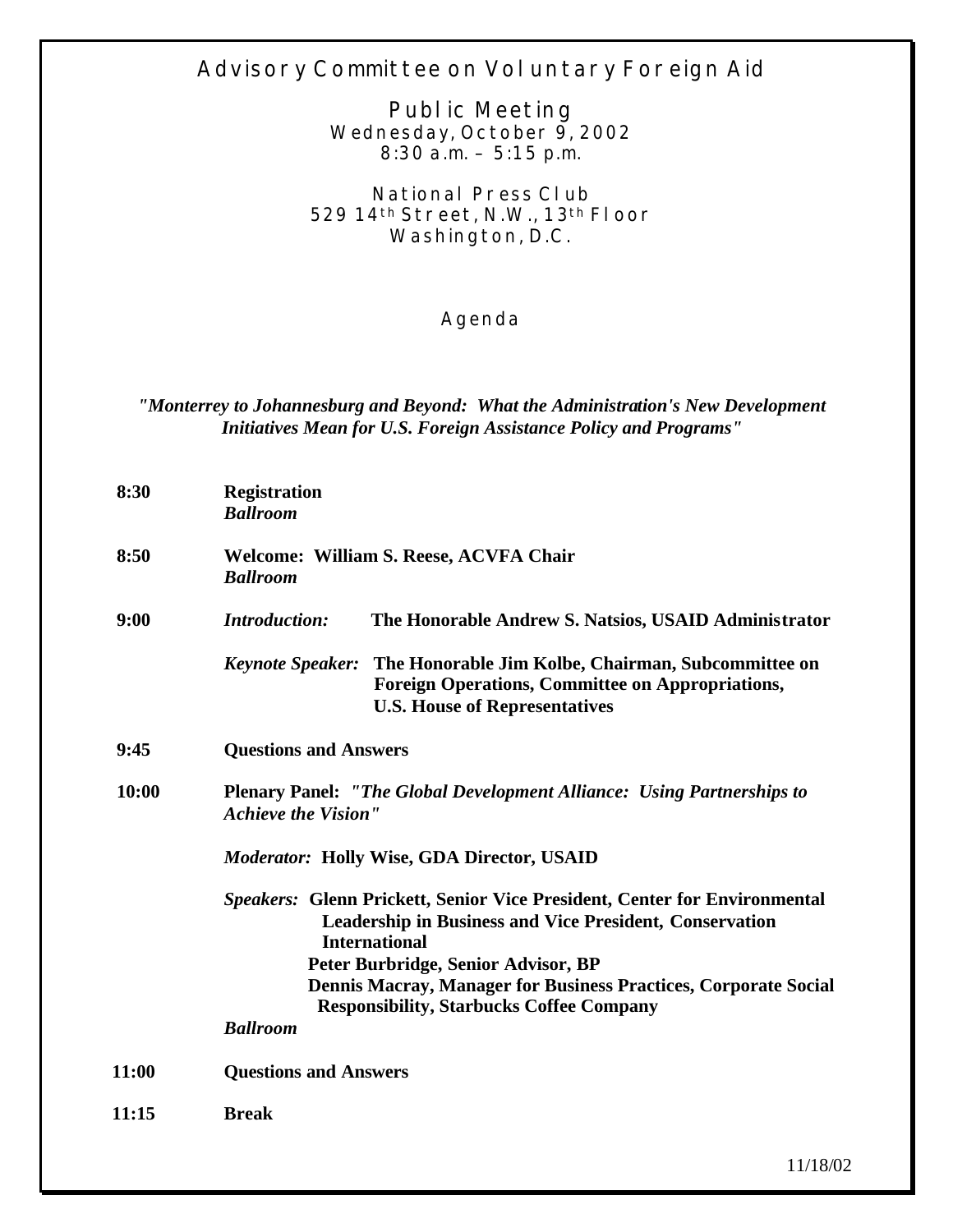|              | $\overline{2}$                                                                                                                                                                                                                                   |  |  |
|--------------|--------------------------------------------------------------------------------------------------------------------------------------------------------------------------------------------------------------------------------------------------|--|--|
| <b>11:30</b> | Plenary Panel: "Beyond Johannesburg: Implementing the USAID WSSD<br><b>Initiatives"</b> - Ballroom                                                                                                                                               |  |  |
|              | <b>Moderator:</b><br>Jane Pratt, ACVFA Member, past President and CEO,<br><b>The Mountain Institute</b>                                                                                                                                          |  |  |
|              | Speakers:<br>Anne Peterson, Assistant Administrator, Bureau for Global                                                                                                                                                                           |  |  |
|              | <b>Health, USAID</b><br>Twig Johnson, Director, Science and Technology for                                                                                                                                                                       |  |  |
|              | <b>Sustainability, Policy and Global Affairs Division,</b><br><b>The National Academies</b>                                                                                                                                                      |  |  |
|              | Griffin Thompson, Energy Team Leader, Office of Energy and                                                                                                                                                                                       |  |  |
|              | Information Technology, Bureau for Economic Growth,<br><b>Agriculture, and Trade, USAID</b>                                                                                                                                                      |  |  |
|              | <b>Jonathan Margolis, Director, Office of Policy Coordination</b>                                                                                                                                                                                |  |  |
|              | and Initiatives, Bureau of Oceans and International<br><b>Environmental and Scientific Affairs, U.S. Department of State</b>                                                                                                                     |  |  |
| 12:30        | <b>Questions and Answers</b>                                                                                                                                                                                                                     |  |  |
| 1:00         | Lunch ( <i>participants on their own</i> )                                                                                                                                                                                                       |  |  |
| 2:00         | <b>Plenary Session: "Update on the Global Fund to Combat HIV/AIDS, Malaria</b><br>and Tuberculosis"                                                                                                                                              |  |  |
|              | Speaker: Anne Peterson, Assistant Administrator, Bureau for Global<br>Health, USAID and U.S. representative to the Global Fund;                                                                                                                  |  |  |
| 2:40         | <b>Questions and Answers</b>                                                                                                                                                                                                                     |  |  |
| 3:00         | <b>Break</b>                                                                                                                                                                                                                                     |  |  |
| 3:15         | <b>Concurrent Breakout Groups:</b>                                                                                                                                                                                                               |  |  |
|              | 1. GDA: How Can NGOs Further Stimulate and Participate in Public-<br><b>Private Alliances?</b>                                                                                                                                                   |  |  |
|              | Moderators: Charles MacCormack, ACVFA Member and Dan Runde,<br><b>Global Development Alliance Secretariat - White and Murrow Rooms</b>                                                                                                           |  |  |
|              | 2. WSSD: What Do USAID and NGOs Need to Do to Meet the Commitments<br>Made in Johannesburg?                                                                                                                                                      |  |  |
|              | <b>Moderators: Jane Pratt, ACVFA Member and Griffin Thompson, USAID</b><br><b>The Holeman Lounge</b>                                                                                                                                             |  |  |
|              | 3. The Global Fund to Combat HIV/AIDS, Malaria and Tuberculosis<br>Moderators: Kathryn Wolford, ACVFA Member and Paul DeLay, Senior<br>Medical Advisor, Office of HIV/AIDS, Bureau for Global Health, USAID<br><b>The First Amendment Lounge</b> |  |  |
| 4:45         | <b>Reports from Breakout Groups - Ballroom</b>                                                                                                                                                                                                   |  |  |
| 5:15         | <b>Adjournment</b>                                                                                                                                                                                                                               |  |  |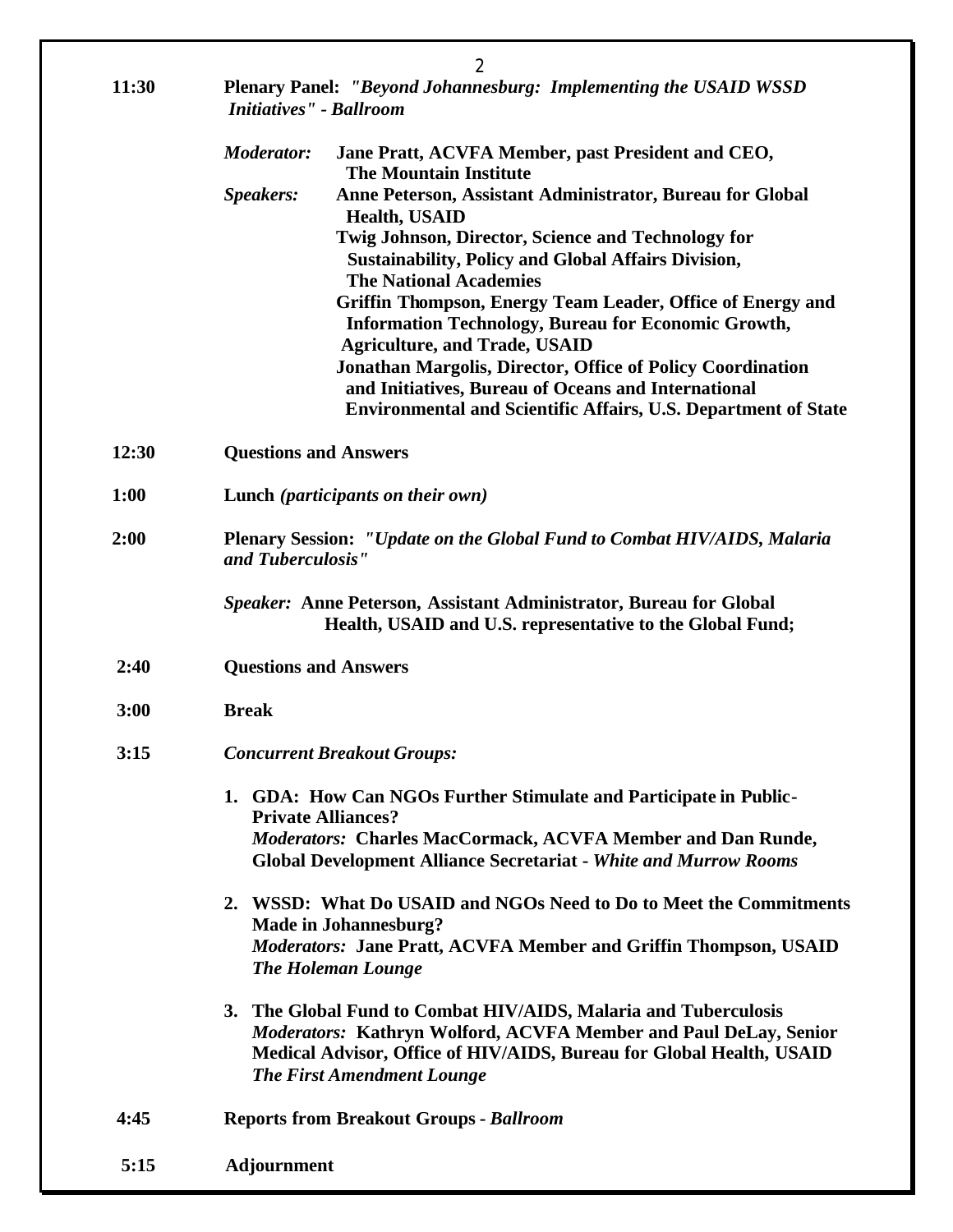**"What the Administration's New Development Initiatives Mean"** 

\_\_\_\_\_\_\_\_\_\_\_\_\_\_\_\_\_\_\_\_\_\_\_\_\_\_\_\_\_\_\_\_\_\_\_\_\_\_\_\_\_\_\_\_\_\_\_\_\_\_\_\_\_\_\_\_\_\_\_\_\_\_\_\_\_\_\_\_\_\_\_\_\_\_\_\_\_\_\_\_\_\_\_\_\_\_\_\_\_\_\_\_\_\_\_\_\_\_\_\_\_\_\_\_\_\_\_\_\_\_\_\_\_\_\_\_\_\_\_\_\_\_\_\_\_\_\_\_\_\_

**Advisory Committee on Voluntary Foreign Aid** 

### **Remarks of Andrew S. Natsios, Administrator, USAID**

## **Appendix B**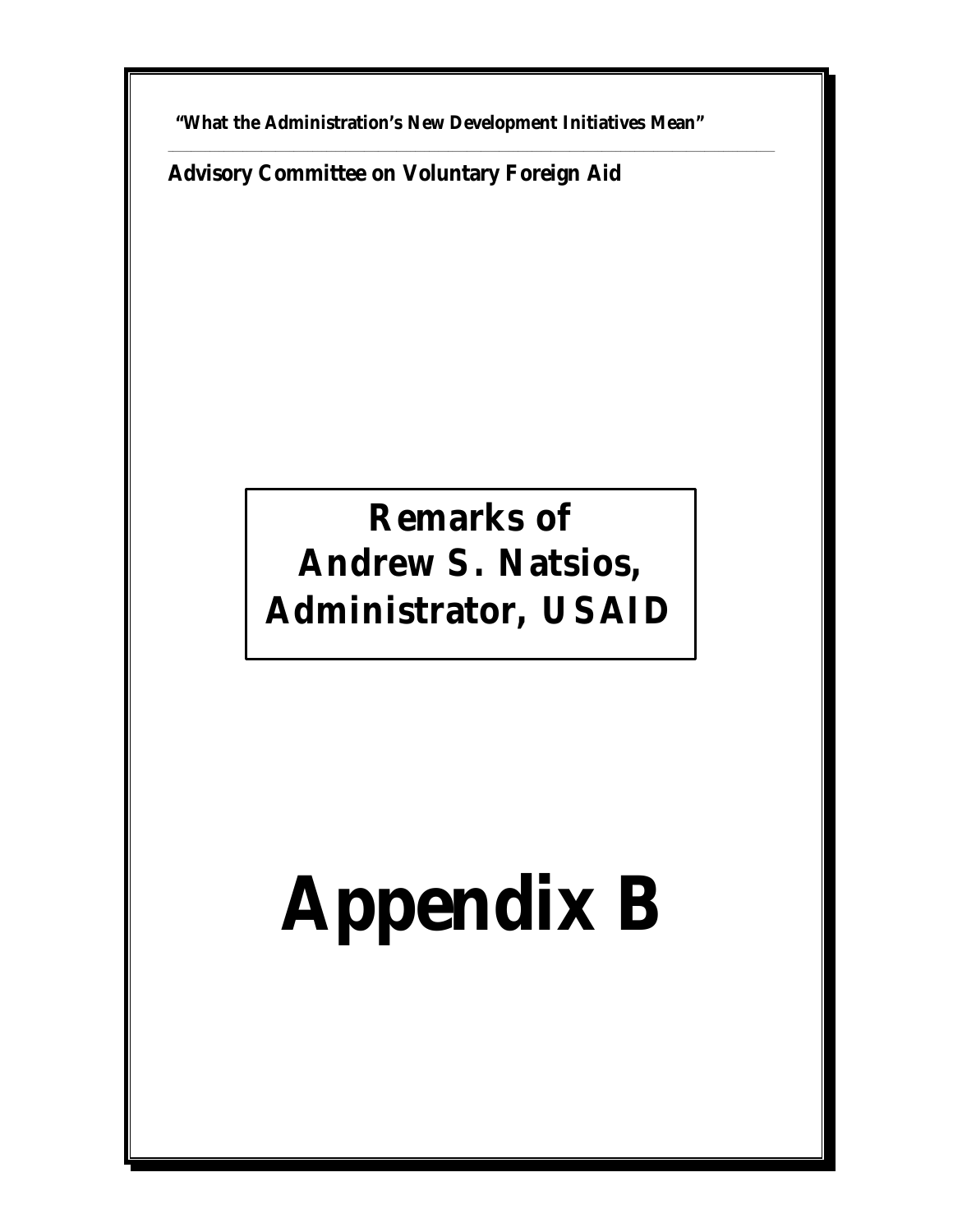### **ACVFA Public Meeting, Wednesday, October 9, 2002**

#### **Andrew S. Natsios, Administrator, USAID**

#### **Remarks at ACVFA meeting**

MR. NATSIOS: Well, thank you very much. It's actually a delight to be here. I say that at the beginning of all my remarks, but I really do mean it this morning.

Charlie McCormick is sitting here. I just wanted to say, I have the tie on. This, though, is not an indication that there's any bias towards a single NGO. This represents the entire community, Charlie.

MR. McCORMICK: Well, we'll still take your \$30.

MR. NATSIOS: It was actually given to me in the Nuba Mountains, in Sudan, as the United States Government was negotiating the first phase of the Nuba Mountain Accords. They were quite successful, then, but I'm not sure it's successful now.

The first phase of the effort to have peace in Sudan was the Nuba Mountain Accords over humanitarian assistance. It was designed to build up confidence on both sides that some permanent solution that was just -- that was just - could be worked out. Now, we can all debate as to what's going to happen in the next few days, but that was very successful. When I was there, one of your people (Save the Children) did give me this tie, Charlie.

Anyway, I'd like to talk about several things today before I introduce our keynote speaker, Jim Kolbe. The first is the World Summit on Sustainable Development. Second is the Millennium Challenge Account, the current approach. I'm not going to go into enormous details on it, but I will talk a little bit about it, and then about the national security strategy, which has been discussed a lot in the media in a way that I think is really a distortion of what's in it. But that's another question.

Let me just say to begin with that it's the case when you're in public office that you always like to say you're at a critical historical juncture. I've heard that phrase begin more speeches over the last 30 years of my career. And of course if everything's a critical juncture in history, then nothing is a critical juncture.

But the reality is, in this particular case the President -- and I have to say it is the President -- has changed the debate substantially. In the speech that he gave to the Inter-American Bank (March 14, 2002), which many of you either saw personally or read about -- if you haven't read it, I would strongly urge you, it's on our web site -- it changes the debate.

of the United States -- I mean within other donor governments -- some of them say: Part of the criticism of the United States within my community outside "You guys are changing the debate. We're not sure we like what the change is. It's not that you're not doing anything. It's not that you're not making a commitment; it's that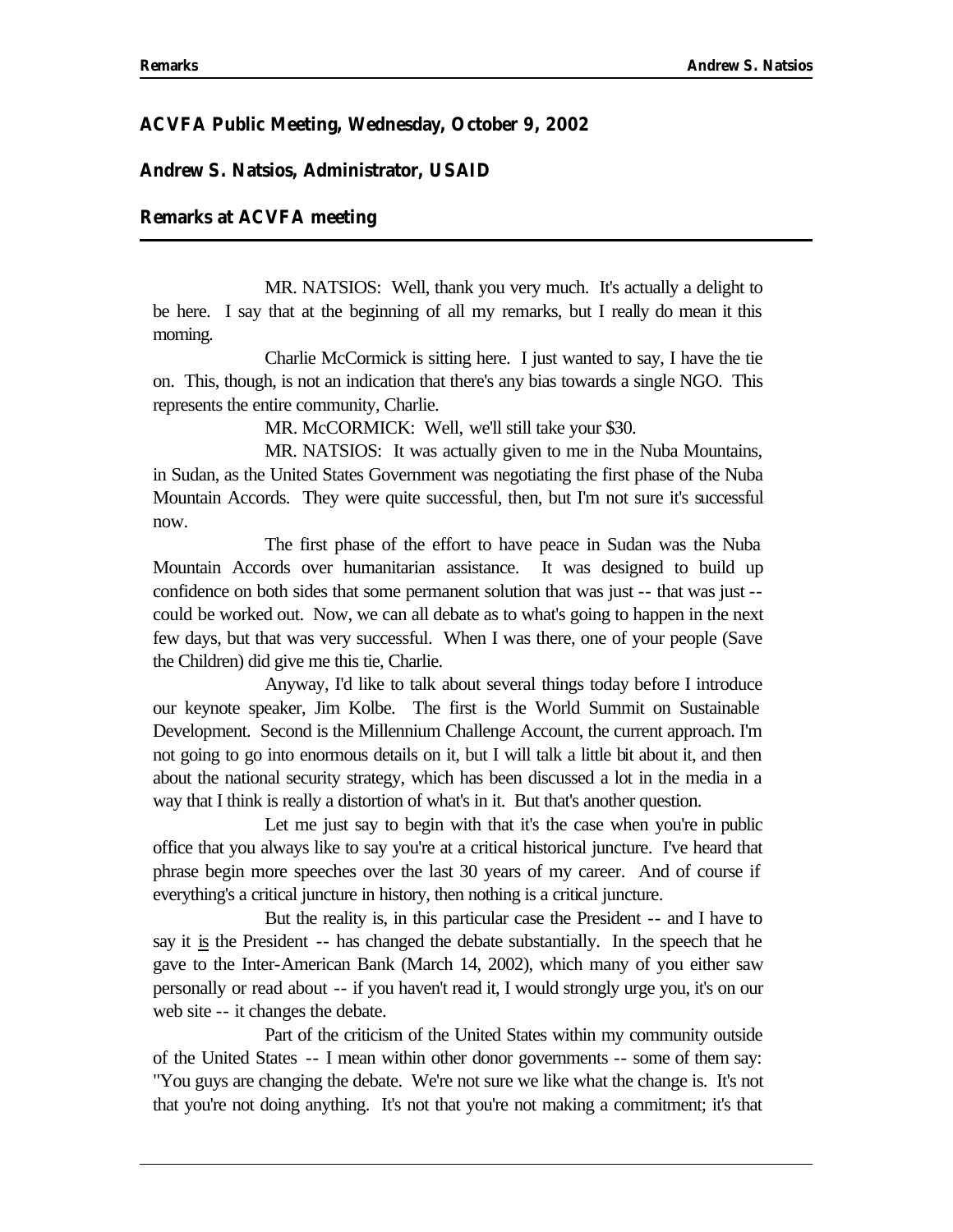we're not comfortable with the demands the President is making." They don't say it exactly that way, but that's what they mean.

And this goes for U.N. agencies; it goes for the banks. Because what the President is saying is: we've been trying for 20 years, with not a lot of success, with the poorest countries, with the 48 LDCs (lesser developed countries), only one of which has graduated in the last 20 years. That's Botswana, and they did not do it primarily through AID help. Primarily they found a way of avoiding the elites looting the country of all the wealth in the diamond mines instead of spending it properly, through good governance, on the people of the country.

That's the only country that's graduated. And the President made the comment: something's wrong with the system. Something is wrong with the system.

And so what he said is: telling countries that if you do all these things we'll give you more money in the future has not worked very well. Conditionality has not been a success. Why isn't it? Because the countries want the money, but they really don't want to make the reform necessary to have high rates of economic growth and good governance, both of which are difficult to do but are also absolutely essential to high rates of sustained economic growth, which is the only way countries become prosperous that are very poor.

And so they take the money and don't make the changes, or they make the changes and then as soon as they get the money they rescind the changes. Or they don't implement them properly because there's no commitment.

And so what the President has done in the Millennium Challenge Account and in a lot of the other things he's said and done in our area of work is to say: well, I'm changing the paradigm here. We need to take the countries that are making a genuine effort to reform their political systems, to eliminate corruption, to respect human rights, to make the changes, microeconomic and macroenomic changes in the economic system to stimulate investment, entrepreneurialism, to make the reforms necessary to stimulate economic activity and growth in the private sector, and then we will put money there, in the appropriate way, to accelerate what's already going on, what is clearly a commitment.

We're not going to have a debate about which countries should be part of it here, but you can tell the countries. I've seen the heads of state. I've seen the cabinets in some countries that are a disaster. In other countries, they're spectacular. And they are making the changes without us pressing them, because they know what the right things are to do. You can tell the countries that it's easier to work in. I mean, I don't have to tell people in this room that.

But by focusing on performance, not promise, the President is changing the debate in a profound way. And that is why I think the Millennium Challenge Account is so important. It's not just that there's \$5 billion more in the account. It is that the debate, the terms of the debate, have shifted.

I would argue that one of the principal utilities of the MCA is that it can be used by reformers in every country as a bludgeon against the mercantilists. They don't call them socialists anymore, but they believe basically in a heavy state hand in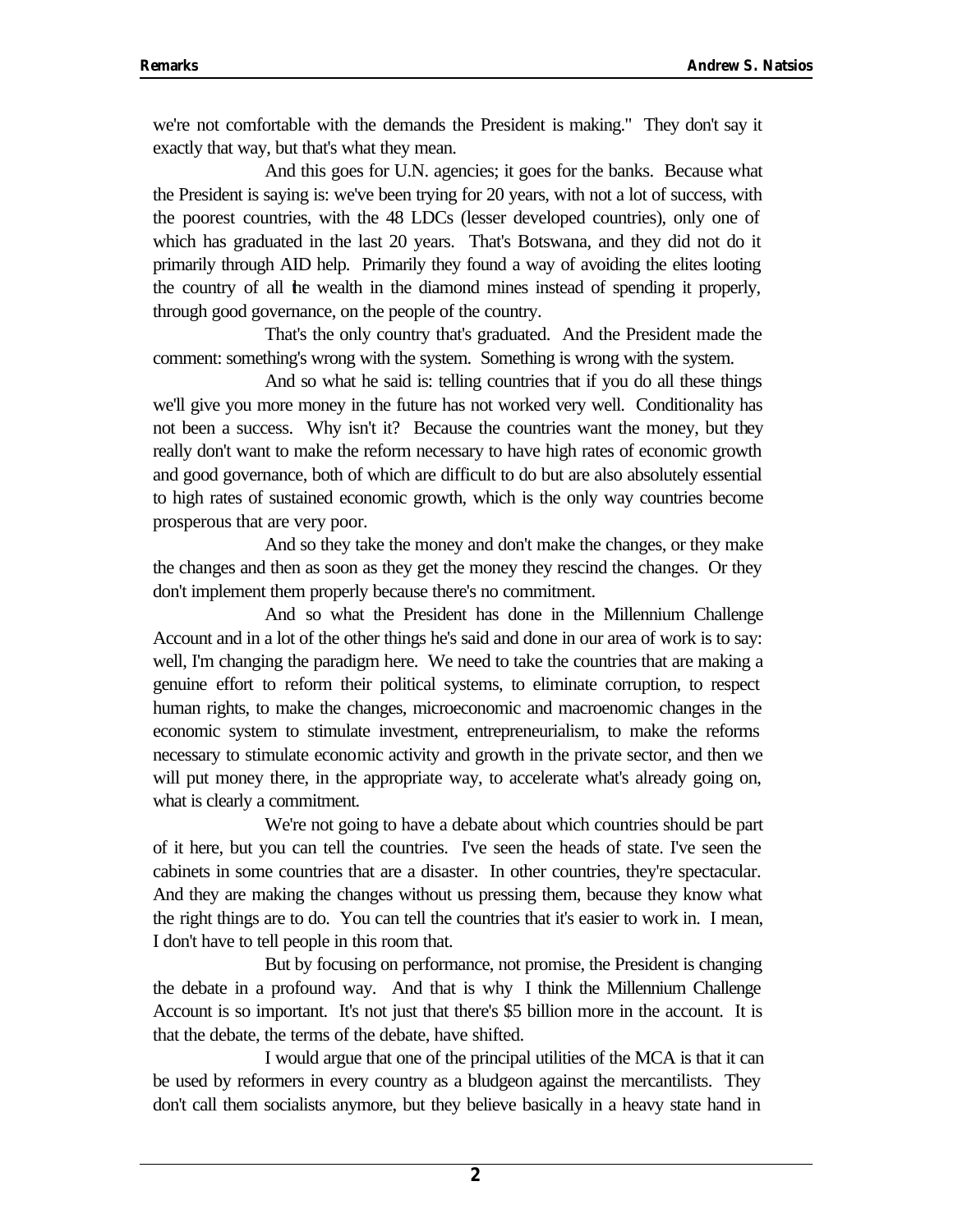economic planning --which has been a disaster in every country it's been tried in. And so you have reformers who know what needs to be done, but they can't get the political system to do it.

What we're hoping is, for countries that are making progress but not very much of it, where some reform has been done but not enough, the reformers will say, look, we could have qualified for this if we'd only shown a commitment to do what's necessary to create the platform for rapid rates of growth and social services and democratic governance.

the Chiles, the Costa Ricas, the South Koreas of the world -- they have done it The World Summit on Sustainable Development that Colin Powell and I went to -- Paula Dobriansky led the negotiating effort -- and the Doha meeting, which began the next round of trade negotiations, are also connected to the Millennium Challenge Account speech that the President gave. Because the President knows, we know, that the open trading system will in fact reduce poverty. If you look at the countries that have become middle-income or upper-income countries -- the Taiwans, through trade and a trading system which is open to their products and which allows these countries to export and to encourage investment.

And so there's a piece, in terms of Doha, that's very important. I am told that the U.S. Trade Rep has never set foot at AID until Bob Kimmet came to see me last year. Normally, the AID Administrator and the Trade Rep are not necessarily on the same page. We are. Not only the same page, but 70 percent of all the monies spent on trade capacity-building in the developing world is spent by USAID. Seventy percent. It's a huge portion of it, and it's widely recognized that we do the best job. It's not me. It predates me by 15 years. But over the years, it's been building up. And if you ask heads of state and ministers in the Third World and you ask business people what's most important, it's that capacity-building.

I have to tell you, one of Jim Kolbe's top priorities is this area of capacity-building and trade. Because you can lower the trade barriers, but if people don't have the skill set to understand how the trading system works -- how it applies to sanitary codes, for example, how you can determine a niche market that will allow you to use value-addedness in your country to export more, to expand a particular part of your economy – that makes a big difference.

So Doha is particularly important here. And WSSD. I mean, there was a lot of media and a lot of hype, but if you carefully read the document that was negotiated, we won most of the fights, most of the debates that we wanted to come out of that. And we made a series of very important announcements of tangible things we're going to do that have funding behind them.

The first is the Initiative to Cut Hunger, particularly in Africa but also in Central Asia, through agricultural development, a major interest of mine, as all of you know.

Another is the Congo Basin Forest Partnership, which is a series of national parks. Gabon has put aside 10 percent of its national territory into these parks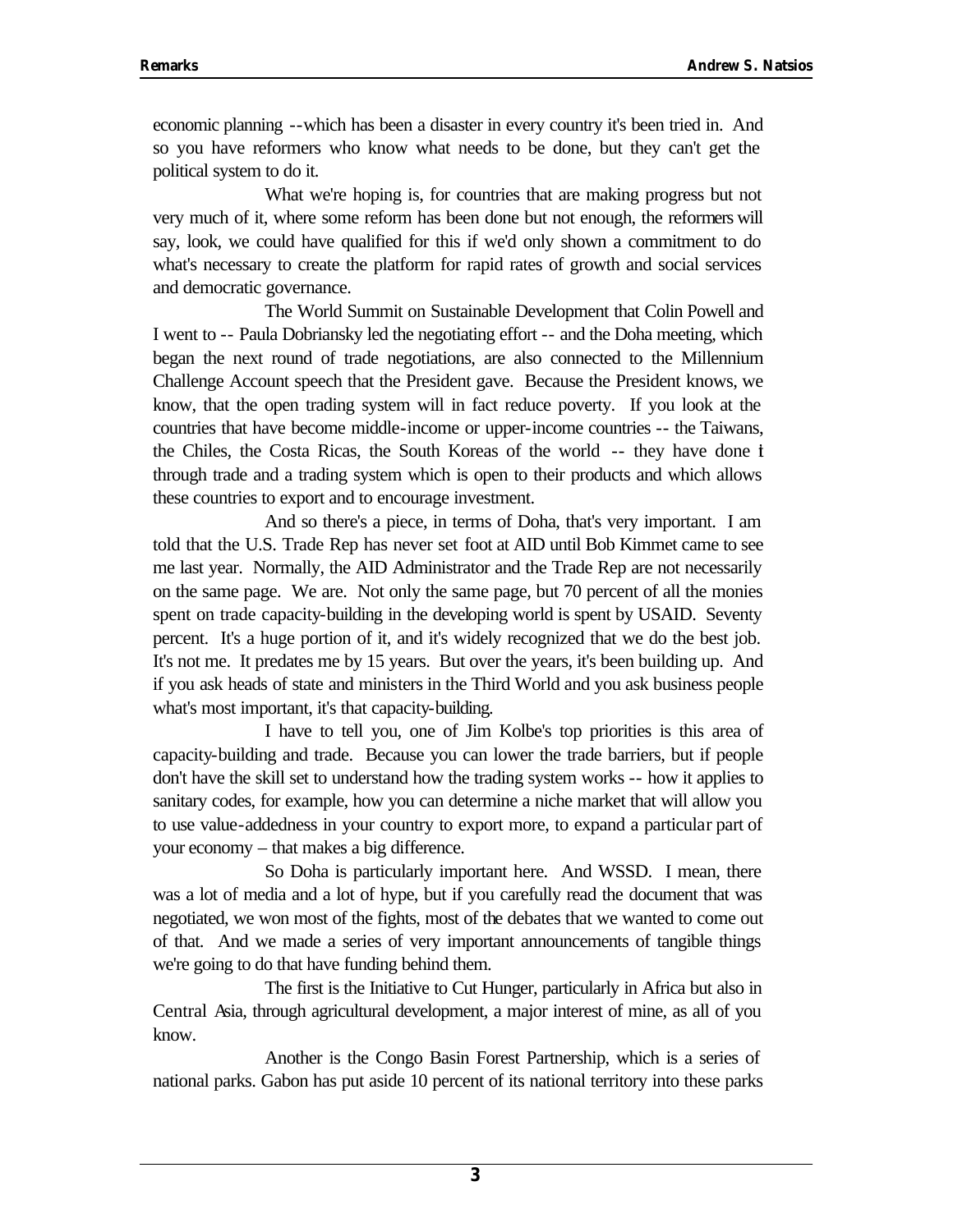to protect the rain forests across that center of Africa from the east coast to the west coast.

The Clean Energy Initiative seeks to transfer clean energy technologies to developing world, something we've been engaged in for 10 years and now want to expand.

And the Global Fund invests in health, in HIV/AIDS, which we've been at the forefront as a country in this, as many of you know.

And finally, there was a proposal in the area of water, especially in construction of municipal water projects. The West Africa Water Initiative is one of the elements of the water proposal. I want to mention that because it's part of the Global Development Alliance that we started last year.

I want to report that we just did our report for fiscal year 2002, and we invested \$125 million of AID funding in either explicit Global Development Alliance projects or partnerships with many other organizations in the private sector that seek to take private money from foundations, businesses, universities, NGOs, and think tanks. But it's not a grant program, where we give money to other organizations. It is not a grant program; it's an effort to leverage the money from different institutions, since much of the money going to the developing world now from the United States, 80 percent of it, comes from the private sector, not from ODA (Official Development Assistance).

That's a shift. 1970, 70 percent of all aid to folks in the developing world was ODA, from the United States. It's now 20 percent. It's not because of huge cuts; it's because of massive increases in NGO fund-raising, in universities. Universities give, according to a study that Carol Adelman has done, \$1.2 billion in private scholarships to people from the developing world every year. These are not the government. These are the private universities in the United States. It's bigger than the aid programs in many of the democracies in Europe.

understand. There was a study done -- I think I mentioned it to you before -- of maintain -- now it's e-mail contact. And we don't send remittances back anymore, If you go through that, and you go through remittances -- there's a huge movement of remittances to the developing world we're only now beginning to funding for micro-enterprise in Mexico. Fifty percent of the funding for microenterprise in Mexico comes from the Mexican-American diaspora in California. It has nothing to do with us or our micro- finance programs. It comes from ethnic diasporas in the United States. We are the great melting pot, but we don't quite completely melt. Everybody keeps up their contacts with their families, for generations sometimes. I still correspond with family members in the old country from four generations ago. We still because where I come from, where my family is from (Greece), is not a poor country anymore.

The point is, though, that we're only beginning to understand how these remittance systems work. And the question is: could we facilitate this? Apparently, there's a high transaction cost in the private sector to move this money. And there's some things we might be able to propose in terms of Treasury regulations that would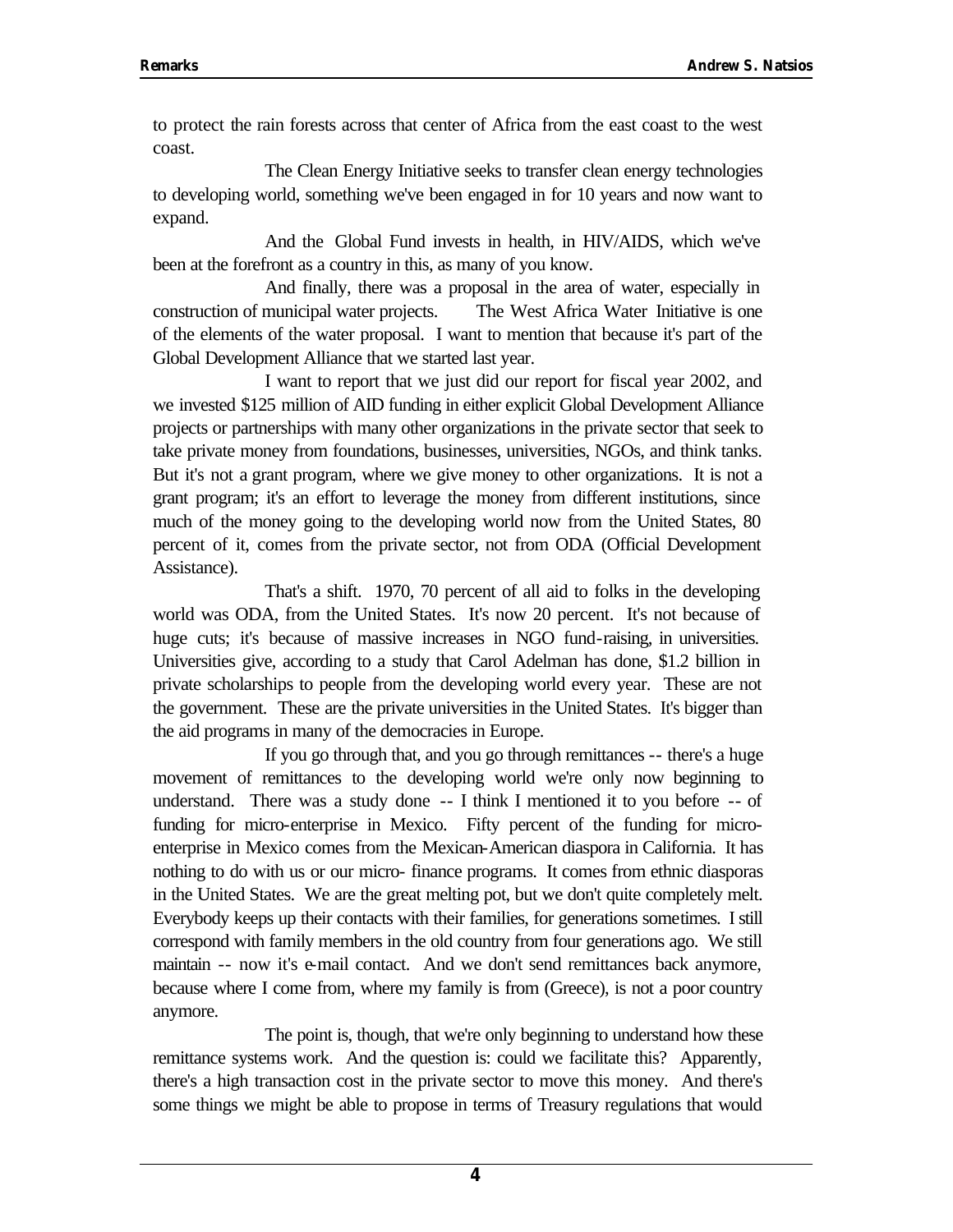facilitate a much higher percentage of the money actually getting to people. Because in some cases, it's 18 to 20 percent of the money they send back goes for transaction costs, just to move the money, which is, I think, unfair and unreasonable.

One of these GDAs, Global Development Alliances that we formed around this notion of all this private-sector money was the West Africa Water Initiative, which we announced at WSSD. I'd like to thank the organizations involved in that. Steve Hilton of the Hilton Foundation put in, from his foundation, \$18 million; World Vision put in \$16 million. We have large contributions by UNICEF, Lions Club International, Desert Research Institute, Winrock, Cornell University, and the World Chlorine Council, and there are others, involved in a small way.

Of the \$41 million in this plan, \$4.4 million comes from AID. The rest of it is private.

Now, I gave a speech yesterday and a lady said, "well, how come you're giving so little?" I said, "well, it means we have other money to do other things with." But the notion that all of this has to be entirely public-sector-driven, I think, fails to understand this profound shift in money in terms of flows to the Third World in the last 30 years.

Beside the hype about WSSD, some constructive things went on, because there is a growing understanding now in the developing world -- and, I think, an acceptance in Europe, Canada, and Japan -- that a performance-based system is a much better system for everybody. Just giving money is not going to solve all the problems. It is not just a funding problem; it is what happens to the money once it's spent. It becomes an issue that we should need to focus on.

I think that the NGO community and the university community in the United States, have played a major role in many of these international conferences, particularly the American-based ones. I'm being a little biased here, but this is sort of an unspoken comment that you really don't make, but I'm going to make it publicly now. The notion that all NGOs are the same all over the world is like saying all businesses are the same, or all universities are the same. There's a huge difference. And there is a gap, a difference, between the way NGOs in other Northern countries behave and those in our country. And I want to tell you a couple of things that are very different.

world is the American NGOs tend to be -- I mean NGOs in the largest sense of that word -- much more operational, much more interested in what actually works, not in My observation is that, for the most part -- there are exceptions – our NGOs tend to be far less ideologically abstract. For me, if you're too abstract, you get lost in abstraction; you don't get anything done. My observation of the developing simply abstract theory that frequently is never represented by anybody on the ground, in reality, because there's such a gap between the theory sometimes and what we find when we have to deal with reality operationally.

And so I appreciate the contribution that our community has made, our universities, our private for-profits, our NGO community, our think tanks have made in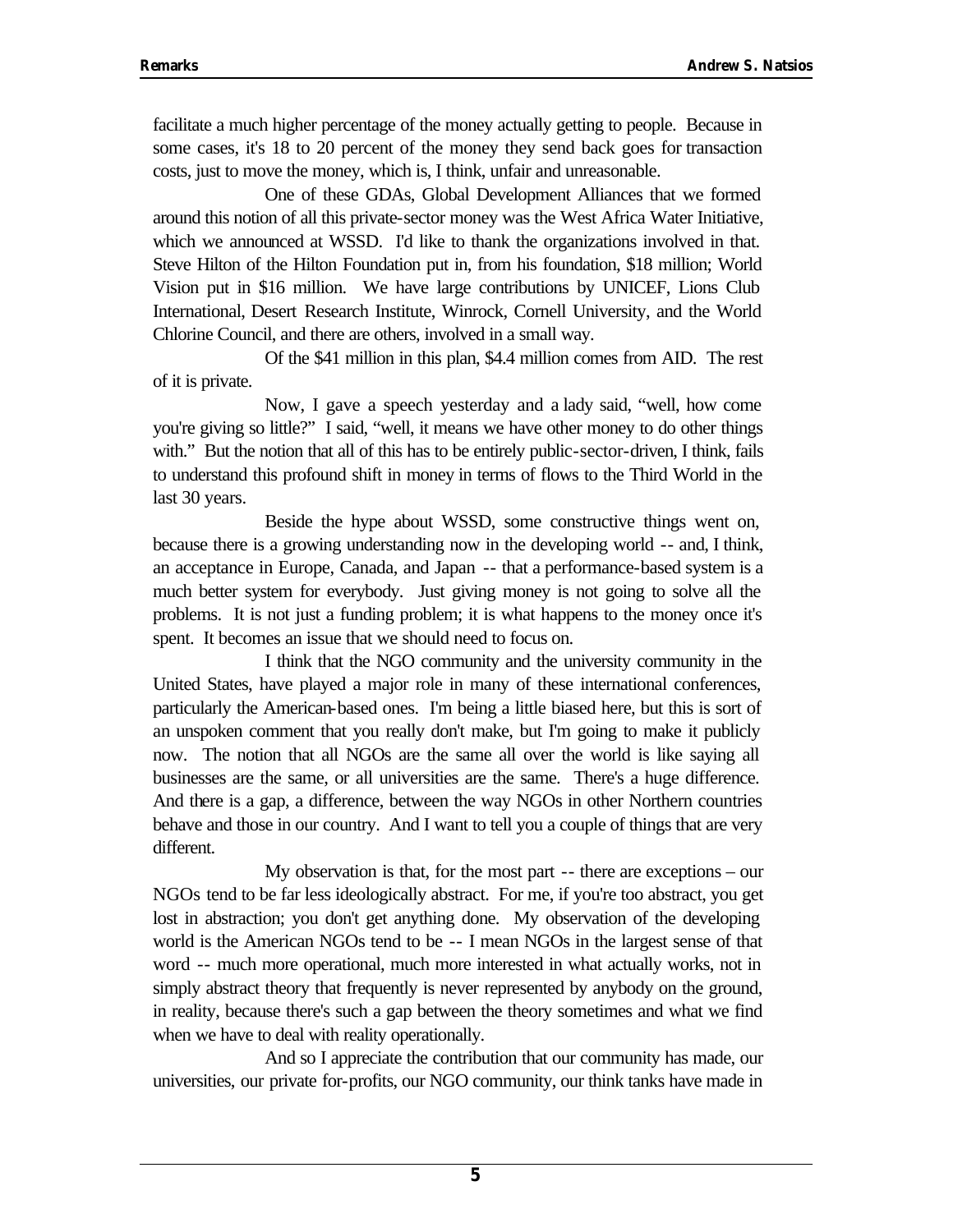trying to close the gap between the realities that we find in the developing world and the, sort of, abstraction that we deal with at a lot of international conferences.

My main purpose here, however, is to introduce our keynote speaker. I've now gone into his time a little bit. He is a powerful figure in our community now and, I have to tell you, wise. Some committee chairs and subcommittee chairs in the Congress do their work, they chair the committee, but they never fully master the technical disciplines that they are chairing. Jim Kolbe is an exception, a shining example of the opposite of that. He has not only mastered it, he's become an expert in some areas, so much so that he's always keeping me on my toes when he asks me questions that I'm not anticipating.

He has three major interests. We all have major interests; it doesn't mean we're not interested in other things. But he is heavily focused on the issue of trade, because Jim Kolbe knows there is a direct connection between trade and economic growth and poverty reduction.

Just a little side-note here. We had Michael Porter from the Harvard Business School, one of my favorite business intellectuals in the United States, to speak to our senior staff for two hours at our headquarters. We videotaped it, and now require everybody all over the world in AID to see the tape. I don't know if we're going to have a test on it or not. A lot of what we do, even in the social service sector, can hang off of the kind broad, visionary view of development in the Third World that Michael Porter brings. And by the way, we'll make that tape available to anybody who wants to get a copy of it.

economic things -- from the rule of law, the question of infrastructure, the question of But what he says is we now know we have to have good political governance. Governance makes a huge difference. Democracy makes a huge difference. We need to have the macro economics policies in place. But those two things alone are not enough. And what his focus in these two hours was on, micro marketing, the question of firms and investment and elite education, leadership in the economic sector.

Jim Kolbe understands all this. When I described some of the things in the Porter speech at a recent meeting, I could see his eyes light up, because they're the same things that Jim Kolbe's been talking about. I don't know if they have a secret alliance or something, but listening to Jim Kolbe's comments on this are very similar to the kinds of things that Porter talked about in that brilliant lecture.

The second of his major interests is HIV/AIDS and other infectious diseases. Because we know we can make progress in the battle for hope in the Third World by combating, through the science and through medicine, the scourge of HIV/AIDS and the other terrible infectious diseases we have to deal with, particularly in sub-Sahara Africa.

And the third interest he has is something that very few people on the Hill have in a government agency, and that is on internal management systems. He has a deep interest in this, and I do as well, and so we are talking constantly about what progress we've made, or not made, in certain areas of the business systems reform that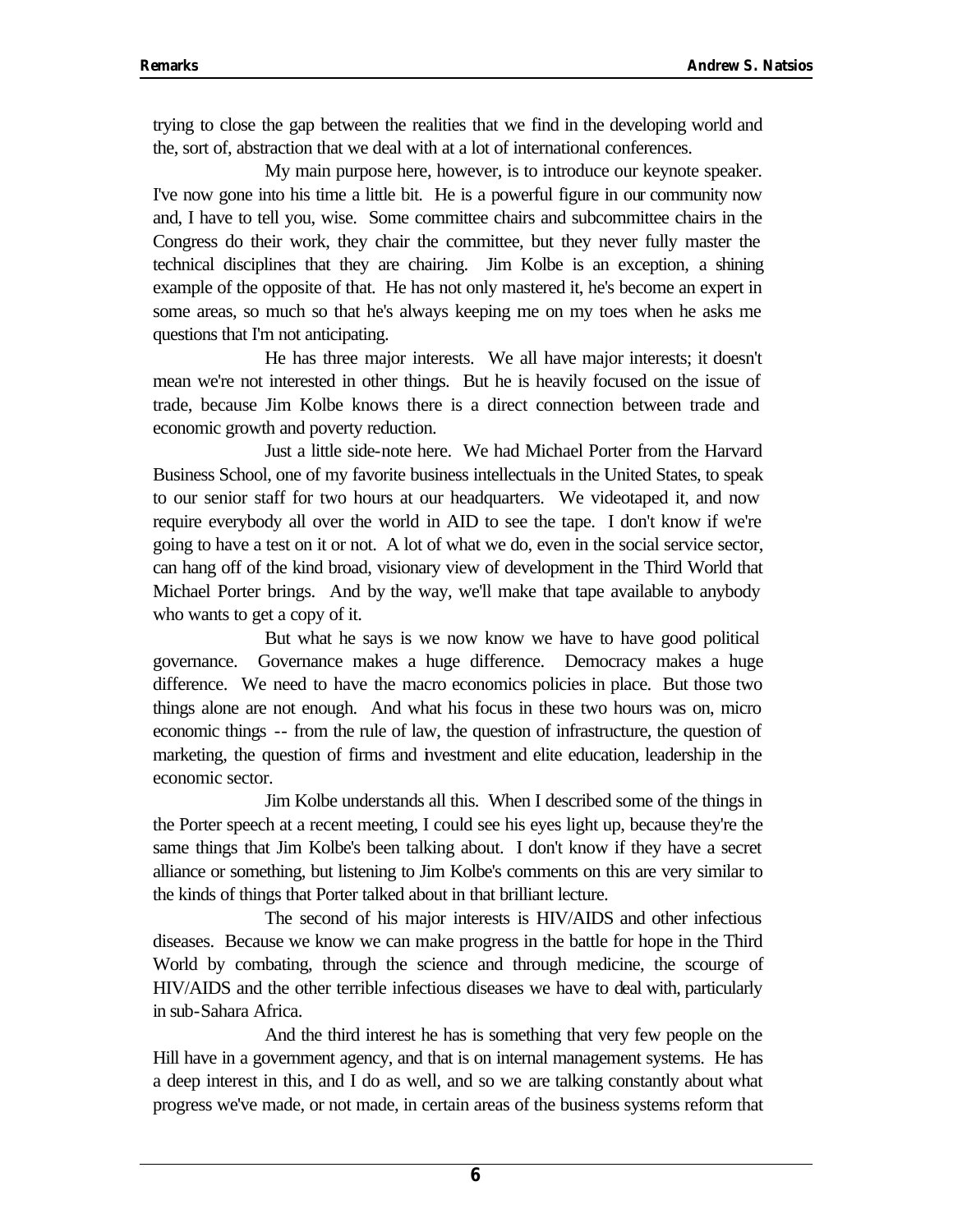I announced in my comments to the Senate Foreign Relations Committee when I was up for confirmation last year.

The staff at the Legislative Public Affairs Bureau would be upset if I failed to mention how delighted they were that our poet laureates, who remain anonymous, had their poem of limericks on the chairman's birthday this year put into "Roll Call." It was a great piece of poetry, and if you want to read it, you can see it in "Roll Call." We have that kind of relationship that we can send the lyrics in, have them accept it, and then have them publish it.

Now I would like to introduce Jim Kolbe, my friend.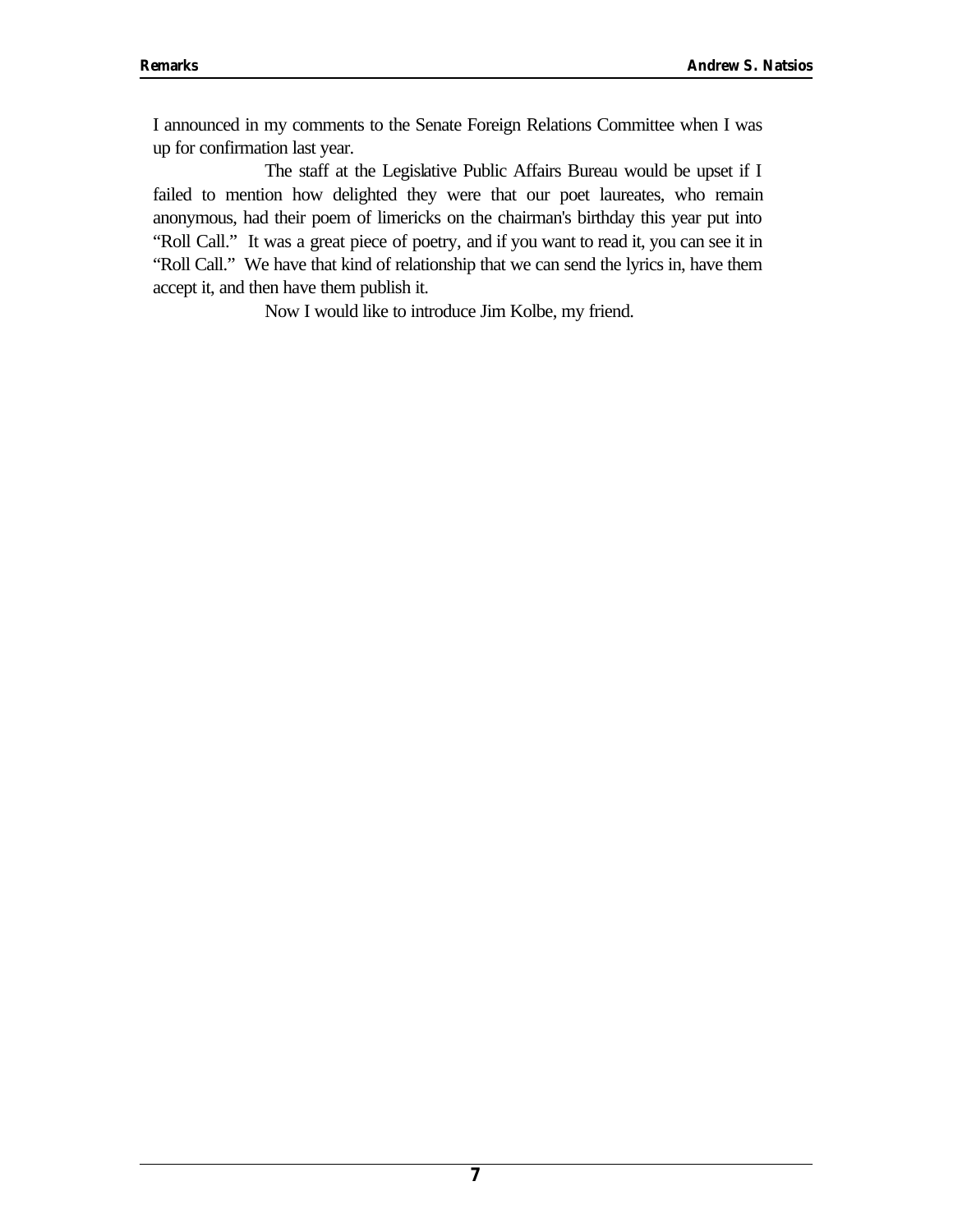**"What the Administration's New Development Initiatives Mean"** 

\_\_\_\_\_\_\_\_\_\_\_\_\_\_\_\_\_\_\_\_\_\_\_\_\_\_\_\_\_\_\_\_\_\_\_\_\_\_\_\_\_\_\_\_\_\_\_\_\_\_\_\_\_\_\_\_\_\_\_\_\_\_\_\_\_\_\_\_\_\_\_\_\_\_\_\_\_\_\_\_\_\_\_\_\_\_\_\_\_\_\_\_\_\_\_\_\_\_\_\_\_\_\_\_\_\_\_\_\_\_\_\_\_\_\_\_\_\_\_\_\_\_\_\_\_\_\_\_\_\_

**Advisory Committee on Voluntary Foreign Aid**

### **Breakout Group One "GDA: How can NGOs Further Stimulate and Participate in Public-Private Alliances"**

## **Appendix C**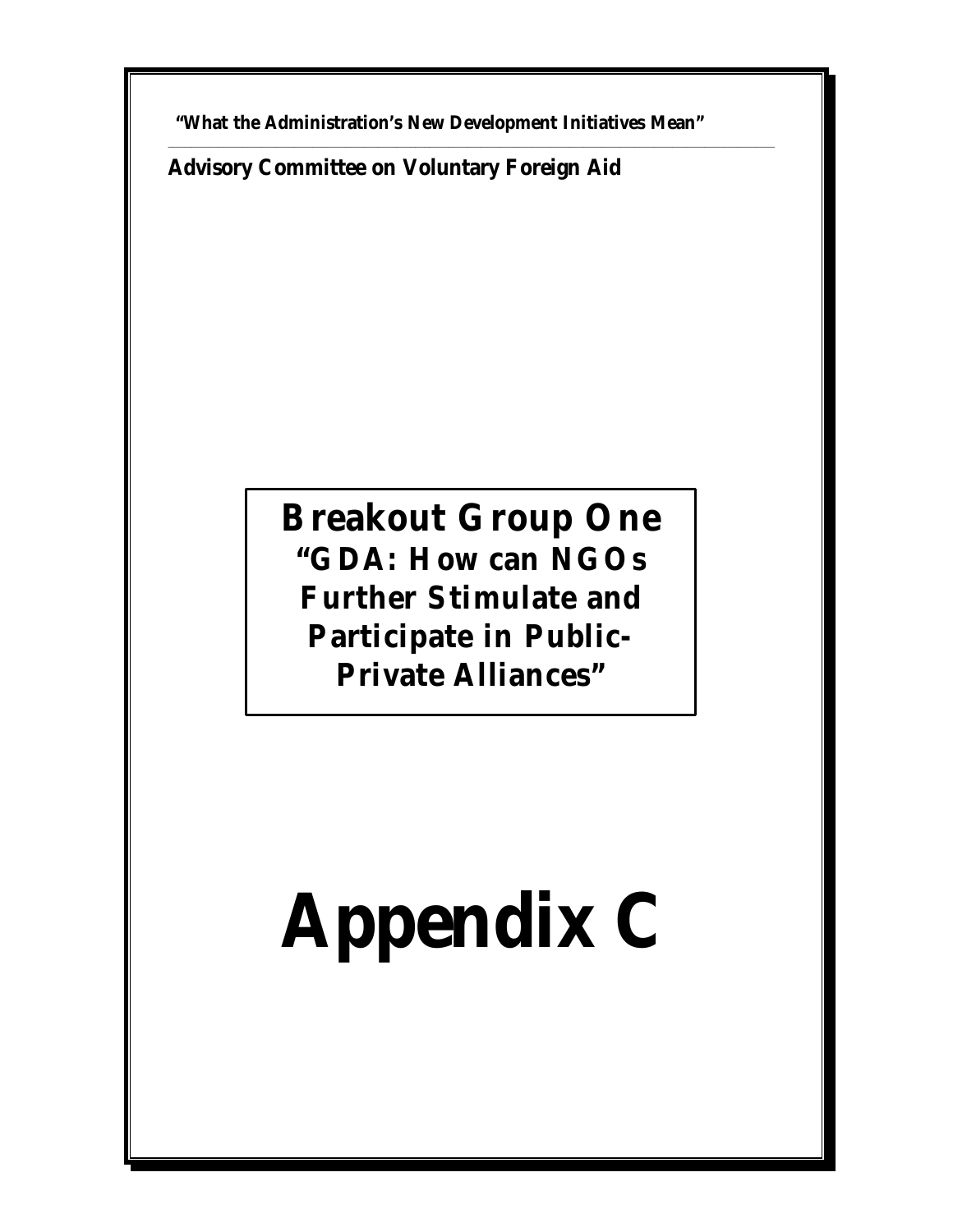### **ACVFA Public Meeting, Wednesday, October 9, 2002**

### **Break-Out Group 1: GDA How can NGOs Further Stimulate and Participate in Public-Private Alliances?**

### **Moderator: Charles MacCormack, ACVFA Member; and Dan Runde, Outreach and Alliance Development Manager, GDA Secretariat**

**Dan Runde** opened the meeting by explaining the rationale for USAID's Global Development Alliance. Displaying a pie chart, he pointed out that while 30 years ago Official Development Assistance accounted for 70 percent of US resource flows to the developing world, in 2000 80 percent was private. He said that USAID had asked what that shift implied for its strategy and concluded that it was essential to bring to bear as many private sector – writ large - resources and capabilities as possible to achieve common development objectives. This paradigm shift offers the PVO community potentially far more sources of financing and far more opportunities for their development work. Mr. Runde referenced some of the alliance examples that had been mentioned in the morning session and said he hoped that there would be more presented during the breakout session.

**Charles MacCormack** then offered a PVO/NGO perspective as President of Save the Children the Children (Save). He mentioned that some experts, including Ian Smillie and Michael Edwards, who have looked carefully at the work of PVOs and NGOs have sometimes offered the criticism that PVOs do not have the history or capacity to have a large-scale, strategic impact at the national or global levels. Their results are limited to small projects, they say. Others have criticized PVOs and NGOs for "going it alone" and not cooperating in alliances. Mr. MacCormack noted that these criticisms were sometimes true. Citing Congressman Kolbe's question about where did the \$1 trillion in foreign assistance funds go, Mr. MacCormack agreed that the results were not always commensurate with the investment. He then drew attention to the comment of one of the morning's panelists who had contended that development has never been tried – what has been done is project-based, not strategic, and most of the funding is allocated toward procurements from U.S. organizations.

Mr. MacCormack suggested that if an impact is to be made in the future, it will require large scale strategic cooperation across sectors. PVOs need to work on a larger scale, more cooperatively and with more resources. This requires finding new resources beyond government and foundations. The corporate world has capabilities that are not found anywhere else. They have talented people, capital, innovative technology, entrepreneurship and global reach.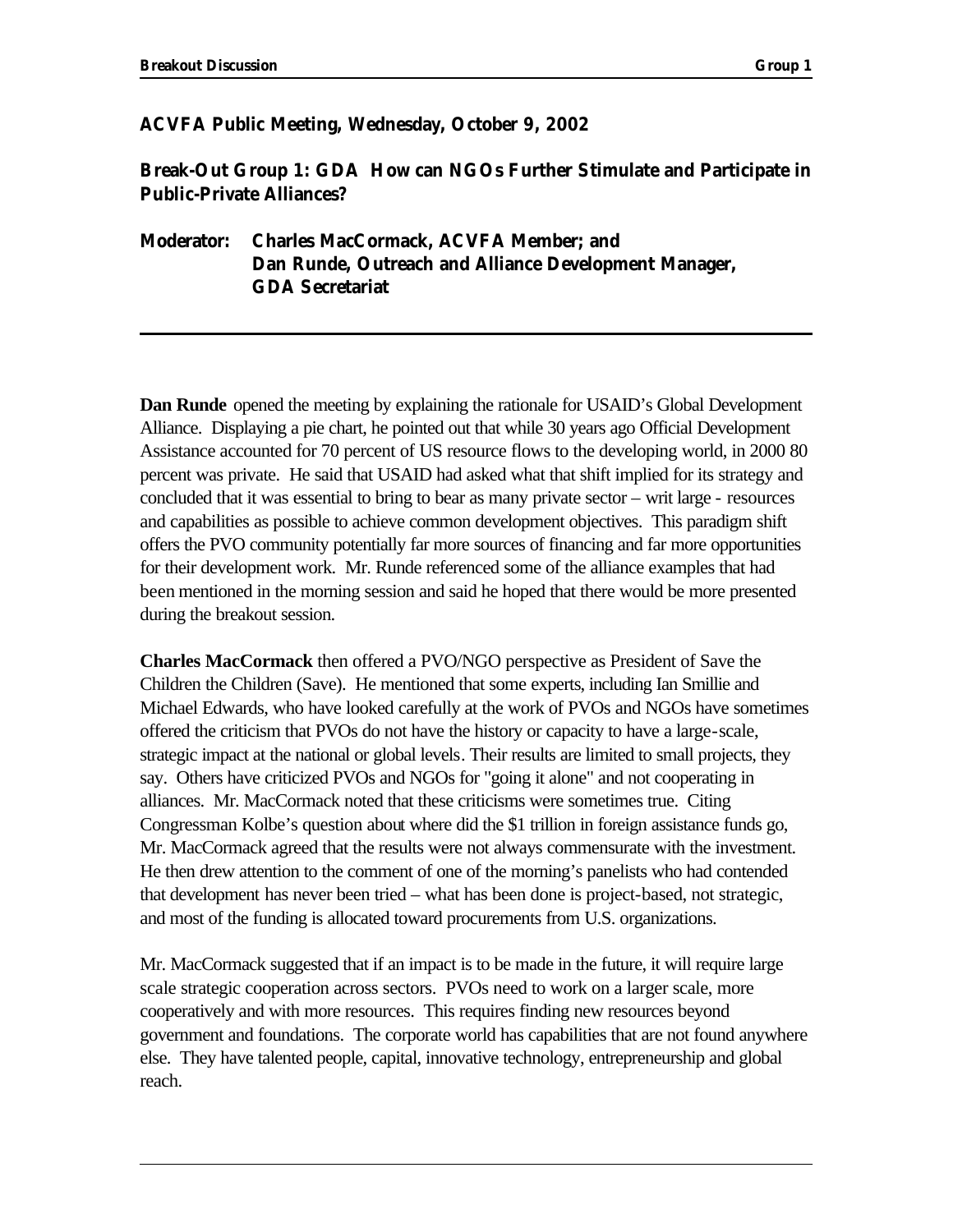Mr. MacCormack pointed out that there are a wide range of possible collaborations involving qualitatively different relationships. There have been over \$130 million in sales of Save the Children neckties, but just as important is the increased access to public opinion that these necktie sales have offered. He mentioned that professional services companies have a great deal of managerial and technological expertise. The Boston Consulting Group and McKinsey donate their experts to Save the Children, helping improve impact and cost effectiveness. These firms have employees, especially young professionals, who are willing to perform *pro bono*  work.

With regard to innovative technology, the corporate world has a virtual monopoly on production and roll out. Cisco has wired Save the Children from the village to headquarters. Three full time Cisco employees work with Save the Children, in addition to the hardware, software and training provided. AOL and Yahoo have helped design and maintain Save the Children web sites.

Save the Children and others also work with corporations that donate large quantities of goods: books, pharmaceuticals, computers, etc. For example, Save the Children's programs receive donated computers from TJ Maxx. The nature of that firm's business requires the company to remain state of the art, so used but good equipment becomes available every couple of years. Mr. MacCormack emphasized that if organizations approach corporations when they have excess inventory or manpower, it can sometimes be an easier contribution for them to make.

Mr. MacCormack noted that GDA is most interested in program-related ventures. That does not mean, however, that PVOs and NGOs should lose sight of gifts-in-kind and other ways to access corporate capabilities and resources. That said, he described Save the Children's three field-oriented joint ventures that illustrate ways in which alliances could work.

- o Microsoft has assisted Save the Children in working out disaster-preparedness plans in disaster prone areas. The company has donated personal digital assistants (PDAs) and the software and training necessary to link village planning with national headquarters.
- o In Vietnam, over the last 11 years Save the Children has partnered with British Petroleum in a project to provide micro-credit for women. BP helped with financial systems, credit planning, systems work, and funding. BP Volunteers also assisted the project.
- o Mr. MacCormack mentioned multi-sectoral partnerships. In Pakistan, Save the Children has worked with the Government of Pakistan (health structures), UNICEF (planning), the Gates Foundation (cash), community and religious groups (education) and pharmaceutical companies (vaccines) in a project that has immunized millions of women of child-bearing age against tetanus. This has had a strategic impact at the national level and has become a model that Save the Children will try to replicate elsewhere.
- Mr. MacCormack summarized by saying: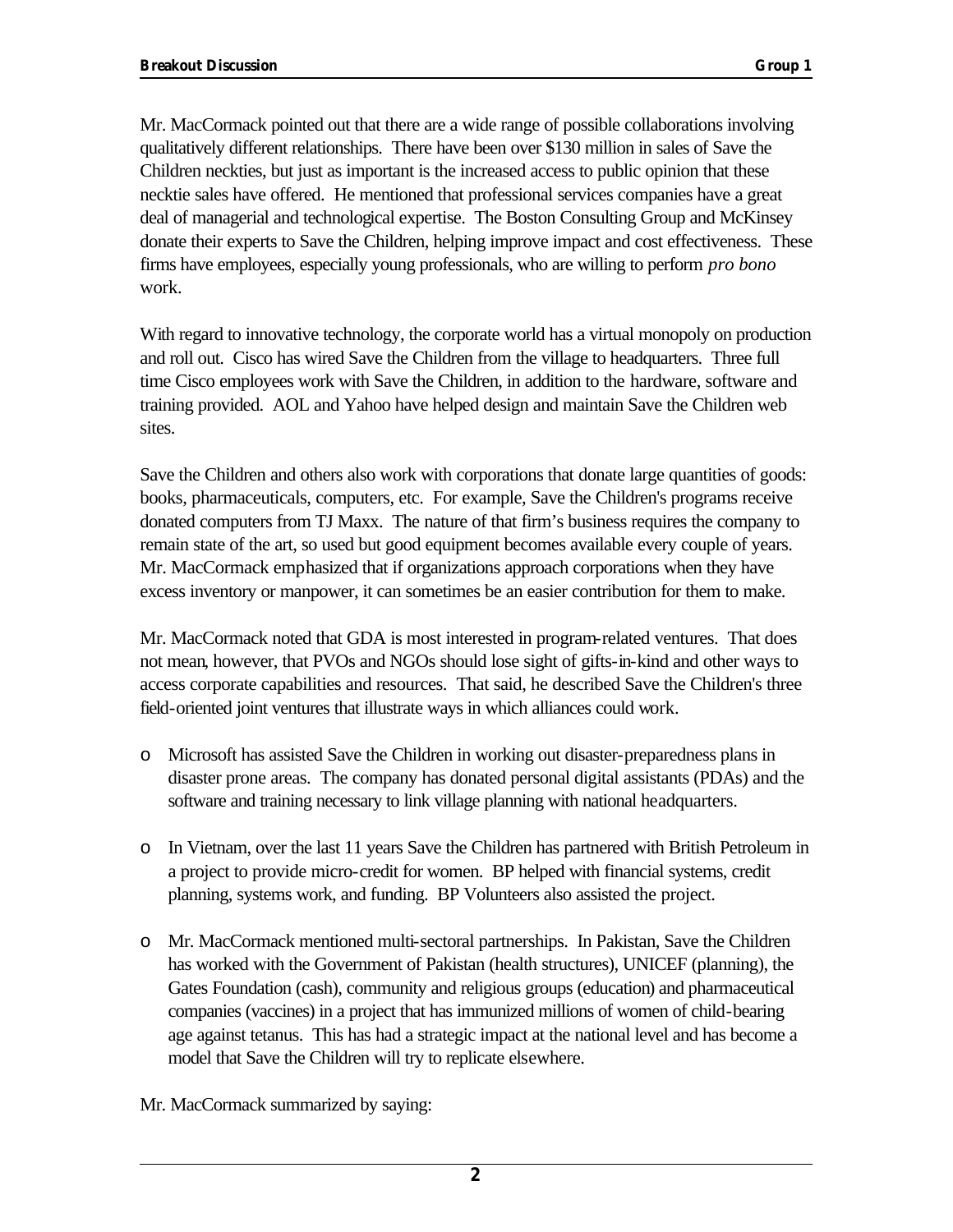- 1. We owe it to those we serve, to our mission, to try to work at these national, strategic levels;
- 2. Corporations provide additional sources of support, know-how and technology that we ought to try to access; and
- 3. There is a wide variety of ways to access this support we need to be creative.

There are also some cautions:

- 1. In some spheres the public sector governments have to be involved. In some, only governments have a role.
- 2. The 11-year duration of the Save the Children-BP collaboration in Vietnam is the exception rather than the rule in his experience. Most partnerships are of shorter duration.
- 3. There are very high transaction costs involved in building alliances. Missions differ and that requires a large investment of time to close the gap, in order to make these alliances positive and functional.

**Dan Runde** offered three "take-aways" from Mr. MacCormack's comments:

First, you need to be flexible in creating alliances; Second, you must know your partners' objectives; and Third, you must be prepared for the potentially high transaction costs.

Mr. Runde then indicated that he would like participants to share alliance examples with the group. He asked Peter Burbridge of BP-Tangguh-Indonesia to describe the central elements of the BP-USAID alliance in Indonesia.

**Mr. Burbridge** responded that BP's alliance with USAID was just beginning. USAID had been attracted by the company's approach which was grounded in the belief that "we're going to be here for 45 years so we want to build the quality of the community." USAID had indicated that the BP approach resonated with its own approach. The alliance had therefore come together out of mutual interest. It was an opportunity for complementarities with USAID providing its expertise and programs that complemented what BP is trying to achieve in social and economic terms.

Mr. Burbridge expressed the view that the corporate framework for thinking about broader economic issues was undergoing a significant change. He felt that this thinking required listening to NGOs, donors and others.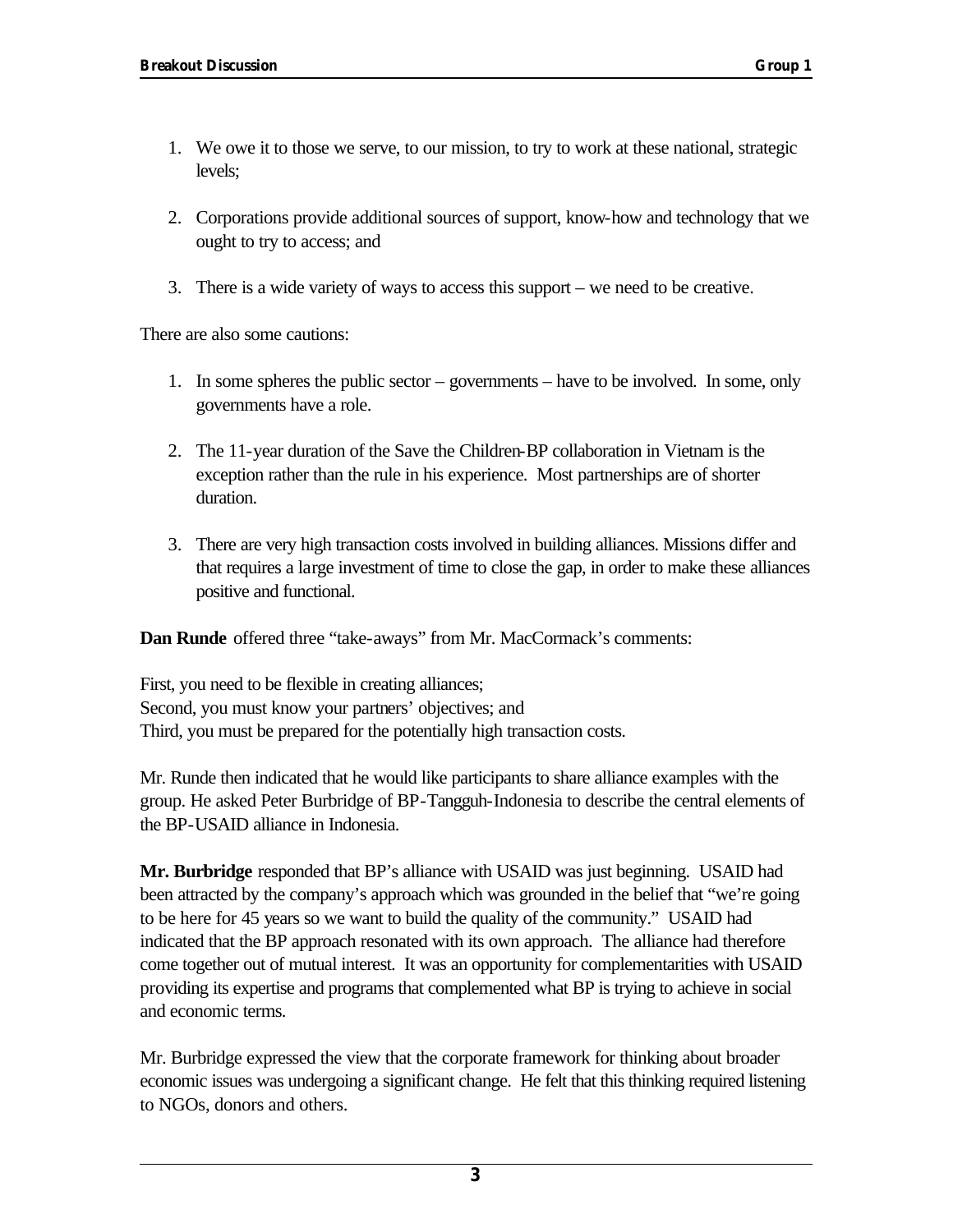Mr. Burbridge noted that the key is that a partnership needs both substance and a sense of direction. The vision for Tangguh is to use available resources to create better social and economic conditions.

**Ross Coggins** of CRS asked whether the participants had learned much about possible downsides to alliances, especially with regard to risks for NGOs, e.g., the criticism of selling out instead of buying in, and the potential cost to institutional reputations. He highlighted CRS' concern with the desperate conditions of small coffee producers who are getting 30 cents per pound – not enough to meet costs – when consumers are paying \$11 a pound to Starbucks for coffee. Is there a way for more of the proceeds to get to growers through these alliances? He asked that the presenters tell the group about the risks and to share the criteria they use for screening potential partnerships.

**Mr. Runde** responded that USAID analyzes prospective partnerships and has a process of due diligence when considering an alliance. The Agency had invested in a data base that provides information and analysis on several thousand companies. What is important is to make a best effort to understand your potential alliance partner. You have to do your homework on who the partner is and what their objectives are. Due diligence is a way to minimize risks.

**Holly Wise** suggested that participants envision the worst outcomes that could appear in the newspaper and go from there. There is no doubt that some partnerships could result in embarrassment and failure. As is the case with venture capital investments, there will be some winners, some losers, and the rest somewhere in the middle. Potential partners have to rely on due diligence and a memorandum of understanding with an exit clause.

As for Starbucks, Ms. Wise said that some people think they are part of the problem, not the solution. But you have to engage with the facts. How much can one U.S. company be held responsible for a world glut in coffee and producer price crash?

**Mr. MacCormack** suggested that each organization must make its own decisions based on its own philosophy and board policies. For example, Save the Children doesn't take money from manufacturers of alcohol, tobacco, firearms and breast milk substitutes. But we must also keep in mind that our job is to produce a better life for children, not to make gestures.

**Jo Luck** of Heifer International mentioned that her organization was both old – 60 years – and international. It is only very recently that HI has begun exploring partnerships. She mentioned that HI is in a state with two large corporations and that some staff were opposed to having anything to do with them. What HI did was to go through a 10-step process to clarify and guide its approach to alliances:

1. HI identified its core values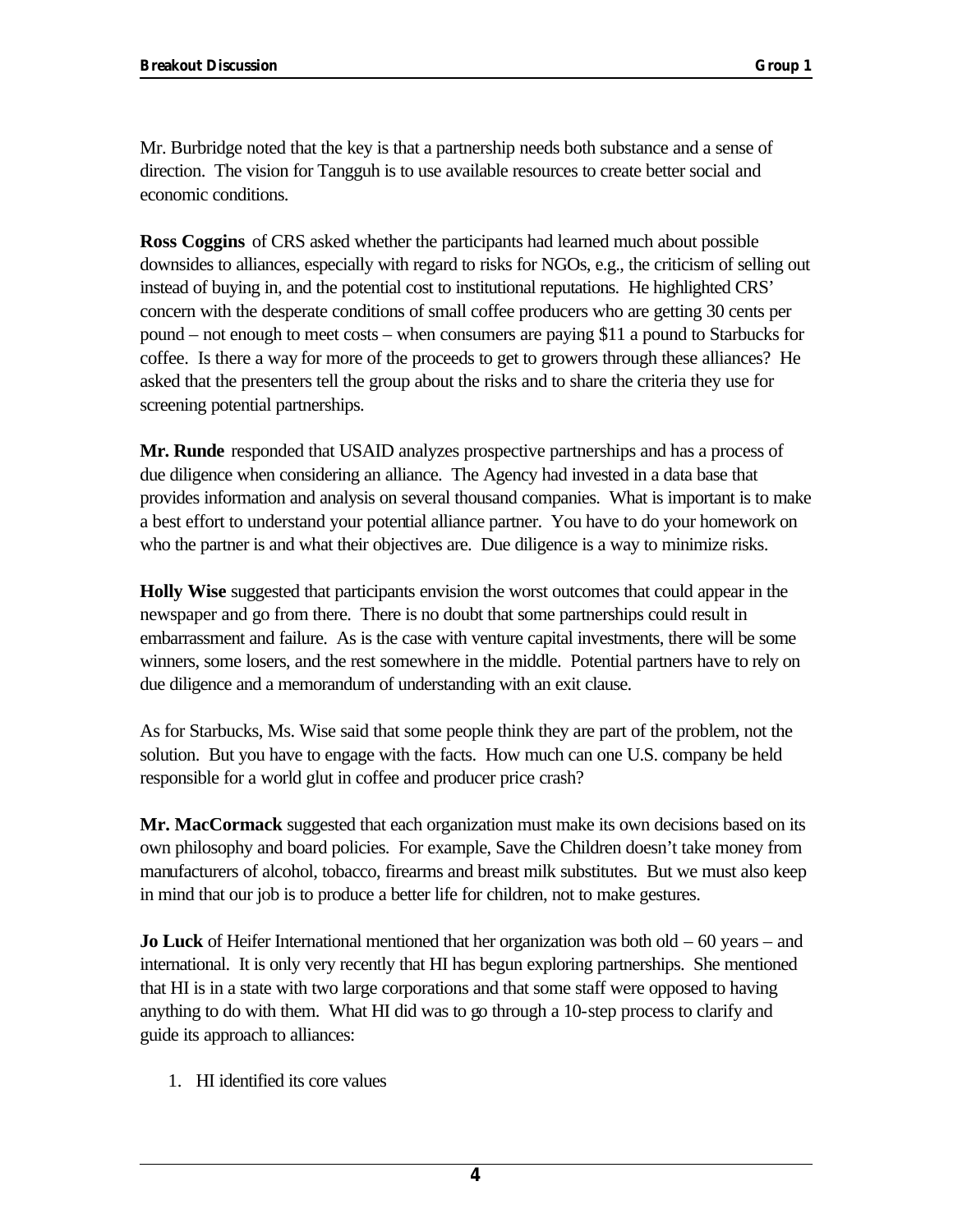- 2. The board developed an executive limitation policy on partnerships that provides clear guidance
- 3. Staff then developed guidelines
- 4. In any potential partnership, HI sits down with partners and gets acquainted over several sessions.
- 5. If it looks like a "go," HI involves a review committee composed of staff, board, major donors and recipients to draw up the pros and cons.
- 6. You only go for a "win-win".
- 7. Write out your agreement in some form formal to legal.
- 8. You should agree on a pilot trial and error period.
- 9. You should be aware of different approaches, attitudes and philosophies
- 10. Do only what is appropriate for your organization and be willing to say it did not work.

**Mr. MacCormack** suggested that it's seldom a matter of a clear yes or no. Usually a partnership falls on a continuum between one and one-hundred. If it's down at the lower end of the scale, then it's probably not worth the cost. He mentioned that James Austin of the Harvard Business School specializes in analyzing corporate relationships and has written extensively on the subject. Mr. MacCormack suggested that Austin's work provides a good guide.

**Mr. Runde** mentioned that Jim Austin had spoken at USAID the previous day. His most recent book is *The Collaboration Challenge* in which Austin describes the 21<sup>st</sup> Century as the "Age of Alliances." Austin suggests that collaborations fall along a continuum from check writing to strategic alignments and cites the City Year-Timberland relationship as an example of the evolution from simple corporate donations to a close strategic alliance.

**Peter Burbridge** mentioned that the majority of NGOs present are big organizations with an international perspective. It is important to also think of local NGOs who are already doing a great deal with resources within the country. Some of these could do far more with additional external resources.

Mr. Burbridge noted that the corporate world does not necessarily trust the NGO community. For example, corporations cannot trust claims to deliver when they are backed by little experience or scant evidence of achievement. Another thing that undermines trust is a palpable stress between the NGO's local office and its international headquarters.

The world has changed for the corporate sector, which is now looking at whether an NGO understands sustainable development, what it means to achieve growth, and the role that the corporate sector can play in supporting this.

**Steve Moseley,** ACVFA member, mentioned the example of a breast feeding campaign in Pakistan that his organization AED carried out in partnership with Johnson & Johnson. Johnson & Johnson wanted to give their program credibility by partnering with an NGO. The project continued for seven or eight years and was highly successful. One thing that contributed to the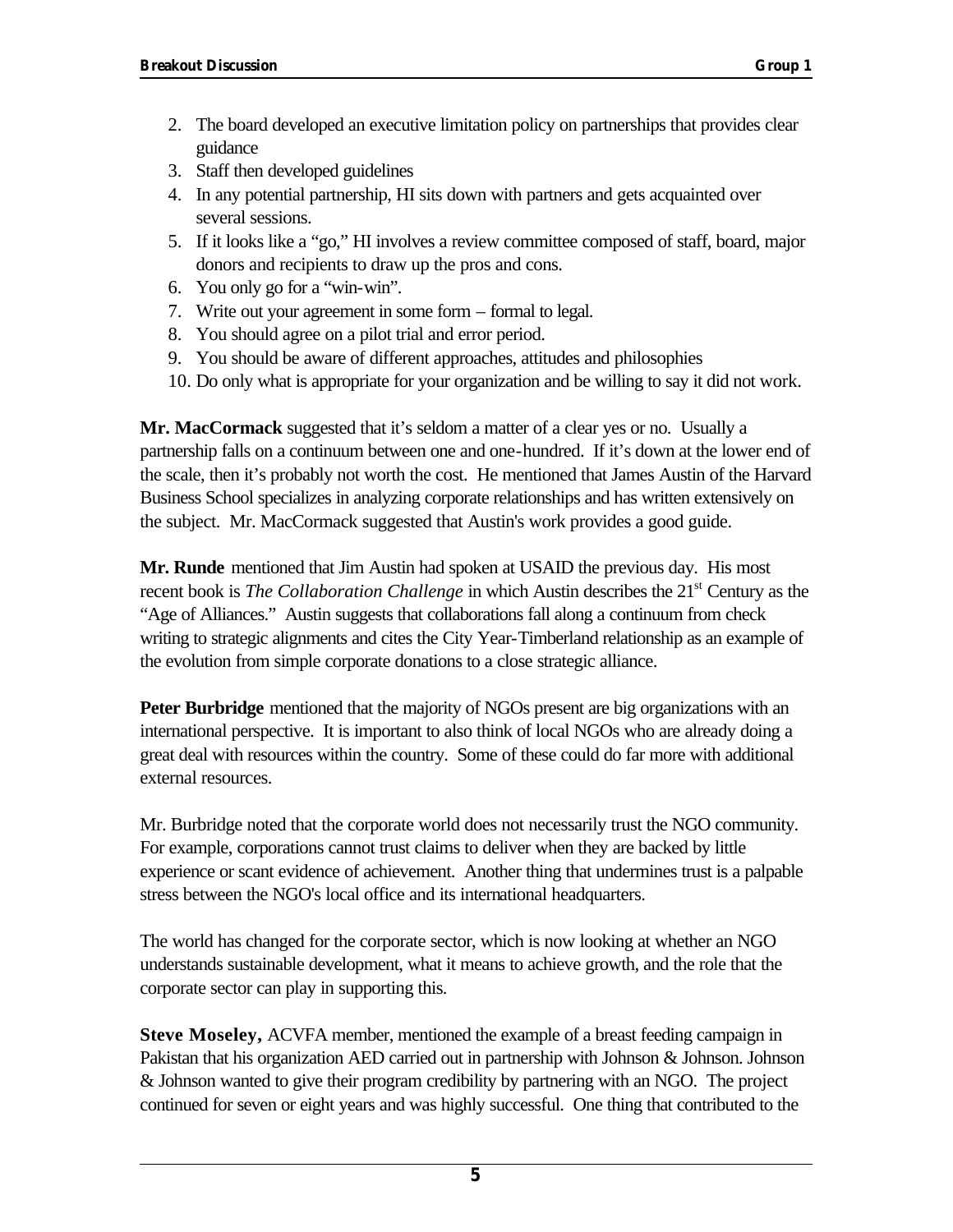success was a local oversight committee that kept both AED and Johnson & Johnson honest. The partnership enabled AED to work in Pakistan without USAID funding.

AED has also entered into an alliance with International Paper which wants to reform school systems in places where the company has large investment.

Most recently, AED was partnering with SC Johnson. The program was introduction of insecticide-treated mosquito nets. The belief was that the corporate partner would be encouraged to participate with USAID financing, but that in time the profits would ensure its continuation and expansion. USAID's contribution was \$15 million out of a projected outlay of \$100 million. Unfortunately, SC Johnson found the venture unprofitable and pulled out. This caused AED some uneasy moments as it contemplated making up the match. However, SC Johnson's place was taken by a number of new corporate partners and the project is not only succeeding but will have an important impact on mosquito-borne diseases.

In one other alliance, AED is working with Chevron/Texaco. It can be difficult to get corporations involved in basic education – they find donations to universities more aligned with their interests. But in this effort Chevron/Texaco is funding basic education for women in communities within their corporate footprint.

Mr. Moseley concluded by pointing out that companies screen NGOs just as NGOs should screen them. The basis of the collaboration rests on trusting your partners.

**Mr. MacCormack** said that the question is how you can achieve greater scale, how you can be strategic and global. He mentioned Avon's work with breast cancer as an example of how this can be done. The key question is how can you provide incentives for corporations to get interested in global, strategic development initiatives. What incentives could tilt the balance? Johnson & Johnson has technology, money, manpower, and global reach. But the question is, what would be the advantages to them of a strategic alliance. NGOs need to find a way to make global strategic links with major corporations that can add unique capacities to the global development process.

**Mr. Runde** mentioned that Stuart Hart of the University of North Carolina and CK Prahalad of the University of Michigan have done a lot of work on how to draw corporations into the process of solving major social problems.

A comment was made that while companies may be global, an alliance can be an issue with the local office. There can be problems when there are divergences of views.

**Ms. Wise** commented that a key critical issue for NGOs was how to engage with the private sector. She suggested that NGOs need to understand what is the interest of the private sector in new markets in the developing world. NGOs can help the private sector understand these developing country markets and how to sell in these markets. She cited the example of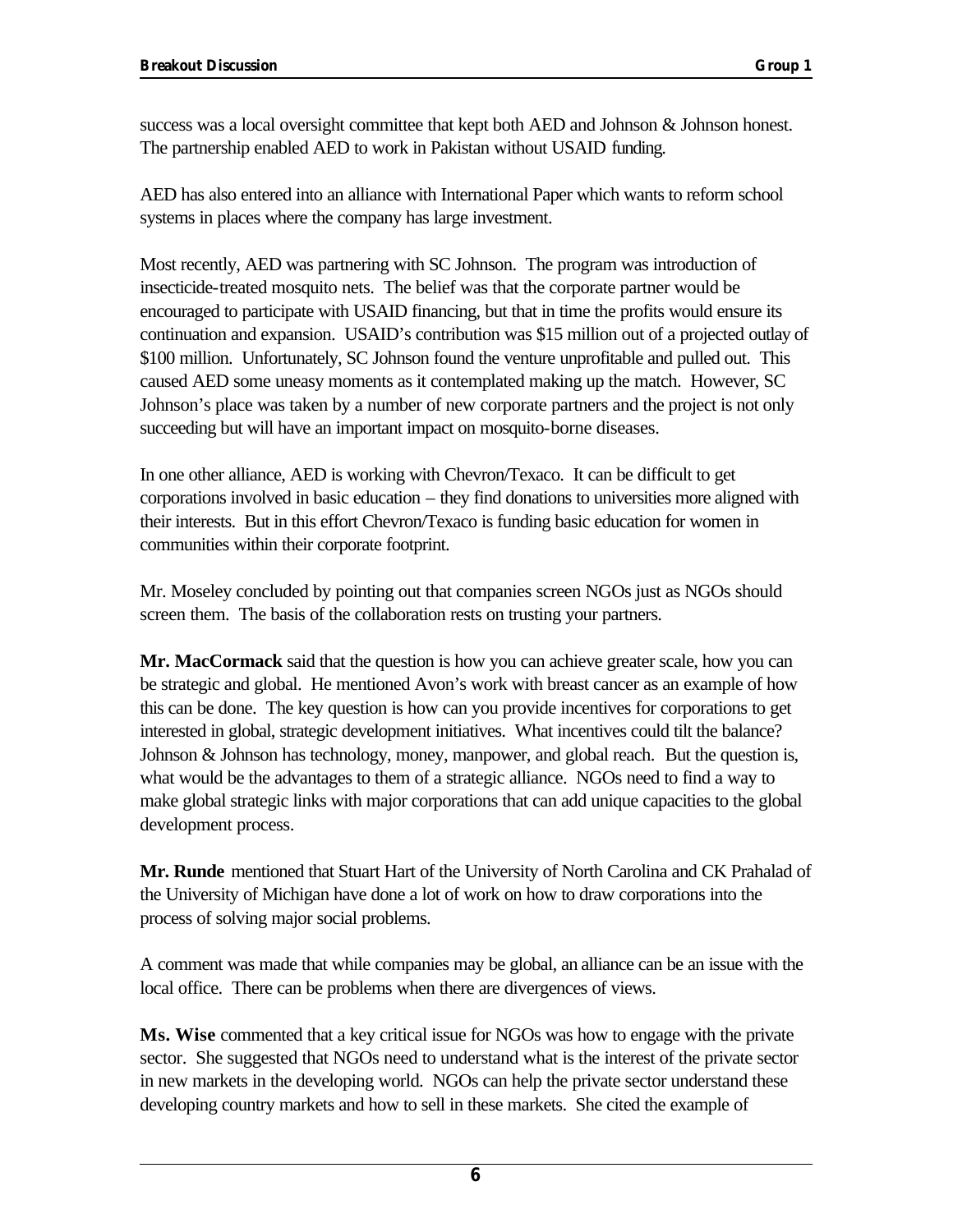Hindustan Lever in India which had learned how to sell through the informal sector in order to reach large numbers of rural buyers.

**Kevin Fitzcharles** of CARE pointed out that an important issue was the resources that a PVO may or may not be able to bring to the table. The risk factor has been alluded to. Does the alliance approach cut out the smaller PVOs? Is the cost match a constraint for smaller PVOs? It can be even for a large PVO like CARE.

**Mr. Runde** responded that Starbucks thought that involvement of smaller PVOs was doable because they brought approaches that met corporate needs.

**Ms. Wise** clarified that the Global Development Alliance requires a 1:1 leveraging of federal to non-federal funds. There is no 25% privateness or matching requirement. The GDA secretariat wants to look at robust other resources including in-kind sources such as intellectual property.

**Mr. MacCormack** mentioned that most relationships are built in country where local capacity to carry out local projects is the critical determinant for NGOs. The use of corporate expertise is more a matter of implementation ability. He then asked rhetorically whether it is worth it to strive for strategic alliances. Answering, he said there is no question but that NGOs must work in partnership with the private and public sectors because each sector brings different strengths and assets. The private sector brings its know-how, technology, its human resources, access to other networks and new funding resources. Are partnerships easy and simple? No. But no alliance will be. NGOs have to work at building and maintaining these relationships. If we want to be true to our missions than working in alliance with others is critical.

**Mr. Runde** concluded by saying that the discussions had been productive and useful and by thanking all present for taking part.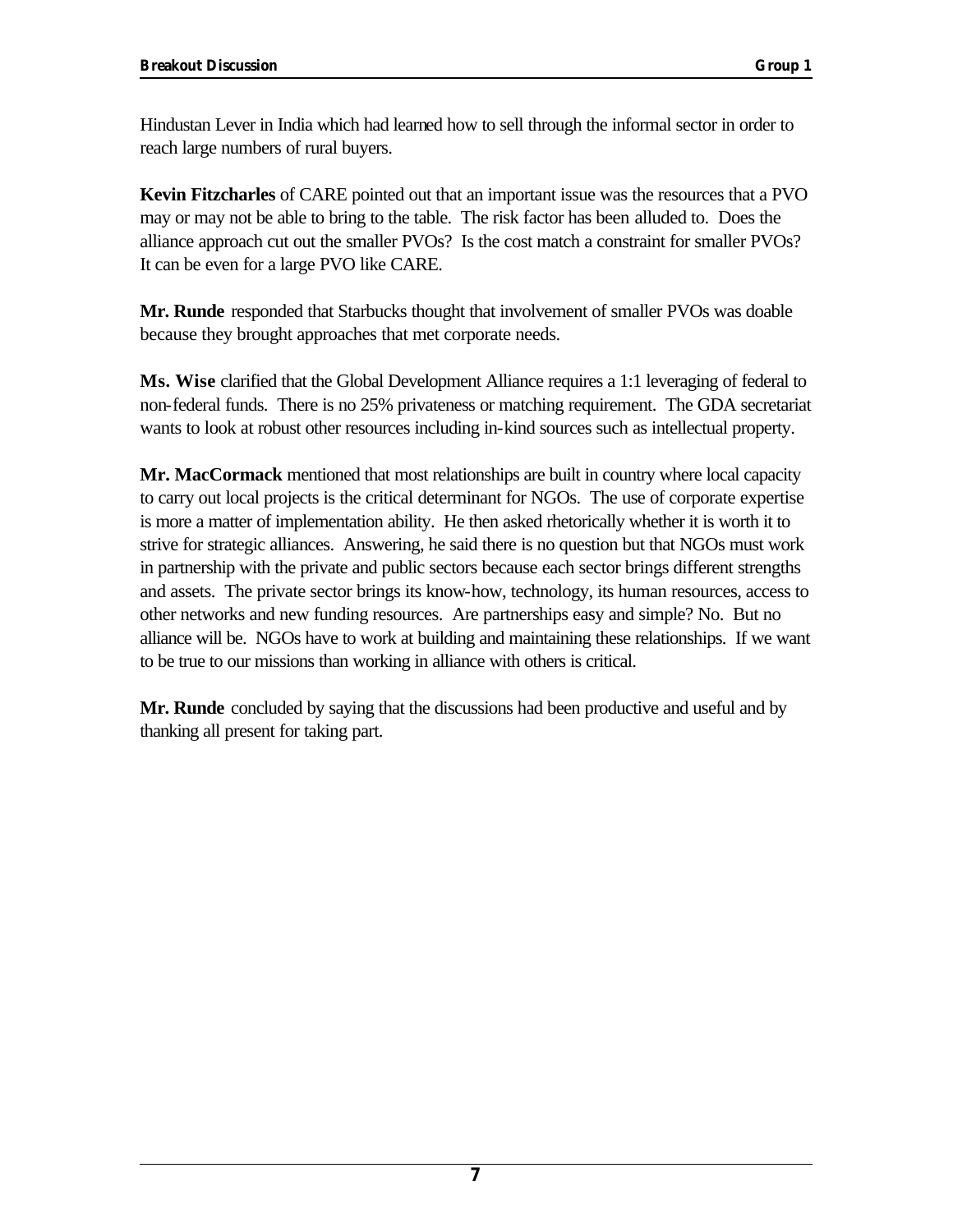**"What the Administration's New Development Initiatives Mean"** 

\_\_\_\_\_\_\_\_\_\_\_\_\_\_\_\_\_\_\_\_\_\_\_\_\_\_\_\_\_\_\_\_\_\_\_\_\_\_\_\_\_\_\_\_\_\_\_\_\_\_\_\_\_\_\_\_\_\_\_\_\_\_\_\_\_\_\_\_\_\_\_\_\_\_\_\_\_\_\_\_\_\_\_\_\_\_\_\_\_\_\_\_\_\_\_\_\_\_\_\_\_\_\_\_\_\_\_\_\_\_\_\_\_\_\_\_\_\_\_\_\_\_\_\_\_\_\_\_\_\_

**Advisory Committee on Voluntary Foreign Aid**

### **Breakout Group Two "WSSD: What do USAID and NGOs Need to do to Meet the Commitments Made in Johannesburg?"**

## **Appendix D**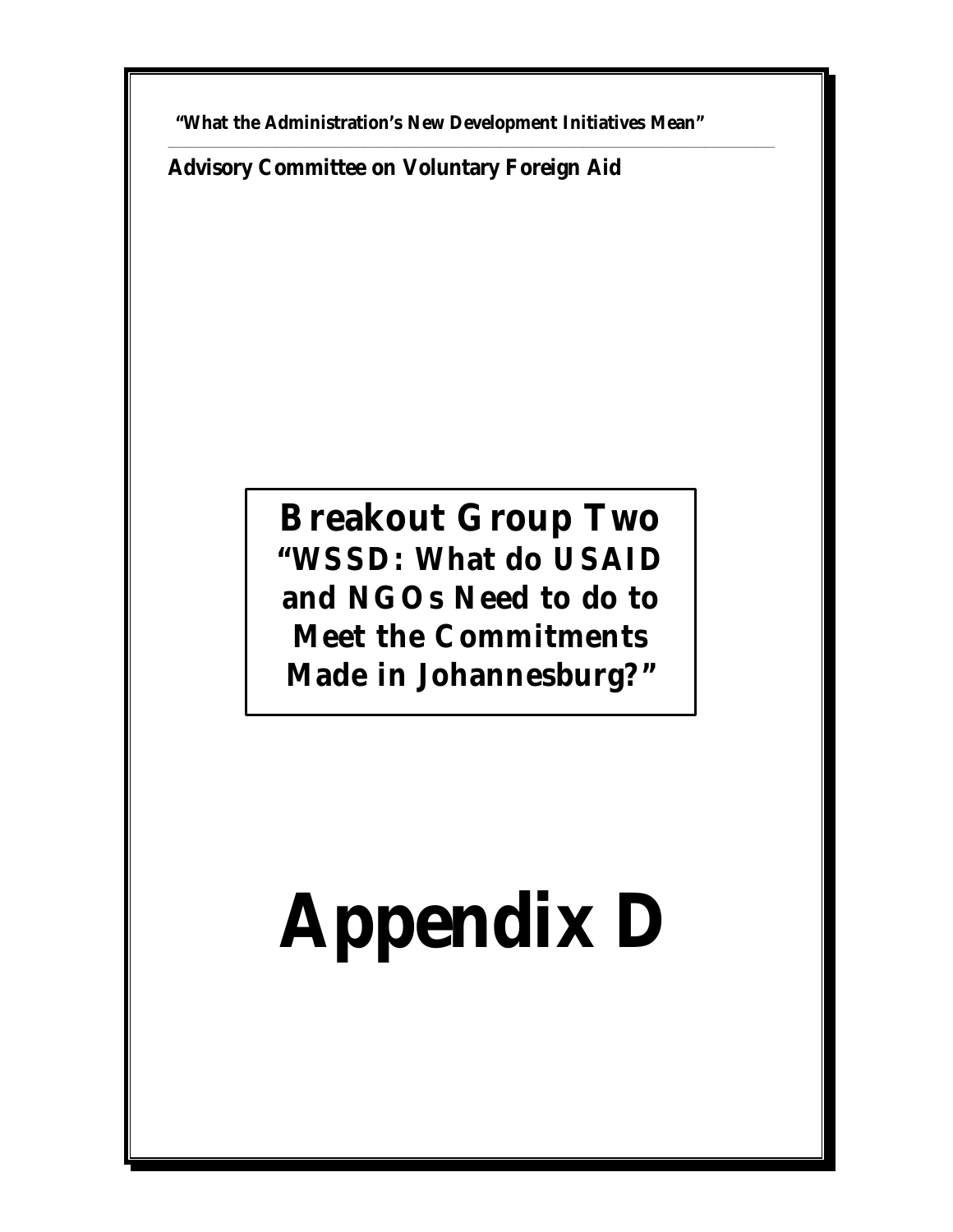### **ACVFA Public Meeting, Wednesday, October 9, 2002**

**Break-Out Group 2: "WSSD: What do USAID and NGOS need to do to meet the commitments made in Johannesburg?"** 

### **Moderator: Jane Pratt, ACVFA Member and Griffin Thompson, USAID**

**Ms. Pratt:** The task of this discussion group is to discuss what USAID and NGOs need to do to meet the commitments made in Johannesburg, but is that the right question? Is there a sense among the USAID and PVO communities that there were actionable commitments coming out of the WSSD? Have those commitments been sufficiently communicated? Is it possible to build clear implementation plans, either jointly or individually, based on WSSD?

**Michael Deegan**, ACDI/VOCA: NGOs were not invited to be part of the U.S. delegation to WSSD. From the NGO standpoint, WSSD was not as successful as today's speakers related. U.S. NGOs were not encouraged to participate. The U.S. agenda was successful in that it was very focused, but many NGOs in the U.S. didn't really know what was going on with the WSSD. This was completely different from the Financing for Development Conference. NGOs were encouraged to participate in many discussions prior to and during that conference. The message that needs to get across to the U.S. government is that NGOs need to be part of the U.S. team.

**Mr. Thompson:** There were regular NGO briefings not only in Johannesburg, but also in the weeks and months prior to the Summit. The U.S. delegation included private sector advisers drawn from various sectors, including private businesses, NGOs, think tanks, and private citizens. Logistics in Johannesburg were difficult and inhibited people from getting together informally. Mr. Thompson will bring the message to colleagues at the State Department that more NGO involvement is needed.

**Ms. Pratt:** In discussing implementation of the WSSD commitment, what are the tradeoffs between focusing on the five U.S. government priorities and listening to, and responding to, the agendas and priorities of other countries?

**Mr. Thompson:** That is the challenge for the U.S. government and all the partners in the implementation stage. The signature deliverables are energy, water, hunger/agriculture, and forests. In every one of those partnerships there are other OECD and developing country partners. There was a flurry of activities and meetings with other countries leading up to the WSSD.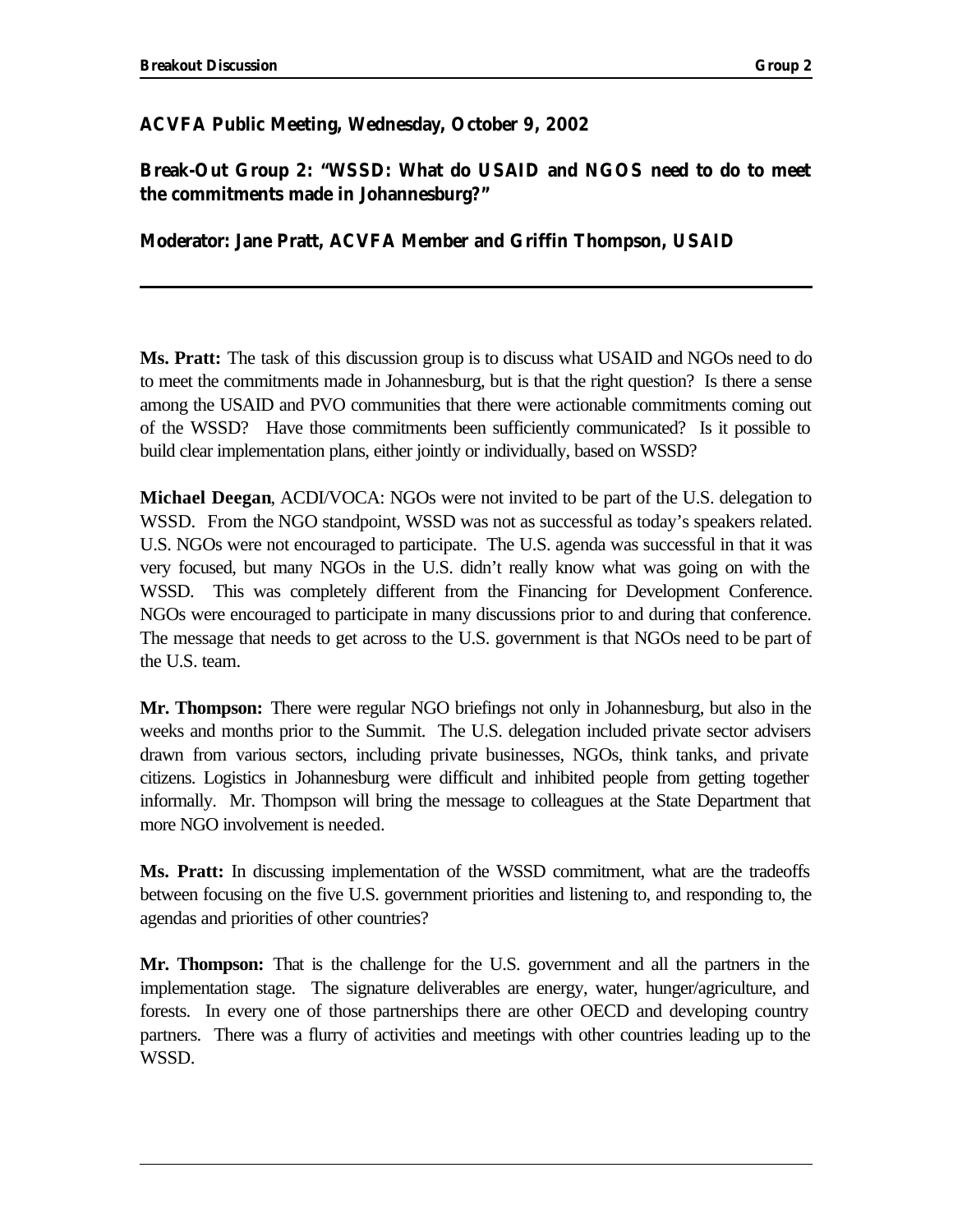The Global Village Energy Project (GVEP) is part of the energy initiative. It evolved out of a USAID/Department of Energy project and engendered support from other countries, both donors and recipients. Many countries have been involved in each of the other projects also. That is the spirit of the Type II partnership. The European Union has its own priorities, but the U.S. will be working with the EU to identify areas of overlap and ways to work together.

**Ms. Pratt:** In the USAID/PVO partnership, what should be the role of each partner? What are some of the pragmatic next steps to implement these agreements?

**Participant:** The Administrator of the United Nations Development Program urged President Bush to accept the Millennium Development Goals (MDG) as the goals of the Millennium Challenge Account (MCA), so as not to recreate the wheel. Energy, however, is not addressed in the MDG. It is not possible to have sustainable economic growth without energy.

**Mr. Thompson:** The energy partnership expects to proceed. It is one example of the new partnerships. The focus of the GVEP is increased access to modern energy services, including all energy resources that promote development. All partners were asked to commit to a number of fundamental principles. First, they must place high priority on increased access to modern energy services. Second, they have to commit to the fact that the policy structures in their countries may need to be revised to increase access, investment, and efficiency. Each country must have an energy strategy. Partnerships were designed that facilitate dialogue among all stakeholders at the country level.

The model is elastic in that not every NGO or donor will participate in every country. Rather than distort what is happening in bilateral programs, it should supplement those programs. This strategy should reduce duplication of programs, utilize strengths, and give countries more flexibility. There will be forums to bring together stakeholders and use the collective resources to find ways to resolve the energy poverty that is currently seen around the world.

There is a GVEP website at www.gvep.org. The other partnerships will be developing their own dynamics and procedures.

**Participant:** How does the GVEP enter a country -- by invitation?

**Mr. Thompson:** These are all voluntary programs in which developing countries have freely elected to participate. They clearly see it as being in their own self-interest to increase access to electricity. Uganda, for example, has a 4% connection rate; 96% of the people have no access to electricity. However, many bilateral donors will continue to work in countries that are not participants in this project.

**Ms. Pratt:** How does donor coordination on this project relate to mechanisms for coordination that already exist, such as Country Consultative Groups?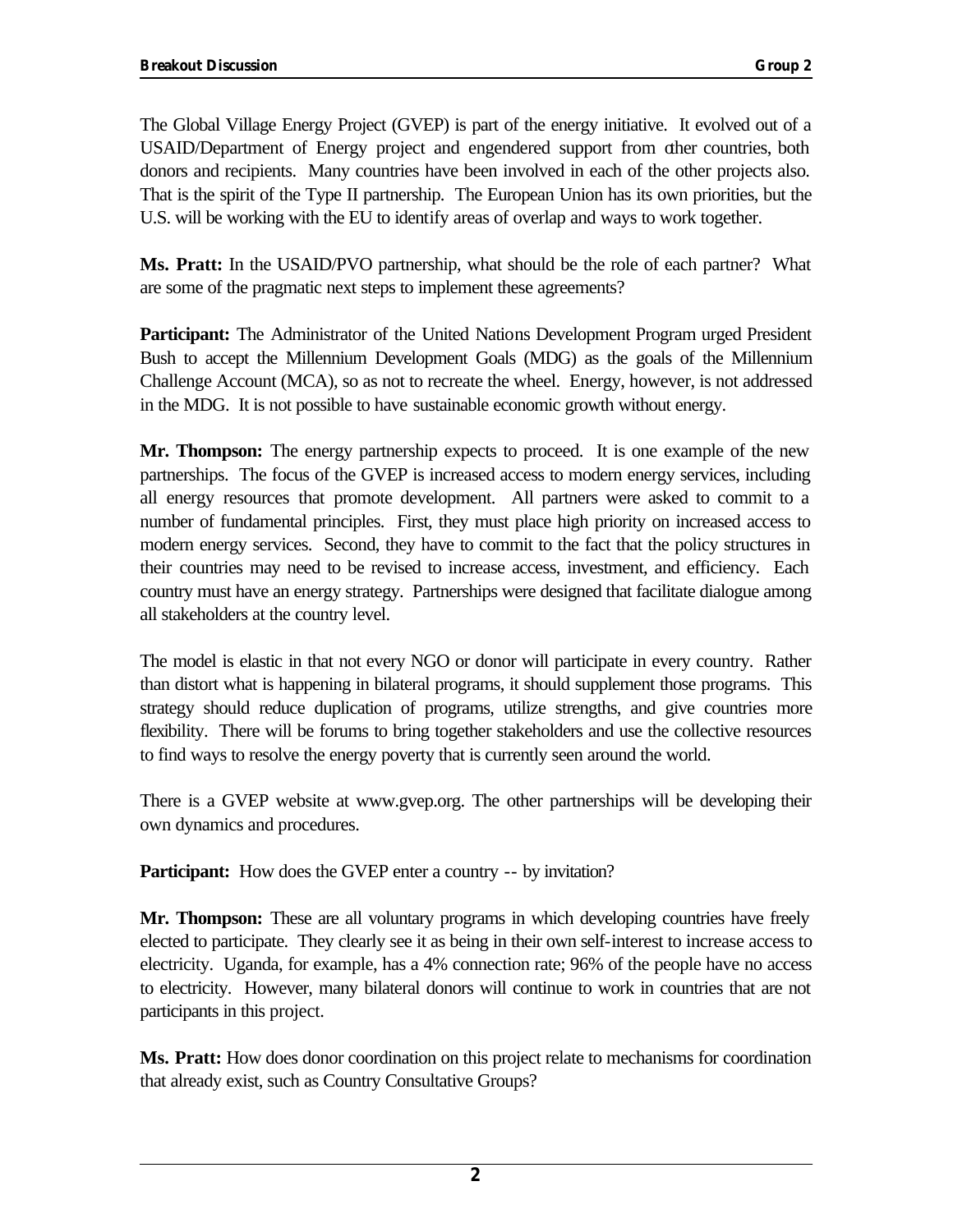**Mr. Thompson:** The starting point is the WSSD initiatives. They will be branching out from there to "connect all the dots" and tap into existing networks. Participants are invited to provide information about other networks that have not been included in the discussions.

**Ms. Pratt:** In light of the recent shifts of foreign assistance from the public to the private sector, where do NGOs fit into the picture, and how should they participate in donor coordination? What kinds of new initiatives could be used to bring in the private sector?

**Mr. Thompson:** It is not simply the bureaucracies that are talking to one another, but the extended teams that they have developed over the years. The NGOs and private groups that have been working with the government offices will be part of the discussions. If an NGO signs onto the partnership, they will be included in the dialogue.

**Mr. Deegan:** The initiative to cut hunger in Africa has been going on for over two years. The presentation was made initially at the Food Summit Plus Five. NGOs can get in touch with any of the current partners and be a part of the dialogue.

**Mr. Thompson:** This spirit of inclusiveness has been embraced by the other initiatives as well. The intent is not just to reshape existing programs but to expand and think of new ways of working together. There is a striking similarity between what Mr. Natsios talks about in the Global Development Alliance and the partnerships that are evolving out of the WSSD.

**Ms. Pratt**: Does anyone have experience in any other sector with conducting a broad dialogue on partnership?

**Participant**: Within Rotary International there are internal partnerships to buy, ship and distribute goods in developing countries.

**Participant**: In the HIV/AIDS sector there are partnerships that have developed to address the problem.

**Mr. Thompson:** In energy they are trying to get beyond talking to only energy specialists. They have to break out of that sector mindset and work across sectors to understand the impact of energy on agriculture, health, environment, etc. They will be working with NGOs and PVOs in non-energy fields to address energy issues.

**Jim Henson, ACVFA** member: The U.S. Extension system has a very strong energy program. They could contribute to this dialogue, but their time is limited. What should be shared with them about this initiative? There is a need to define what the U.S. commitment means to people working in this field in the U.S.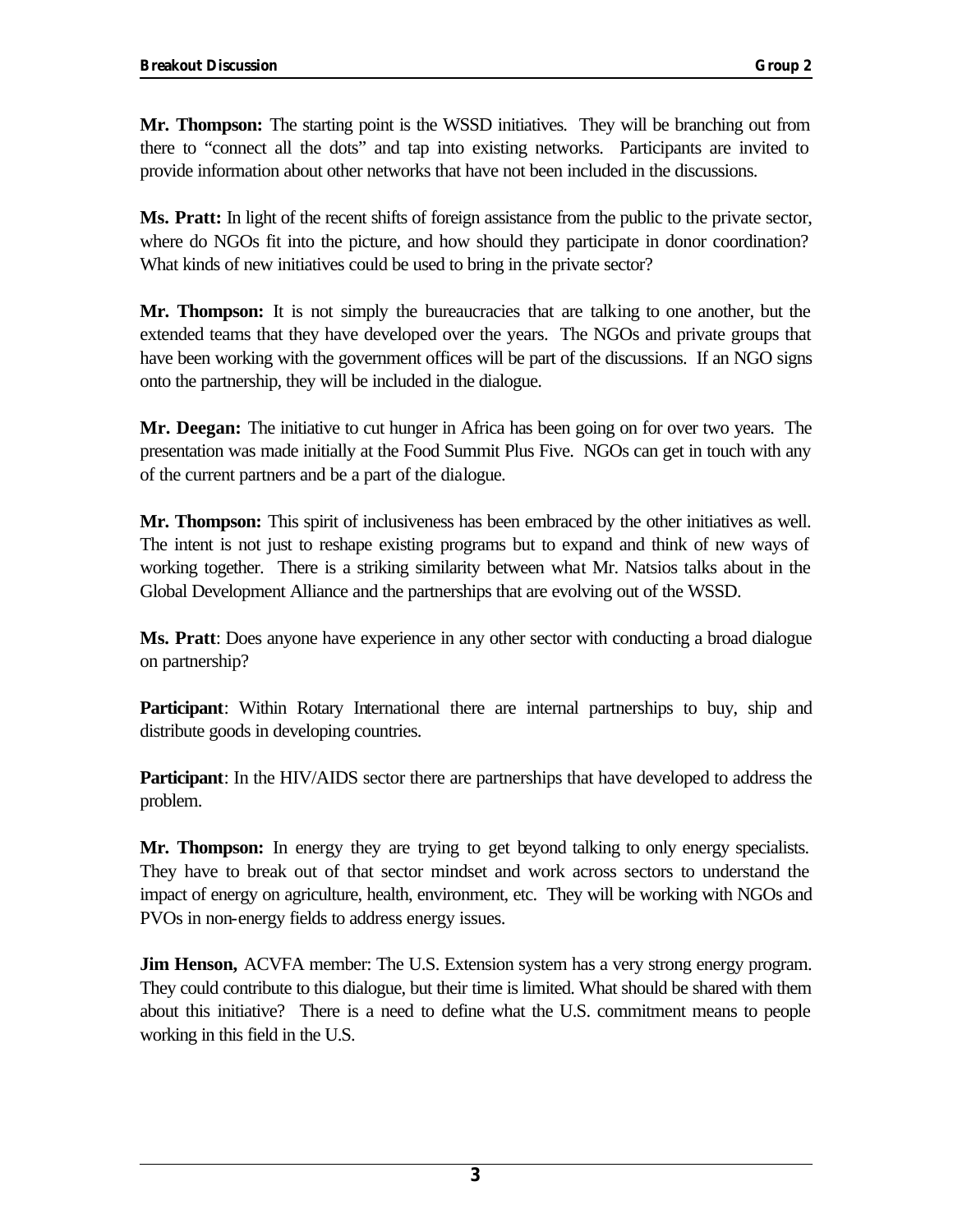**Mr. Thompson:** The particulars of implementation will remain an abstraction until each country formulates a plan and the stakeholders decide what should be done. The strategy for each country will be different. All groups interested in participation should "stay tuned."

**Ms. Pratt:** How does the PVO/NGO community get a seat at the table? Is it more efficient to have the dialogue at the government-to-government level to define the needs and the program before inviting the private sector into the discussion? Or, if 80% of the implementation is going through the PVO community, do they need a seat at the table at the beginning of the discussion? At what point in the country discussions will the PVO/NGO community be invited to participate? If one had asked the government of Nepal what their energy priorities were a number of years ago, they would have said they wanted a dam. However, it wasn't a project that people in the PVO/NGO community would have proposed because it did not serve the needs of local communities. At what point are those players invited into the dialogue?

**Mr. Thompson:** Dialogues will be at multiple levels, but fundamentally the U.S. government will deal with governments. However, there will be other dialogues in which NGOs and all stakeholders will be involved. The mechanisms to make sure that everyone is involved are still being worked out, but there is a desire to make sure that all voices are heard.

**Participant:** What was accomplished at the WSSD that is fundamentally new and different?

**Mr. Thompson**: As Mr. Margolis pointed out at the plenary session, there were two types of outcomes from the WSSD. One was the negotiated text and the other was the Type II partnership. The Type II partnership is a new mechanism based on a realization that there was a deficiency in the negotiated text. It is a new way of implementing programs and using Official Development Assistance to team up with private sector support. The U.S. position recognizes a need to work collaboratively, but not to create more working bodies and bureaucracies. The U.S. government commitment on energy, for instance, will be implemented through Type II public/private partnerships. This is a new way of doing business. Developing countries want results and they want to work with donor countries that can create results, not just rhetoric.

**Participant**: For NGOs, there are many issues in working with developing countries, including taxes, liability and dealing with government bureaucracies. NGOs aren't always covered under bilateral treaties.

similar to those mentioned in the energy sector -- NGOs are working with governments, **Participant**: Food security is an important issue right now. In that sector, the partnerships are universities, and private companies. The GDA changes the dynamics of program implementation, but USAID is asking a lot of the NGO community. They are asking for matching resources. It is difficult to do business with USAID right now.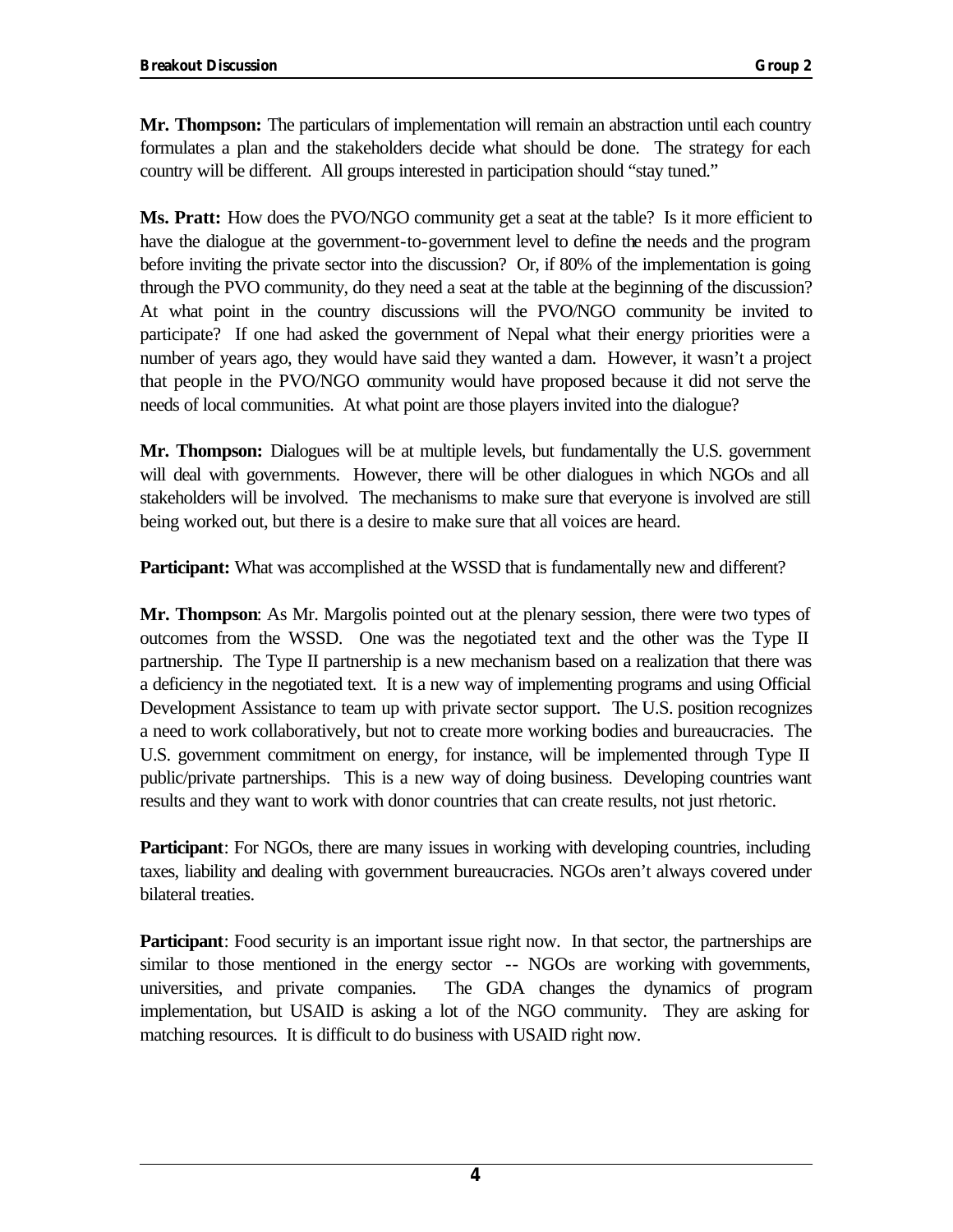**Participant:** Countries with weak civil society and unwilling or corrupt governments will be left far behind in these new initiatives and partnerships. How can these countries be brought up to speed?

**Ms. Pratt:** That is exactly why it is important to look beyond the traditional government/donor circle. Sometimes governments can provide a minimal structure and NGOs can work with civil society within the framework established by the government. The work of these NGOs is very important.

What is USAID prepared to do to make it easier for PVOs and NGOs to operate in difficult countries? They already operate under enormous constraints. How can USAID facilitate the work of the private sector and the 80% private investment that is reality now?

**Mr. Thompson:** There are problems with the procurement system both inside and outside of USAID. Trying to move money through the system to NGOs is cumbersome. Mr. Natsios has addressed some of these problems, but others remain.

Strengthening civil society in countries with corrupt governments is a dilemma. Refusing to work with corrupt governments often penalizes the people of those countries. This brings up the issue of regime change. For the most part, totalitarian leaders don't freely give up the reigns of power – democracy often has to be "taken." On the other hand, diffusing knowledge about energy development requires community action, negotiation, and decision-making. Through the process of technology diffusion, one can have the by-product of democratic training. However, it is a very delicate issue. Hopefully one of the by-products of these projects will be openings for democracy.

**Participant:** Was there any discussion at the WSSD about constituency building for foreign assistance within donor countries? The U.S. is probably not the only country for which this is an issue. Is there any way that a partnership could be built around this issue?

**Mr. Thompson:** That was not a topic at Johannesburg, but it is absolutely critical. The U.S. public does not appreciate the impact of foreign aid on their lives, how much is spent on foreign aid, or the benefits to the U.S.

**Mr. Deegan:** This was a big topic at the Financing for Development Conference. This topic was evident in the presidential speeches. The world is conscious of the need to bring the lesserdeveloped countries along. There is also peer pressure among the developed countries to step up to their obligations. The MCA proposed by President Bush, the \$4 billion commitment by the European Union, and increases in U.S. appropriations demonstrate that there is a new consciousness. The EU is pushing every country to give a certain percentage of its GDP to foreign assistance, but the U.S., because it is so large, contributes a great amount in actual dollars.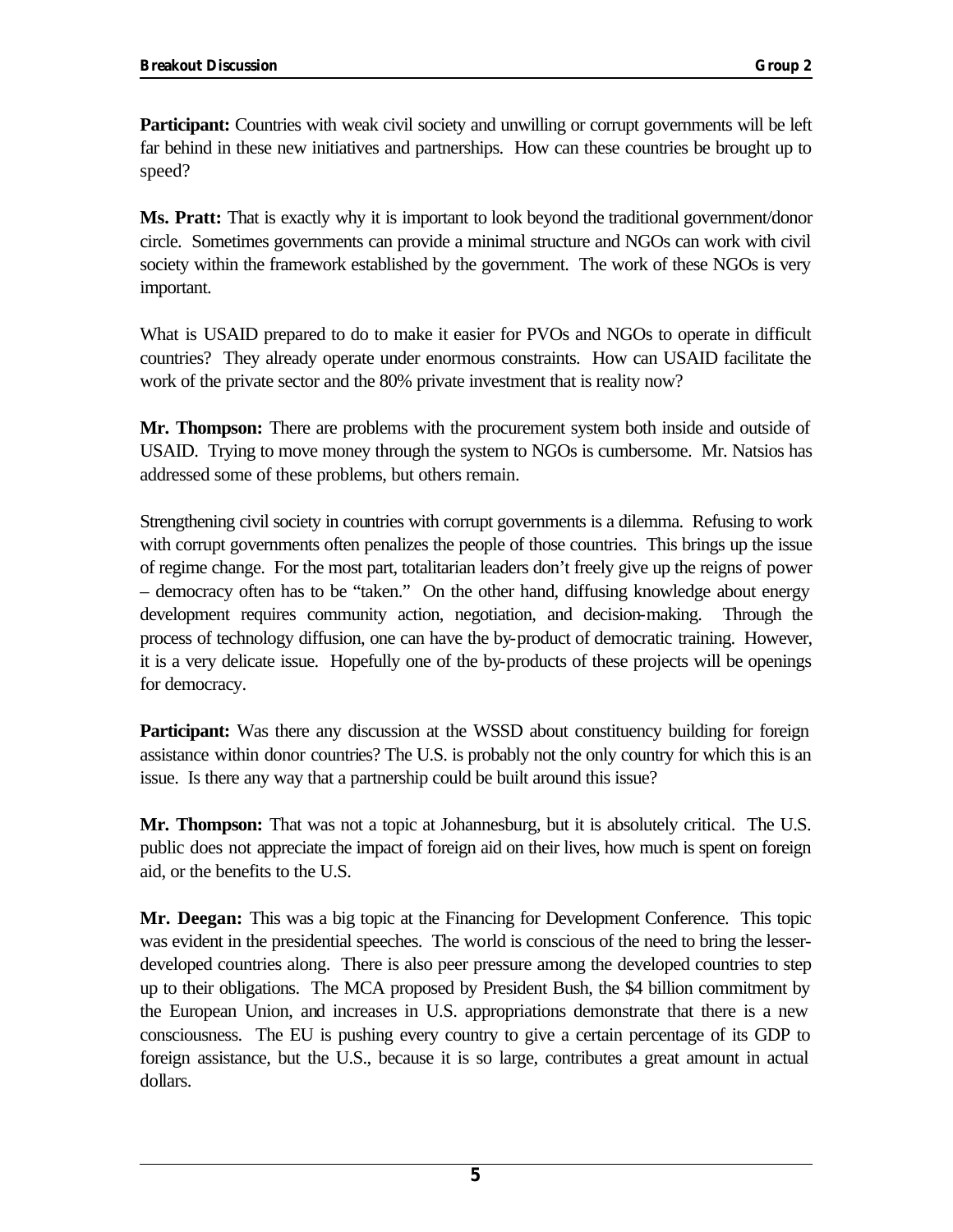**Participant:** There have been a great many new commitments in the last year, but it seems that much of it has happened without the knowledge or support of the U.S. public. There was no grassroots campaign behind the MCA and most Americans probably don't know what it is. Until the U.S. public understands these issues and starts talking to their elected representatives about them, there will never be a constituency for development. It will just be a political game in Washington, D.C. This seems like a wobbly platform for any policy.

**Participant:** The country goes through periods of isolation and involvement. Right now there is an opportunity to talk with the American public about these issues because they are paying more attention to global issues since September  $11<sup>th</sup>$ . An invasion of Iraq would again provide an opportunity to educate.

**Participant:** The WSSD outcomes seemed disappointing. For example, it is still unclear how NGOs will be involved in the dialogues and processes.

**Mr. Thompson:** There will be a series of meetings with NGOs around each WSSD initiative. The World Bank is serving as the secretariat for the GVEP. UNDP is also a strong partner.

**Ms. Pratt** thanked all the participants and especially Mr. Thompson for being on the "hot seat" for this session.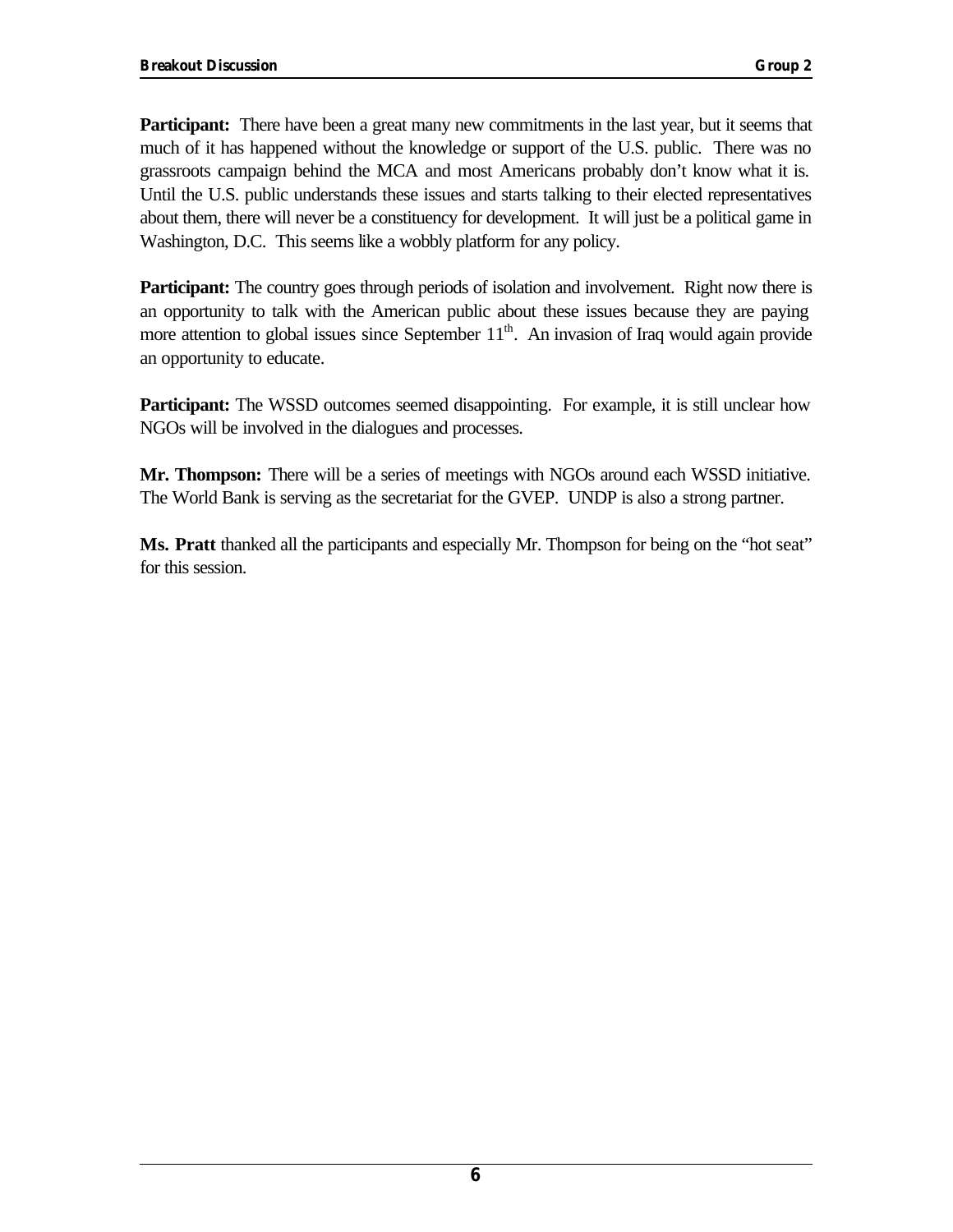**"What the Administration's New Development Initiatives Mean"** 

\_\_\_\_\_\_\_\_\_\_\_\_\_\_\_\_\_\_\_\_\_\_\_\_\_\_\_\_\_\_\_\_\_\_\_\_\_\_\_\_\_\_\_\_\_\_\_\_\_\_\_\_\_\_\_\_\_\_\_\_\_\_\_\_\_\_\_\_\_\_\_\_\_\_\_\_\_\_\_\_\_\_\_\_\_\_\_\_\_\_\_\_\_\_\_\_\_\_\_\_\_\_\_\_\_\_\_\_\_\_\_\_\_\_\_\_\_\_\_\_\_\_\_\_\_\_\_\_\_\_

**Advisory Committee on Voluntary Foreign Aid** 

### **Breakout Group Three "The Global Fund to Fight HIV/AIDS, Tuberculosis and Malaria"**

# **Appendix E**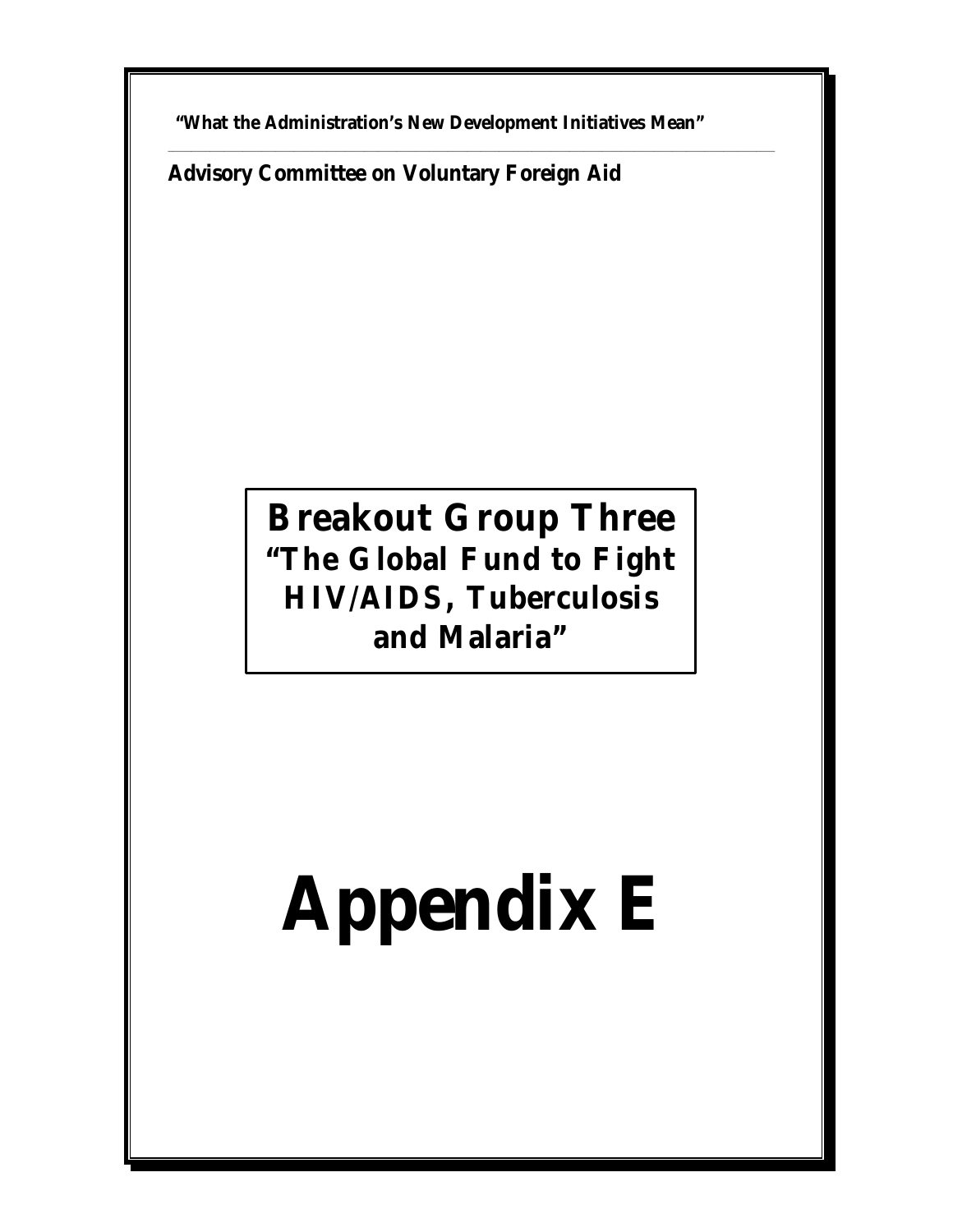### **ACVFA Public Meeting, Wednesday, October 9, 2002**

**Break-Out Group 3: The Global Fund to Fight HIV/AIDS, Tuberculosis and Malaria** 

**Moderator: Kathryn Wolford, ACVFA Member and President, Lutheran World Relief Paul De Lay, Senior Medical Advisor, Office of HIV/AIDS, Bureau for Global Health, USAID** 

- **Purpose:** To obtain input to communicate to the Global Fund on how to work effectively with its various partner institutions to achieve the goals of combating tuberculosis, malaria and HIV/AIDS
- **Expected Outcomes:** 1) Identification and clarification of issues related to the Global Fund program
	- 2) Recommendations that ACVFA can make on behalf of the PVOs to the Global Fund

### **Suggested Discussion Questions:**

A series of prepared questions were presented to the group. The group was also invited to add their own concerns in the form of key questions, and to present their recommendations regarding the Global Fund and the role ACVFA should/could play. The prepared questions included the following:

- 1) Is focusing on governance alone enough to achieve all that is necessary to realize the goals of combating tuberculosis, malaria and HIV/AIDS?
- 2) How workable is the balance between economic growth and health as we look at the increased level of resources and what we can do with them?
- 3) How can civil society and NGOs foster the satisfaction of local community needs through the Global Fund? What role can or should NGOs play in the Country Coordinating Mechanism (CCM) process as far as how second-tier and secondtranche awards are made? How can NGOs ensure accountability in public-private partnerships?
- 4) How can we build on the positive momentum of Johannesburg to work together in all sectors to achieve sustainability? What role will all stakeholders play?
- 5) What recommendations can we make to ensure that HIV/AIDS is understood and addressed as a development challenge, not just a health issue?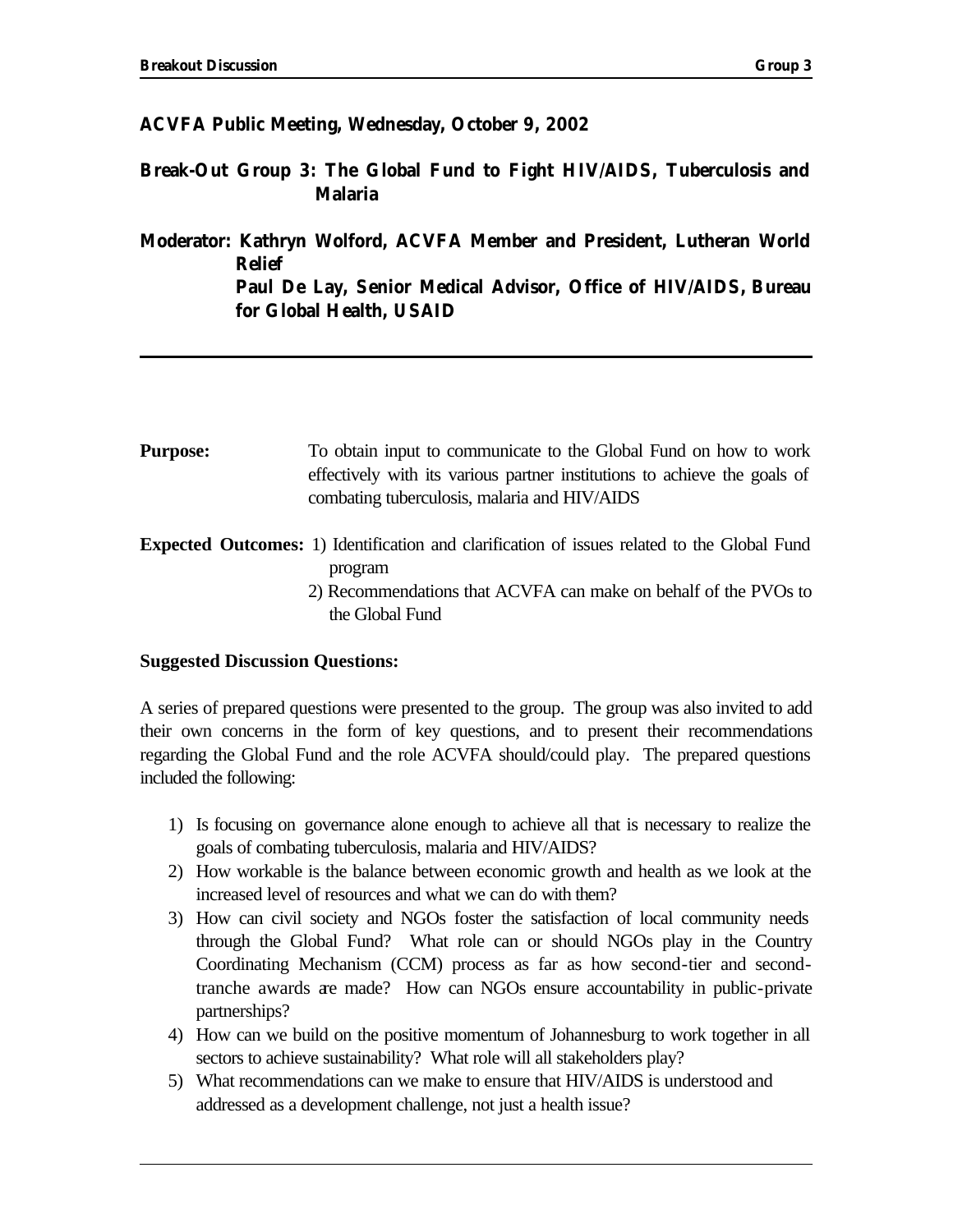Participants also generated additional questions for discussion including the following:

**Q.** What encouragement can the Global Fund give to make public-private partnership more real? How can the Global Fund help to get civil society involved?

**Q.** Will the International Mother and Child HIV Prevention Initiative (prevention of materialchild transmission – PMCT) be funded through the Global fund or is this a separate initiative?

**R:** PMCT is a separate initiative focusing on 12 countries over a five-year period. These resources should be additional to and should complement the Global Fund.

**Q.** What more should the U.S. Government do to make the Fund successful? What other types of activities could be initiated?

**Q.** With the Global Fund, the intense pressure to receive a massive amount of funds seems to be a top-down driven approach. If there is not solid programming and accountability, the Fund will set itself up for failure. The funding mechanism should be reviewed.

**Q.** What will be the Fund strategy relative to the "big-small" issues? Will it fund a larger number of smaller programs or a smaller number of larger programs, given the large amount of funds concerned.

Discussion and comments from several participants focused on monitoring and evaluation concerns. The original mandate of the "ramping up" of existing programs is a good one, but as more eyes focus on the process, the "rapid" element will disappear. The Fund must maintain a balance between good monitoring and evaluation and the practical side.

The Fund strategy should focus on existing strategies that work at the country level. The truth is, we don't have all the answers about what works best. Monitoring and Evaluation systems set up with the Country Coordinating Mechanisms will have the advantage that NGOs will not have to compete with each other.

Concerns were expressed that the Global Fund would give large amounts of money without regard to the local absorptive capacity of government, NGOs, etc. From experience, U.S. PVOs know that capacity to be limited.

**Q.** Will parallel systems be set up, or will NGOs work with whatever in-country systems are in place? How will the Fund view sustainability and accountability?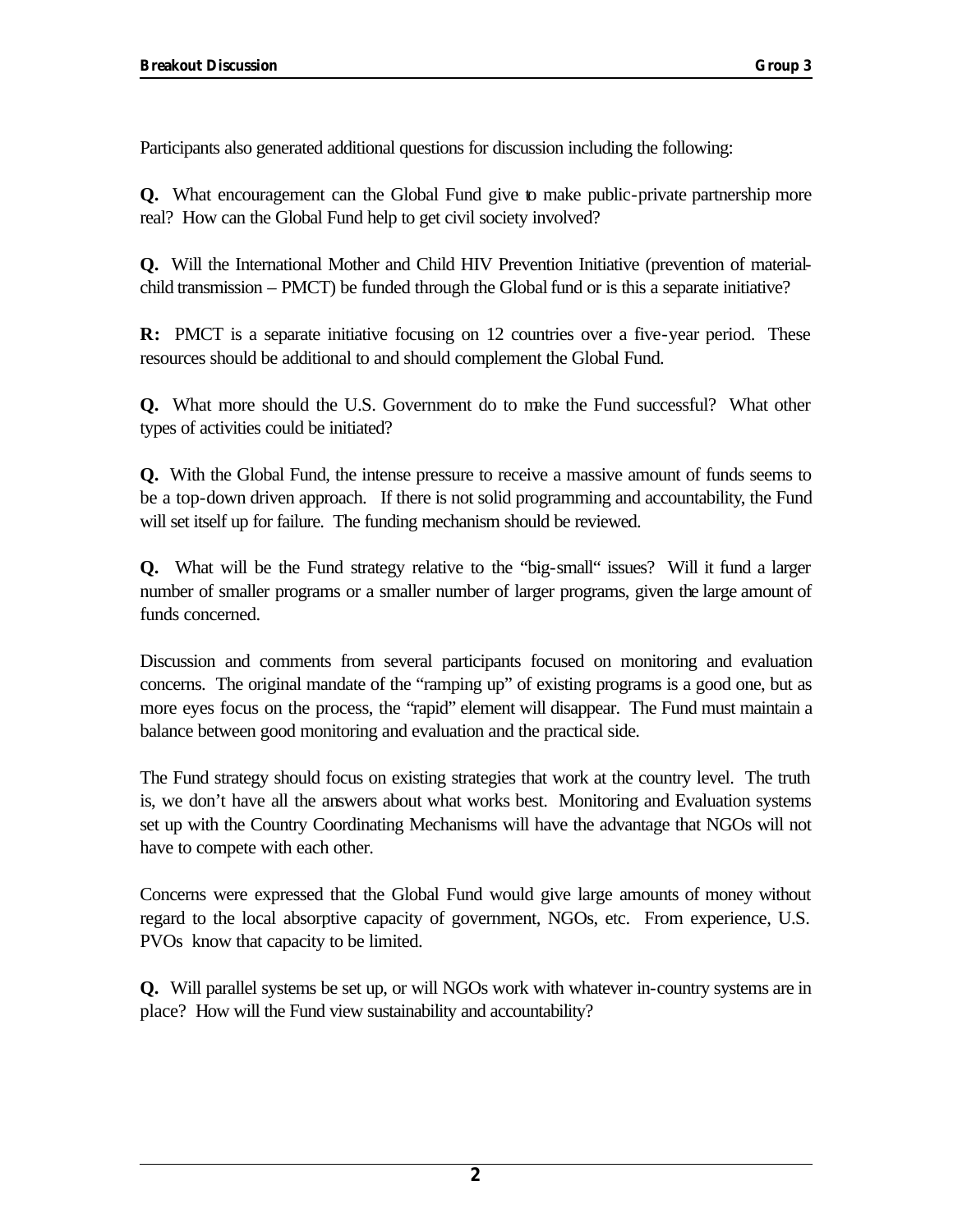### **Discussion of Question One:**

Country Coordinating Mechanisms are not full-fledged institutions yet. Many countries have put them together rapidly in order to get proposals in and now to receive awards. It is fascinating to see how they try to make sense of the funds coming in to the same partners. It is important for the CCMs to follow-up with those organizations receiving funding to make sure they don't become disconnected with the "on-the-ground" organizations. CCMs need some way to build significant bridges to NGOs on the ground.

- The Fund should consider the institutional development goals of the NGO to ensure the absorptive capacity to use and manage funds.
- A whole range of civil society institutions and informal groups must be mobilized. A key message should be "First, do no harm." We have seen in the field how good grassroots NGOs have been harmed with too much money. There is no easy way to overcome this dilemma: protect the groups and do nothing rather than do the wrong thing. Care should be taken that technical assistance does not displace what is being done already.
- A good technical assistance model is the U.S. CDC (Centers for Disease Control) that assigns workers to work overseas with local governments. Another model is the British aid agency that sends representatives to countries to directly supervise projects. The Fund should understand that implementation must be watched very carefully since many governments will have no adequate systems to implement the programs and keep the money from disappearing. There are good ways of doing this without establishing new institutions.
- It wouldn't be appropriate for the Global Fund to establish new institutions. The Fund should use various means to observe projects, and use a "carrot and stick approach" to fund future years. It is in the interest of the Global Fund to have good monitoring and evaluation. Who is monitoring and evaluating the Global Fund? It is up to civil society and international NGOs to set up appropriate mechanisms to monitor and evaluate the Global Fund and to "keep their feet to the fire." We should watch to see what desperately needs to be done. If the Global Fund experiment succeeds, we can apply the lessons learned. If the Global Fund fails, it will reduce the willingness of governments and the international community to innovate.
- Of the proposals submitted, how many of them devote resources to building the capacity of the CCM to build coalitions in-country? Much of this type of work must be self-initiated.
- Who is monitoring the writing of proposals? Is anyone reading them other than the Global Fund? We want more information including the funded and unfunded proposals published on the Global Fund web site. This will provide a certain disincentive for countries to submit poorly thought-out proposals. Some countries are hiring technical assistance to write the proposals.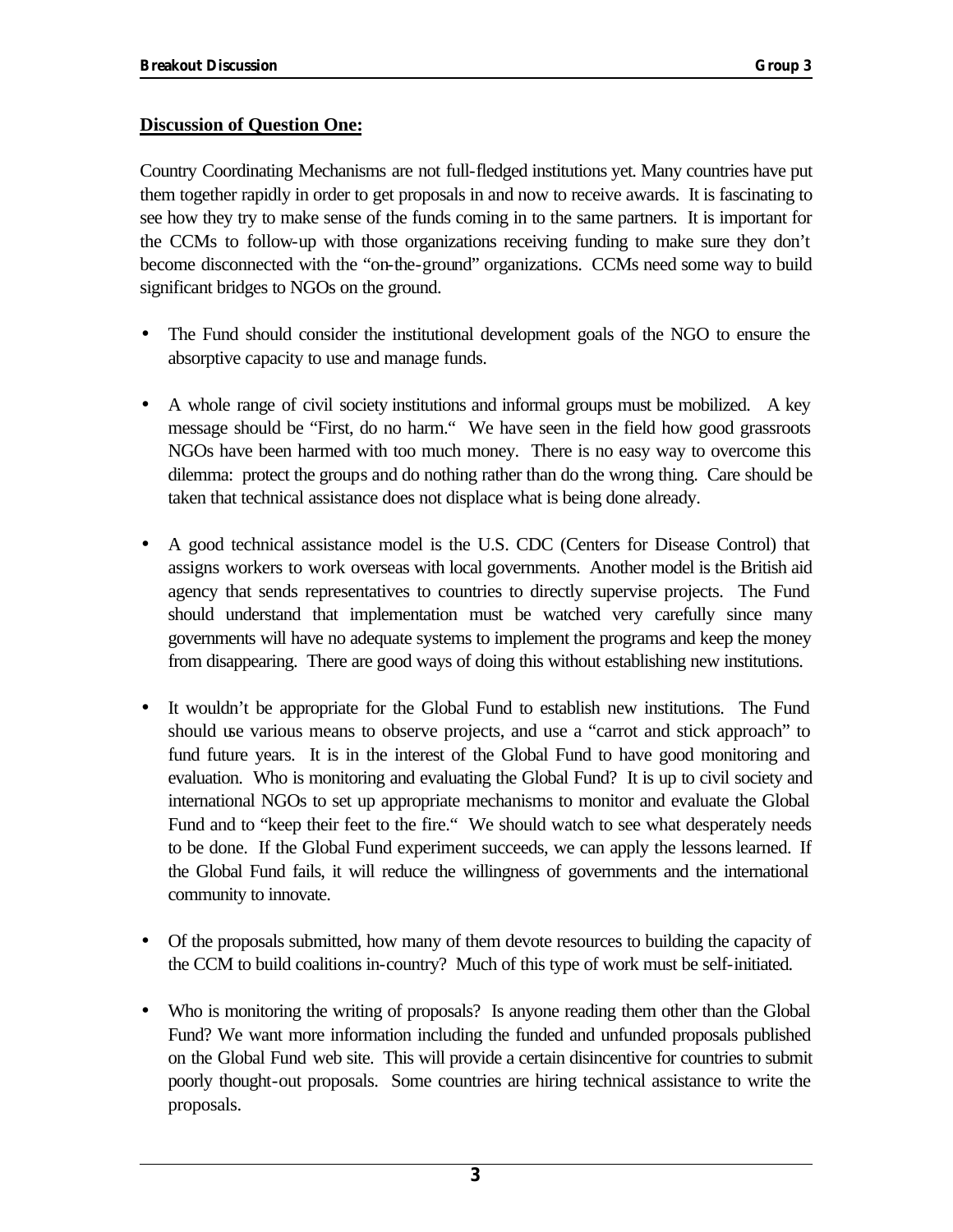### **Discussion of Question Two:**

- Some donors have different attitudes toward the "SWAT" approach to combating these diseases. What should we be telling the Global Fund about this?
- The Global Fund needs to look at integration. In South Africa, food security, not just health problems, is the most critical and this is related to other issues. There was broad agreement regarding the commonality of the three diseases. They all affect working adults so we should be looking at the impact of these diseases on broader issues.
- We agree that the Global Fund should encourage alternative partners from other sectors such as education, food, etc.
- Food security seems of principal importance.
- Perhaps the best thing to do for economic growth is to leave them alone. It is a daunting task. The Global Fund is a donor mechanism created by committee with funds given to a Country Coordinating Mechanism committee. All of this is ad hoc right now. We should let them do their work. The CCM members are responsible, intelligent people and we should give them some breathing room.
- We agree that it is important that the CCM be involved in keeping an eye on the Global Fund to do a good job, rather than just U.S. and international NGOs.
- We agree about the preliminary nature of economic impact studies. It is premature to make a strong statement and we need to know more.
- In rural South Africa, it was discovered from the AIDS field work that at a community level it is impossible to separate HIV/AIDS from other issues affecting the community. It does the community a disservice to only look at one issue in isolation from others. I am not confident that the needs of rural populations are being expressed by the Country Coordinating Mechanisms. The communities are often left out.
- Nutrition issues and food security are big issues in Africa as well, and we agree on the importance of integration of issues. The Global Fund should not focus as much on nutrition as on the importance of the lack of education among the community and the importance of nutrition in disease treatment and progression. For example, on the issue of proteins, vitamins, calories, people with HIV/AIDS need double the amount of protein and calories as healthy people. In developing countries, hunger  $+$  medication  $+$  AIDS is a recipe for disaster. The medications are powerful and they don't work well without food. These key issues not addressed enough. Are NGOs or governments proposing nutrition as a complement to other treatments?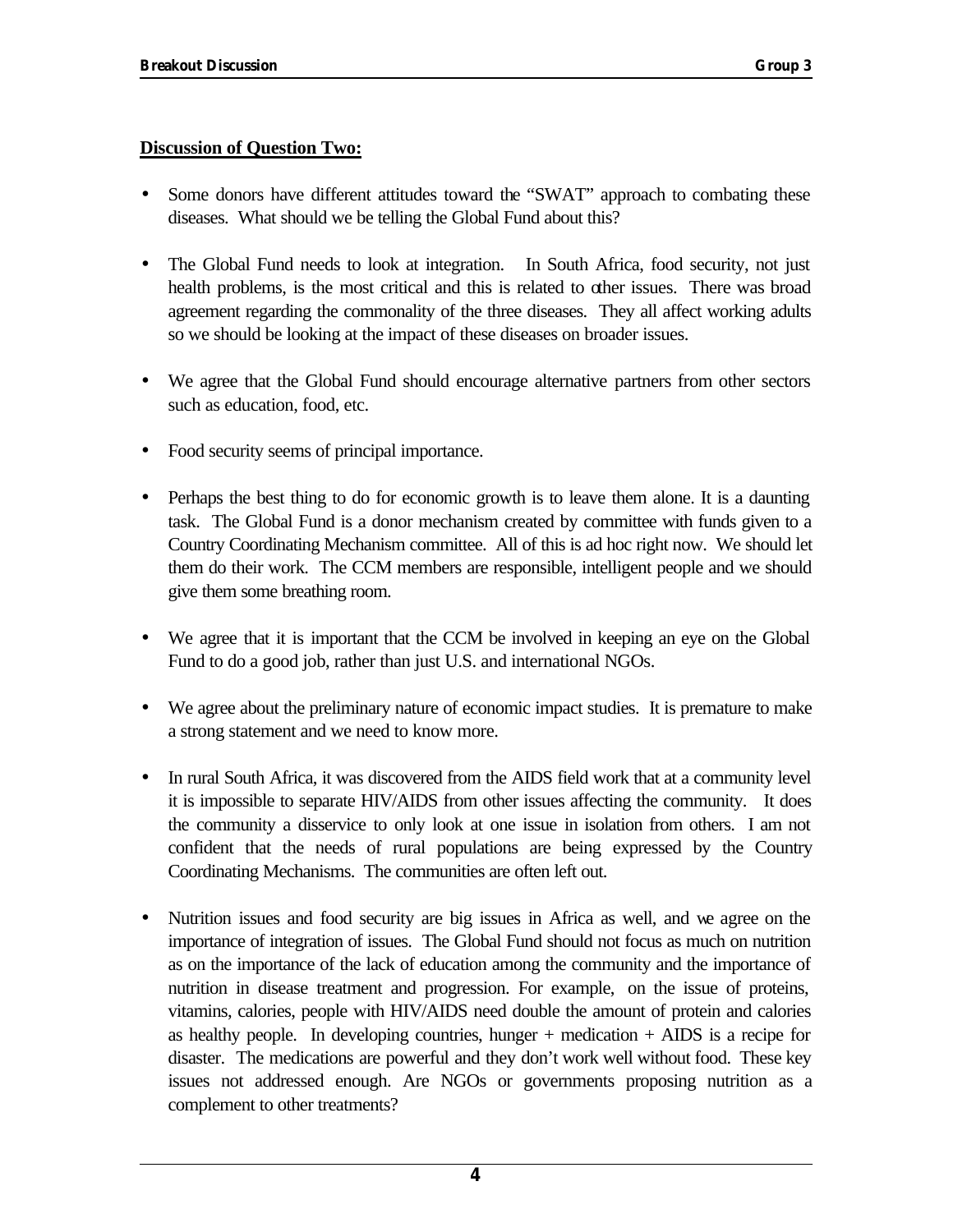- The issue of nutrition is often not on the radar screen. The issue of poverty and its relationship to AIDS should be incorporated, but how much will it cost? The first thing to address is hunger, but don't forget that the volunteer distributing the food to the poor is hungry too.
- It is important to narrowly focus the interventions on these three diseases in order to be successful in one area, and then expand to other areas. It is important not to put too many demands on the Fund or it will fail. We need to give the Fund time to achieve success. We agree there are other important issues, but these are long-term issues that we will have to grapple with for a long time. Let's focus now.

### **Discussion of Question Three:**

- How can we ensure that civil society, NGOs and rural groups are not left out and what role should they play? From the debt relief campaign model, people learned to read, to be accountable, to work with governments and invest in education and health. Lessons were learned about how to leverage resources and be accountable which should be applied to the Global Fund. It is important that the demands of the real rural poor be heard. U.S. PVOs should shift roles to strengthen the advocacy and analytical capacity of civil societies, rural populations and NGOs. A bottom-up strategy is the key to success.
- Communities are in a better position to determine successful strategies because they are held accountable by the people and must build a rationale for the allocation of resources. If an NGO exists in a community, this is a good way to mobilize insights.
- One way NGOs can be useful is to ensure that the needs of local communities are met and make sure that programs are scaled up appropriately. With regard to PMCT, most communities have no access to this program now, nor will they in years to come. NGOs can ensure that healthy mothers are breastfeeding in areas with no alternatives.
- I notice in some countries hundreds of proposals are coming in to the CCMs and then trickle down to local committees. Kenya's CCM, for example, is not working out. Money is not coming through to guide the communities. What kind of small-scale proposals need to be considered to strengthen government CCMs and very small organizations?

### **Discussion of Question Four:**

**Q.** How can NGOs help ensure accountability and sustainability?

• That's a tough question. The Global Fund seems to be using a "top-down" approach now and we will hurry to catch up from the "bottom-up." Samaritan's Purse is working in its field offices to strength CCMs at the grassroots level. We see the biggest and the weakest.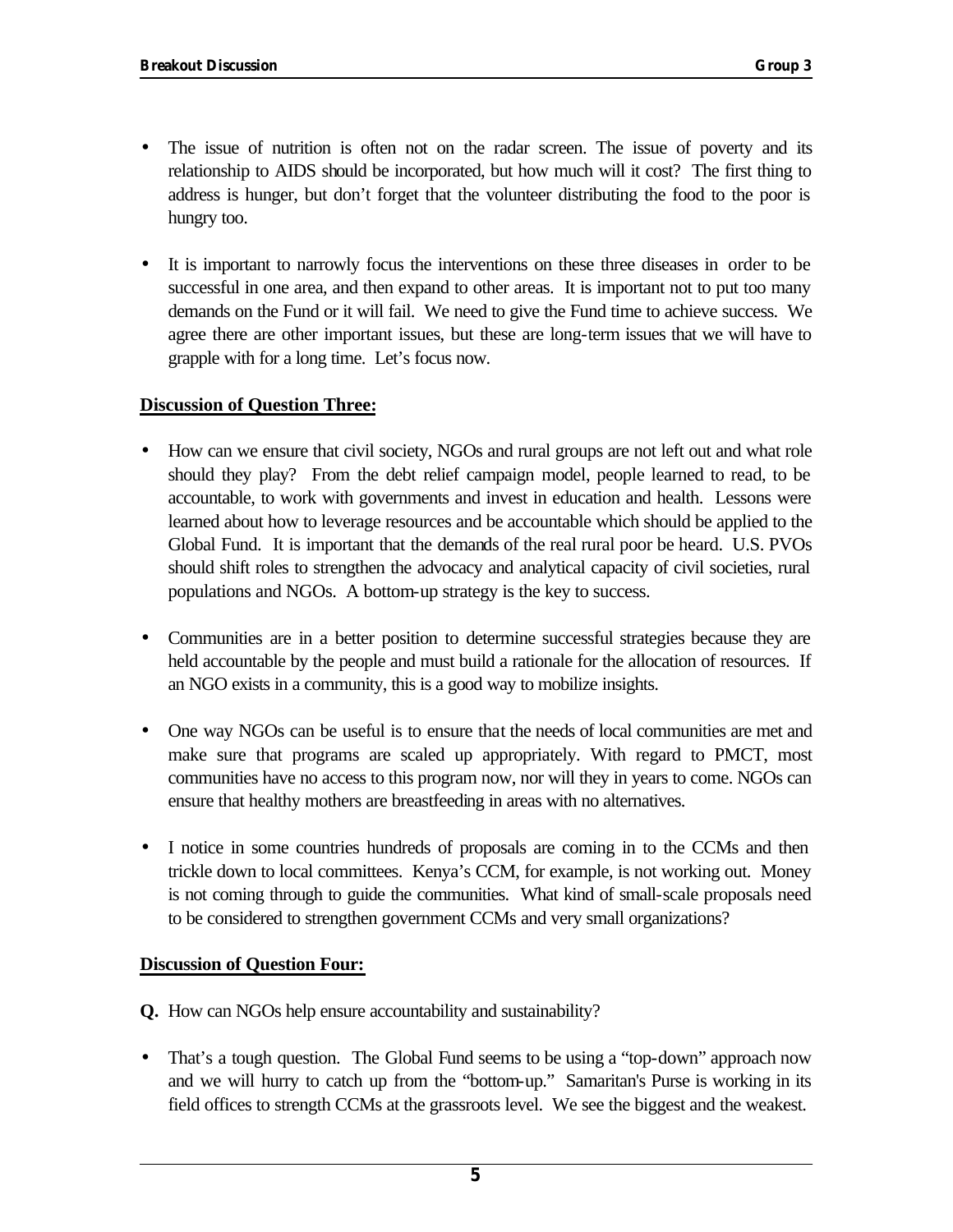- The Global Fund needs to promote more transparency in how the funding decisions are being made. The Global Fund web site should publish the specific names and contact information of all CCM members. This is difficult because often Ministries of Health have no email addresses or phone numbers. The Global Fund secretariat is drowning in work. They should publish a synopsis of all the proposals (good and bad) on the web. Some entrepreneurial investigation is needed to find out what is going on and who is supposed to get what money. Once this information is available, it will be a good start toward ensuring transparency and accountability.
- I agree. In India there is a big problem getting NGOs involved.
- On the accountability questions, Local Funding Authorities (LFAs) are all private auditing firms. Will NGOs have any allocative responsibility?
- (Mr. DeLay) I understood that the Global Fund sent funds directly to the government or to the civil society body most involved. I understood the LFAs to be "watch dog" entities that receive professional fees for their services, but not grant funds. The Global Fund must be convinced that the local NGO is real. I'm not surprised, however, if they have gone this route during the first round.
- What level of fees are paid? I am surprised at the high fees. I am reminded of a newspaper article in South Africa in which it looked as if half the national budget was being funneled through the LFAs. We should make sure that these funds are not lost and that we are not paying too much to look quickly at this.
- The civil society should be able to propose to the Global Fund secretariat the names of NGOs who could do this job.
- How are the LFAs chosen? Firms like Price Waterhouse can follow the money trail well, but can they evaluate programs? What about building up the capacity of NGOs to do this task. The LFAs should be building up the capacity of local NGOs and then phase out by leaving something behind.
- In Haiti, which was one of the first recipients of Global Funds, they are paying attention and actively holding the CCM to task and doing a good job. At the local level, all is fairly transparent.
- In China, the World Bank is doing a superb job and is making sure that that funds are spent properly. The Ministries of Health and Education are managing projects. People were brought to the U.S., UK and Australia to be trained. Why can't the Global Fund set up something like that?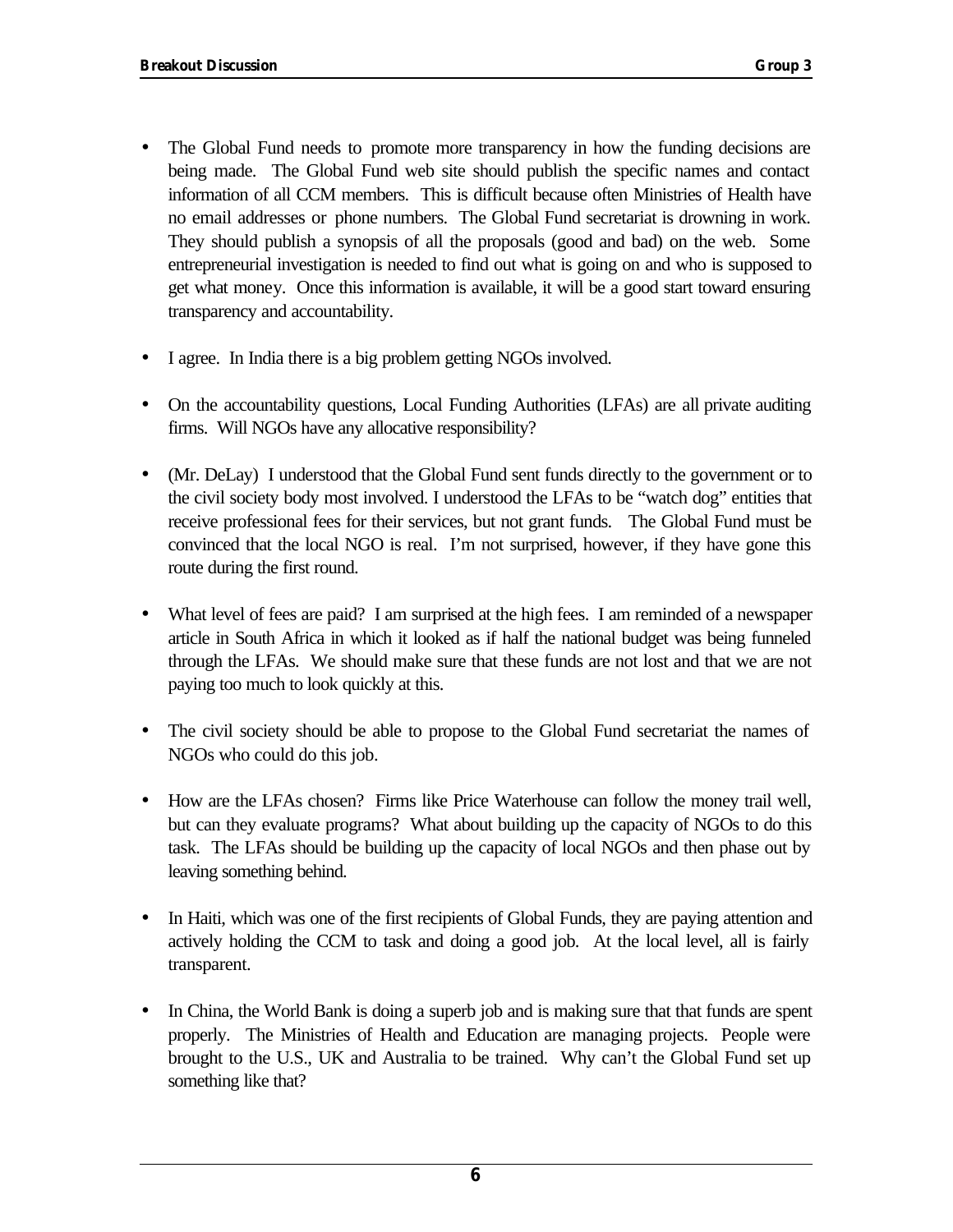- How can we build cross-sectoral partnerships so that all this effort is sustained?
- The LFA gets a fee, not grant funds. The Global Fund should carefully determine that the receiver is responsible and trustworthy. The LFA is the best watch dog for that.
- Only 1-2 sentences are published on each funded proposal. How can we know if funding is being spent wisely if we don't know anything about the proposals? It would be fascinating to look at the balance by doing easy stuff like looking at the geographic spread.
- Are there are enough programs taking advantage of new trends, etc?
- Do we know if some treatment drugs are being funded? Some pie charts break down prevention versus care, but it is pretty much a macro analysis.
- I'm nervous about the Global Fund. At first, I thought there was only a small chance of success, but I'm more hopeful now.

## **Discussion of Question Five:**

Are there any big issues/statements we want to make at plenary that will have the ability to impact the Global Fund? The Global Fund seems to be extremely open to suggestions now.

- I think the Global Fund is doing a wonderful job.
- I think the Global Fund could do a better job with regional proposals. During the second round, they had to get each CCM to sign off. This is cumbersome even for larger INGOs, but there are no incentives for governments to work together when there are serious cross border issues.
- I am always conflicted after working in HIV for the past several years, because I worry that we are trying to put too much on the Global Fund. A vignette from Ghana about this seems appropriate. A senior program officer was involved in a village sensitization session involving about 500 people. He was trying to present a comprehensive program that would integrate broader concerns other than HIV, and a guy stood up in the audience and said this: "Condoms, will somebody answer a question for me? What is a condom?" In lots of countries, there are well-evaluated programs, but what percentage of the country are they covering? And we wonder why prevention isn't working. The reach is too limited. Reaching further is not necessarily scaling up. Large amounts of money are not necessarily needed, just deeper penetration into the communities where you are already working.
- Just a suggestion, although I agree it might be best to leave the CCMs alone, they do need a budget template. We lost two months in Haiti because of arguments about where line items and expenses belonged. They also need clear criteria.